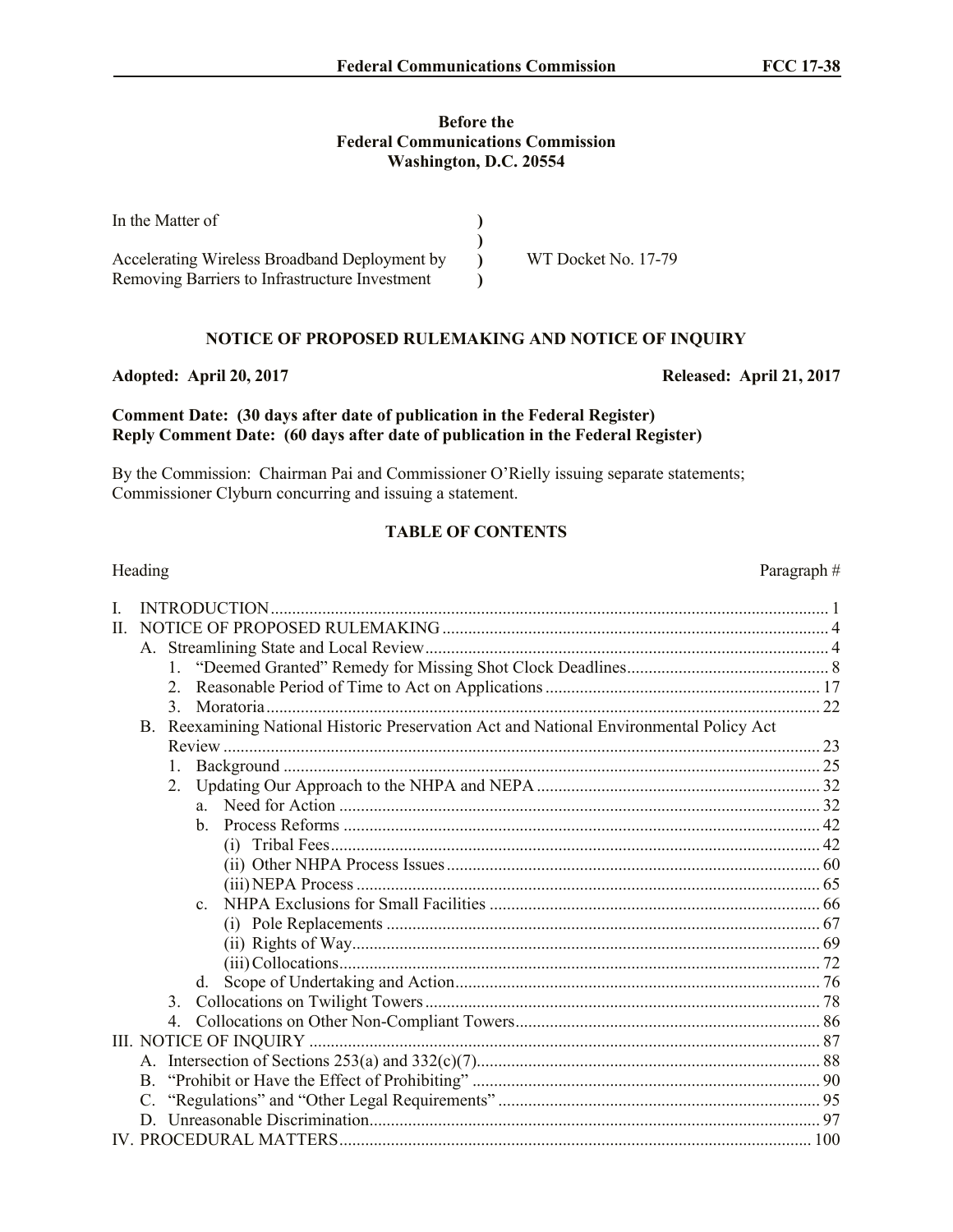| <b>APPENDIX - Initial Regulatory Flexibility Analysis</b> |  |
|-----------------------------------------------------------|--|

## **I. INTRODUCTION**

 $\overline{a}$ 

1. The deployment of next-generation wireless broadband has the potential to bring enormous benefits to the Nation's communities. By one assessment, the next generation of wireless broadband is expected to directly involve \$275 billion in new investment, and could help create 3 million new jobs and boost annual GDP by \$500 billion.<sup>1</sup> Reflecting these benefits, use of wireless broadband service and capacity has been growing dramatically, and such growth is widely expected to continue due to the increasing use of high-bandwidth applications like mobile streaming, the greater expected capacity of 5G connections, and the deployment of the Internet of Things  $(IoT)<sup>2</sup>$  Continuing to meet this demand and realizing the potential benefits of next-generation broadband will depend, however, on having an updated regulatory framework that promotes and facilitates next generation network infrastructure facility deployment.

2. This Notice of Proposed Rulemaking and Notice of Inquiry (NPRM and NOI, respectively) commences an examination of the regulatory impediments to wireless network infrastructure investment and deployment, and how we may remove or reduce such impediments consistent with the law and the public interest, in order to promote the rapid deployment of advanced wireless broadband service to all Americans. Because providers will need to deploy large numbers of wireless cell sites to meet the country's wireless broadband needs and implement next generation technologies, there is an urgent need to remove any unnecessary barriers to such deployment, whether caused by Federal law, Commission processes, local and State reviews, or otherwise.

3. We expect the measures on which we seek comment to be only a part of our efforts to expedite wireless infrastructure deployment. We invite commenters to propose other innovative approaches to expediting deployment. Further, our process for implementing Section 106 of the National Historic Preservation Act is governed by certain Nationwide Programmatic Agreements and affects States as well as federally recognized Tribal Nations. We look forward to working with these partners on

<sup>&</sup>lt;sup>1</sup> See accenturestrategy, "Smart Cities: How 5G Can Help Municipalities Become Vibrant Smart Cities," http://www.ctia.org/docs/default-source/default-document-library/how-5g-can-help-municipalities-become-vibrantsmart-cities-accenture.pdf ("Smart Cities Paper").

<sup>&</sup>lt;sup>2</sup> See Cisco Visual Networking Index: Global Mobile Data Traffic Forecast Update, 2016-2021, at 15 (100 Mbps 5G connections are expected to drive high traffic volumes). Cisco estimates that a 5G connection will generate 4.7 times more traffic than the average 4G connection. *See id.* at 3. Another estimate projects that peak period bandwidth demand will increase at a compounded annual rate of 52 percent. *See* Information Technology & Innovation Foundation, "5G and Next Generation Wireless: Implications for Policy and Competition," June 2016, at 1, http://www2.itif.org/2016-5g-next-generation.pdf*.* Overall, it is estimated that, by 2019, mobile data traffic in the United States will have grown by nearly six times over the traffic level that existed in 2014, when the Commission last addressed wireless facility siting issues in a rulemaking. *See* CTIA-The Wireless Association®, "Mobile Data Demand: Growth Forecasts Met," Thomas K. Sawanobori, Dr. Robert Roche, June 22, 2015, at 1, http://www.ctia.org/docs/default-source/default-document-library/062115mobile-data-demands-white-papernew.pdf.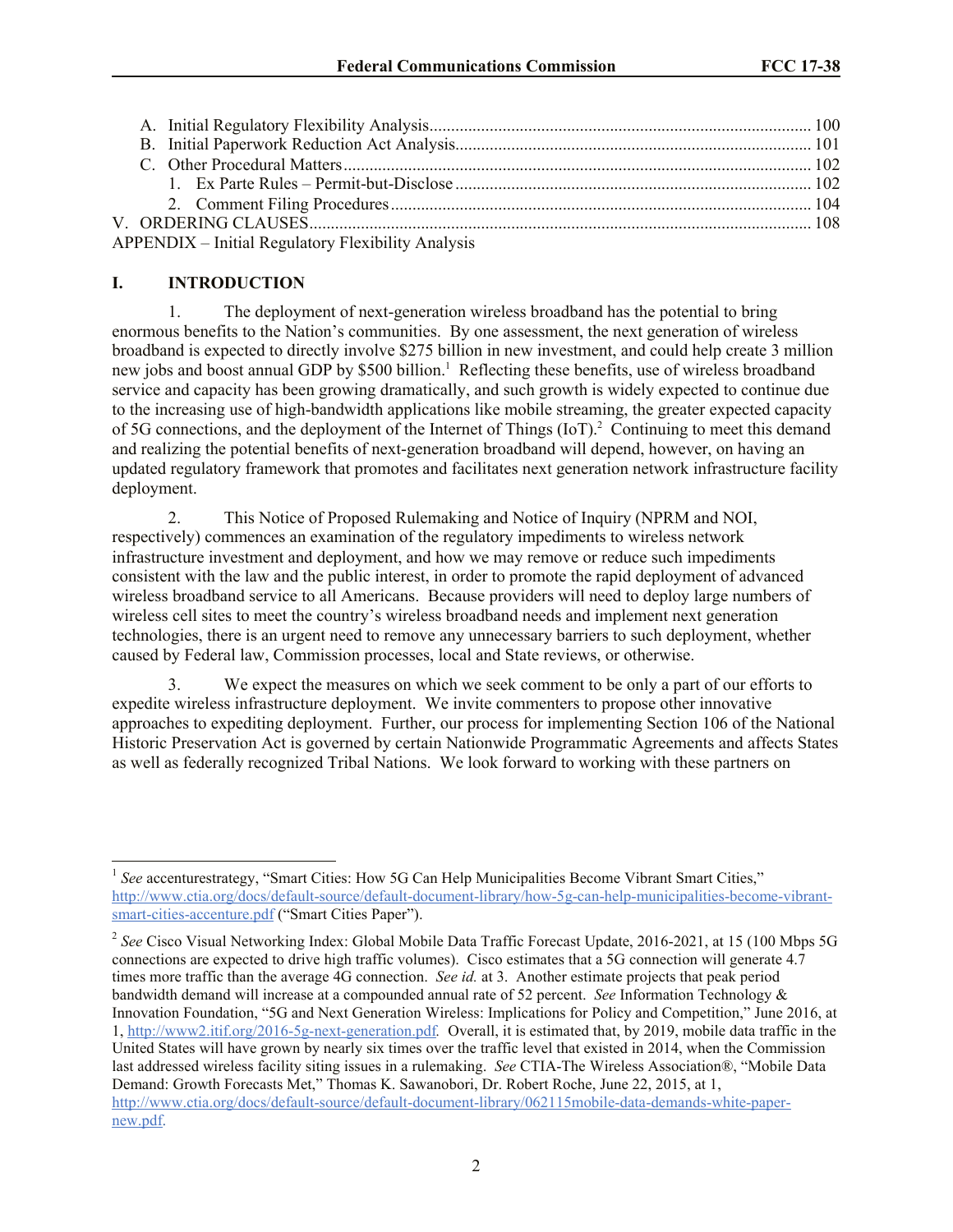proposals involving the Section 106 review process that require amendments or supplements to these agreements.<sup>3</sup>

## **II. NOTICE OF PROPOSED RULEMAKING**

### **A. Streamlining State and Local Review**

4. This NPRM examines regulatory impediments to wireless infrastructure investment and deployment and seeks comment on measures to help remove or reduce such impediments. In this section, we address the process for reviewing and deciding on wireless facility deployment applications conducted by State and local regulatory agencies. We seek comment on several potential measures or clarifications intended to expedite such review pursuant to our authority under Section 332 of the Communications Act.

5. Congress enacted the Telecommunications Act of 1996 as a "pro-competitive, de-regulatory national policy framework designed to accelerate rapidly private sector deployment of advanced telecommunications and information technologies and services to all Americans . . . ."<sup>4</sup> One provision of that enactment, Section  $332(c)(7)$ , strikes a balance between "preserv[ing] the traditional authority of state and local governments to regulate the location, construction, and modification of wireless communications facilities like cell phone towers" and "reduc[ing] . . . the impediments imposed by local governments upon the installation of facilities for wireless communications."<sup>5</sup> Thus, Section  $332(c)(7)(A)$  preserves "the authority of a State or local government . . . over decisions regarding the placement, construction, and modification of personal wireless service facilities," subject to significant limitations – including Section  $332(c)(7)(B)(ii)$ , which requires States and local governments to "act on any request for authorization to place, construct, or modify personal wireless service facilities within a reasonable period of time after the request is duly filed with [the relevant] government or instrumentality, taking into account the nature and scope of such request."<sup>6</sup> The purpose of the latter provision is to counteract delays in State and local governments' consideration of wireless facility siting applications, which thwart timely rollout and deployment of wireless service. Congress took further action to streamline this process in 2012 by enacting Section 6409(a) of the Spectrum Act, which provides that "a State or local government may not deny, and shall approve," applications to deploy or modify certain types of wireless facilities. $<sup>7</sup>$ </sup>

6. The Commission has taken a number of important actions to date implementing Section 332(c)(7) of the Communications Act (Act) and Section 6409(a) of the Spectrum Act, each of which has been upheld by federal courts.<sup>8</sup> We seek to assess the impact of the Commission's actions to date, in

<sup>&</sup>lt;sup>3</sup> See Nationwide Programmatic Agreement for the Collocation of Wireless Antennas, 47 CFR Part 1, App'x B (Collocation NPA); Nationwide Programmatic Agreement Regarding the Section 106 National Historic Preservation Act Review Process, 47 CFR Part 1, App'x C (NPA). *See also Wireless Telecommunications Bureau Announces Execution of First Amendment to the Nationwide Programmatic Agreement for the Collocation of Wireless Antennas*, Public Notice, 31 FCC Rcd 8824 (WTB 2016).

<sup>4</sup> Telecommunications Act of 1996, S. Rep. 104-230, at 1 (Feb. 1, 1996) (Conf. Report).

<sup>5</sup> *T-Mobile South, LLC v. City of Roswell*, 135 S. Ct. 808, 814 (2015); *City of Rancho Palos Verdes v. Abrams*, 544 U.S. 113, 115 (2005).

<sup>&</sup>lt;sup>6</sup> See 47 U.S.C. § 332(c)(7)(B)(ii). Such decisions must be "in writing and supported by substantial evidence contained in a written record." *Id.* § 332(c)(7)(B)(iii).

<sup>7</sup> *See* Middle Class Tax Relief and Job Creation Act of 2012, Pub. L. No. 112-96, 126 Stat. 156, § 6409(a) (2012) (Spectrum Act), *codified at* 47 U.S.C. § 1455(a).

<sup>8</sup> *See*, *e.g.*, *Petition for Declaratory Ruling to Clarify Provisions of Section 332(c)(7) to Ensure Timely Siting Review*, Declaratory Ruling, 24 FCC Rcd 13994 (2009) (*2009 Declaratory Ruling*), *aff'd*, *City of Arlington v. FCC*, 668 F.3d 229 (5th Cir. 2012), *aff'd*, 133 S. Ct. 1863 (2013); *Acceleration of Broadband Deployment by Improving Wireless Facilities Siting Policies*, Report and Order, 29 FCC Rcd 12865 (2014) (*2014 Infrastructure Order*), erratum, 30 FCC Rcd 31 (2015), *aff'd*, *Montgomery County v. FCC*, 811 F.3d 121 (4th Cir. 2015).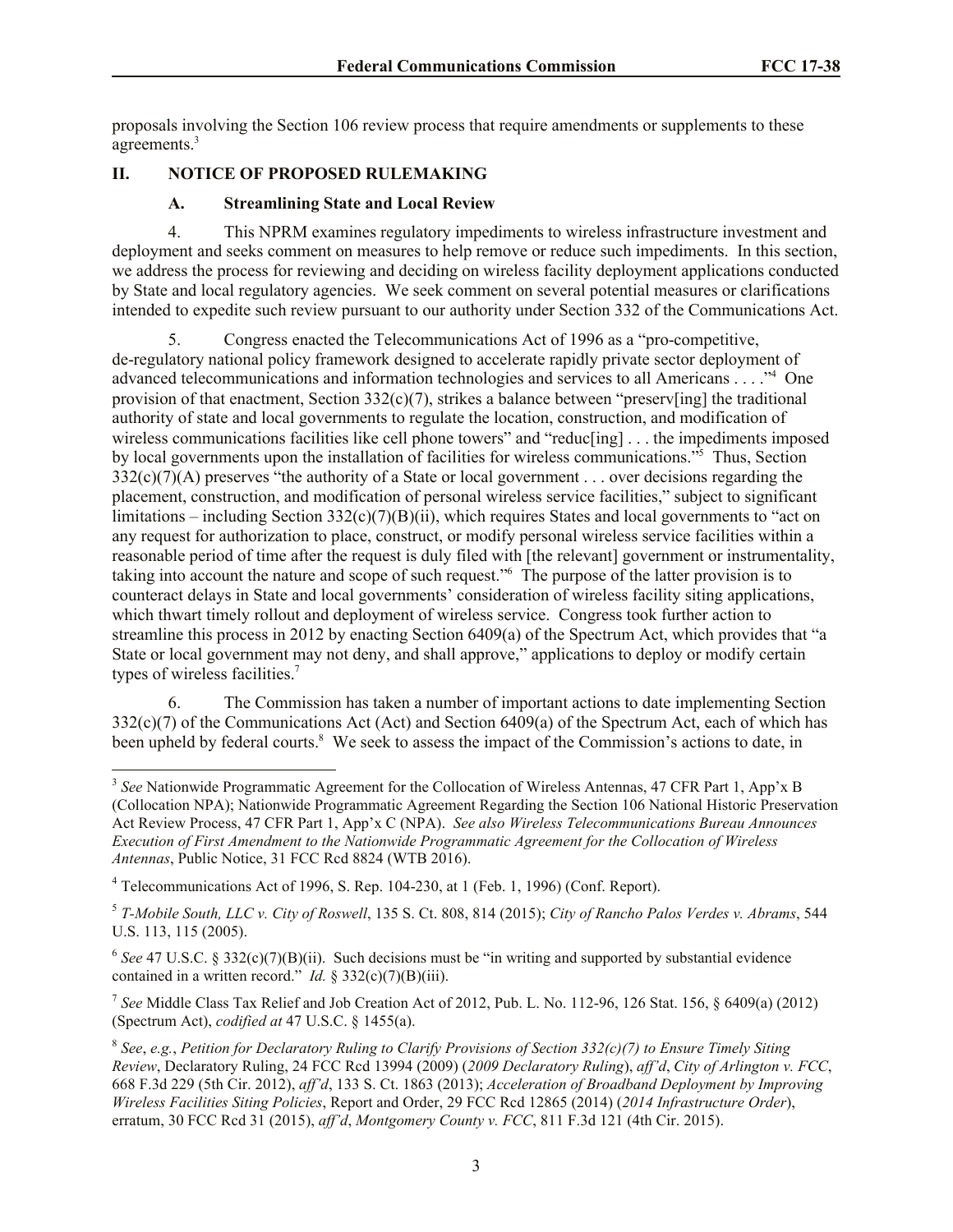order to evaluate the measures we discuss in the NPRM, as well as other possible actions, and to determine whether those measures are likely to be effective in further reducing unnecessary and potentially impermissible delays and burdens on wireless infrastructure deployment associated with State and local siting review processes. Thus, we ask parties to submit facts and evidence on the issues discussed below and on any other matters relevant to the policy proposals set forth here. We seek information on the prevalence of barriers, costs thereof, and impacts on investment in and deployment of wireless services, including how such costs compare to the overall costs of deployment. We seek information on the specific steps that various regulatory authorities employ at each stage in the process of reviewing applications, and which steps have been most effective in efficiently resolving tensions among competing priorities of network deployment and other public interest goals. In addition, parties should detail the extent to which the Commission's existing rules and policies have or have not been successful in addressing local siting review challenges, including effects or developments since the *2014 Infrastructure Order*, the Commission's most recent major decision addressing these issues.<sup>9</sup>

7. Further, in seeking comment on new or modified measures to expedite local review, we invite commenters to discuss what siting applicants can or should be required to do to help expedite or streamline the siting review process. Are there ways in which applicants are causing or contributing to unnecessary delay in the processing of their siting applications? If so, we seek comment on how we should address or incorporate this consideration in any action we take in this proceeding. For example, to what extent have delays been the result of incomplete applications or failures to properly respond to requests to the applicant for additional information, and how should measures we adopt or revise to streamline application review ensure that applicants are responsible for supplying complete and accurate filings and information? Further, are there steps the industry can take outside the formal application review process that may facilitate or streamline such review? Are there siting practices that applicants can or should adopt that will facilitate faster local review while still achieving the deployment of infrastructure necessary to support advanced wireless broadband services?

### **1. "Deemed Granted" Remedy for Missing Shot Clock Deadlines**

8. The Commission has previously considered, but not adopted, proposals to establish a "deemed granted" remedy for violations of Section  $332(c)(7)(B)(ii)$  in the context of applications outside the scope of the Spectrum Act.<sup>10</sup> That is, the Commission has declined to establish that a non-Spectrum Act siting application would be "deemed granted" if a State or local agency responsible for land-use decisions fails to act on it by the applicable shot clock deadline. The Commission's existing policy for non-Spectrum Act siting applications provides that State or local agencies are obligated to act within a presumptively "reasonable period of time" – *i.e.*, the 90-day shot clock for collocation applications and the 150-day shot clock for other applications – and, upon the agency's "failure to act" by the pertinent deadline, the applicant may sue the agency pursuant to Section  $332(c)(7)(B)(v)$  within 30 days after the date of that deadline.<sup>11</sup> In such litigation, the agency may attempt to "rebut the presumption that the established timeframes are reasonable" – for example, by demonstrating that slower review in a particular

<sup>9</sup> To the extent that parties have submitted information in response to the Wireless Telecommunications Bureau's *Streamlining PN* that is relevant to these questions, we invite them to submit such data in the present docket. *See Streamlining Deployment of Small Cell Infrastructure by Improving Wireless Facilities Siting Policies; Mobilitie, LLC Petition For Declaratory Ruling*, Public Notice, 31 FCC Rcd 13360, 13368 (WTB 2016) (*Streamlining PN*); comment period extended by *Streamlining Deployment of Small Cell Infrastructure by Improving Wireless Facilities Siting Policies; Mobilitie, LLC Petition For Declaratory Ruling*, Order, 32 FCC Rcd 335 (WTB 2017). In addition, to the extent parties discuss the conduct or practices of government bodies or wireless facility siting applicants, we strongly urge them to identify the particular entities that they assert engaged in such conduct or practices.

<sup>&</sup>lt;sup>10</sup> 2009 Shot Clock Declaratory Ruling, 24 FCC Rcd at 14009, para. 39. The Commission reaffirmed this ruling as to applications not subject to the Spectrum Act in the *2014 Infrastructure Order*. *See* 29 FCC Rcd at 12961, para. 226.

<sup>11</sup> *2009 Shot Clock Declaratory Ruling*, 24 FCC Rcd at 14008-10, 14013-14, paras. 37-42, 49-50.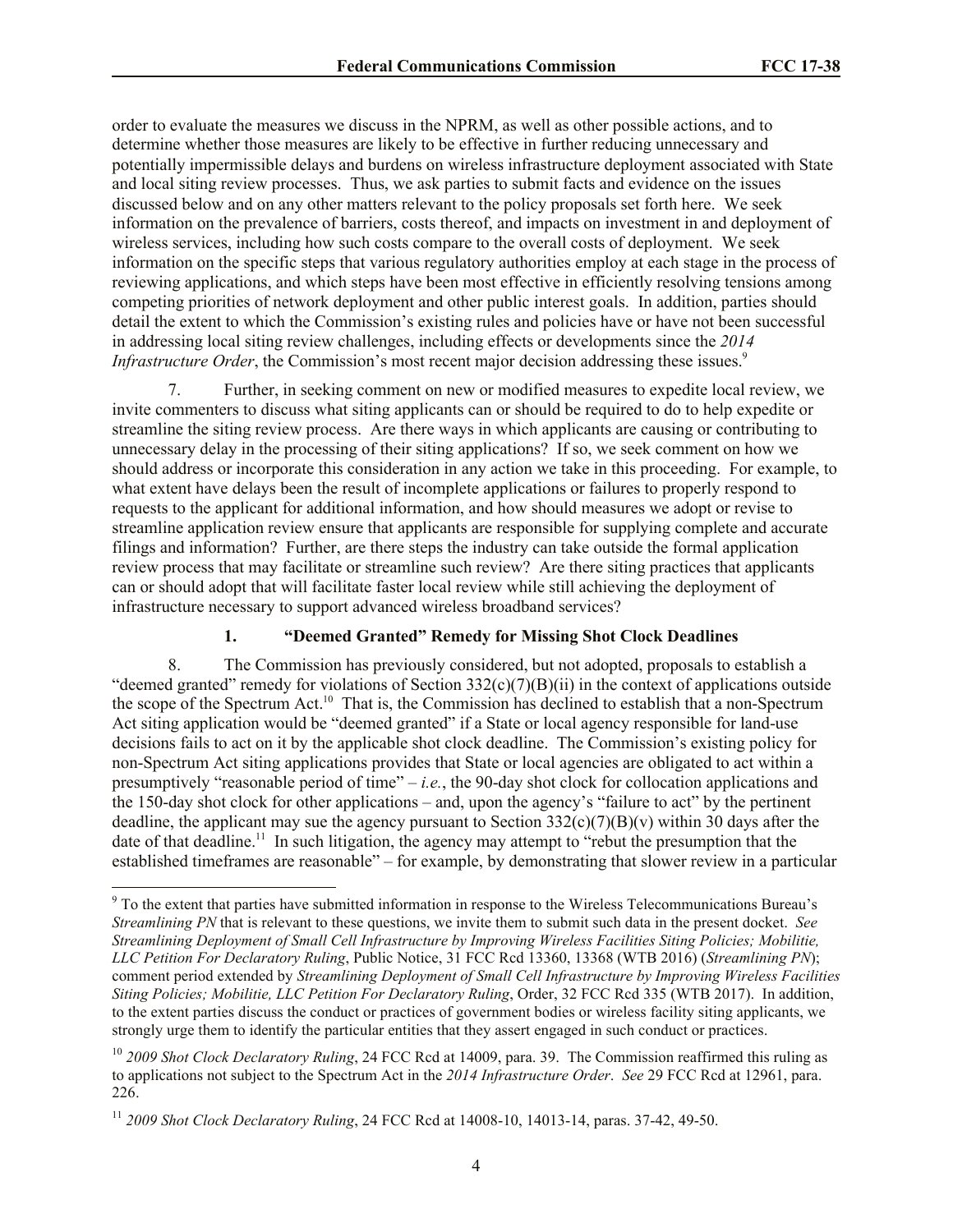case was reasonable in light of the "nature and scope of the request," or for other reasons.<sup>12</sup> If the agency fails to make such a showing, it may face "issuance of an injunction granting the application."<sup>13</sup> By contrast, for applications subject to Section 6409(a) of the Spectrum Act, the Commission adopted a "deemed granted" remedy: if a State or local agency fails to act on such an application by the 60-day deadline, the application will be "deemed granted."<sup>14</sup>

9. We now take a fresh look and seek comment on a "deemed granted" remedy for State and local agencies' failure to satisfy their obligations under Section  $332(c)(7)(B)(ii)$  to act on applications outside the context of the Spectrum Act. We invite commenters to address whether we should adopt one or more of the three options discussed below regarding the mechanism for implementing a "deemed granted" remedy. We describe each of these options below and explain our analysis of the Commission's legal authority to adopt each of them. We seek comment on the benefits and detriments of each option and invite parties to discuss our legal analysis. We also seek comment on whether there are other options for implementing a "deemed granted" remedy.

10. *Irrebuttable Presumption*. In the *2009 Shot Clock Declaratory Ruling*, the Commission created a "rebuttable presumption" that the shot clock deadlines established by the Commission were reasonable. The Commission anticipated that this would give State and local regulatory agencies "a strong incentive to resolve each application within the time frame defined as reasonable."<sup>15</sup> Thus, when an applicant sues pursuant to Section  $332(c)(7)(B)(v)$  to challenge an agency's failure to act on an application by the applicable deadline, the agency would face the burden of "rebut[ting] the presumption that the established timeframes are reasonable,"<sup>16</sup> and if it fails to satisfy this burden, the court could "issu[e] ... an injunction granting the application."<sup>17</sup> We believe one option for establishing a "deemed" granted" remedy for a State or local agency's failure to act by the applicable deadline would be to convert this *rebuttable presumption* into an *irrebuttable* presumption. Thus, our determination of the reasonable time frame for action (*i.e.*, the applicable shot clock deadline) would "set an absolute limit that – in the event of a failure to act – results in a deemed grant."<sup>18</sup>

11. We believe we have legal authority to adopt this approach, for the following reasons. First, we see no reason to continue adhering to the cautious approach articulated in the *2009 Shot Clock Declaratory Ruling* – *i.e.*, that Section 332(c)(7) "indicates Congressional intent that courts should have

 $\overline{a}$ 

<sup>14</sup> 2014 Infrastructure Order, 29 FCC Rcd at 12957, para. 216. In such cases, applicants may sue and seek a declaratory judgment confirming that an application was "deemed granted" due to the State or local agency's failure to act within the 60-day shot clock deadline status, while an agency could sue to challenge an applicant's claim that an application was "deemed granted." *Id.* at 12963-64, paras. 234-36. *See also id.* at 12961, para. 226 ("deemed grant" status takes effect only after applicant notifies the reviewing jurisdiction in writing); *id.* at 12962, para. 231 (listing issues a locality could raise in litigation to challenge an applicant's claimed "deemed grant"). The Commission clarified that, prior to the 60-day deadline, State and local agencies may review applications to determine whether they constitute covered requests" and may "continue to enforce and condition approval [of such applications] on compliance with non-discretionary codes reasonably related to health and safety, including building and structural codes." *Id.* at 12955, para. 211; *see also id.* at 12951, 12956, paras. 202, 214 n.595.

<sup>15</sup> *2009 Shot Clock Declaratory Ruling*, 24 FCC Rcd at 14009, para. 38.

 $16$  For example, the locality could rebut the presumption that the established deadlines are reasonable" by showing that, in light of the "nature and scope of the request" in a particular case, it "reasonably require[d] additional time" to negotiate a settlement or to prepare a written explanation of its decision. *Id.* at 14011, para. 44.

<sup>17</sup> *Id.* at 14008-09, para. 38.

<sup>18</sup> 2014 Infrastructure Order, at 12991, para. 226 (describing impact of irrebuttable presumption in context of applications subject to the Spectrum Act).

<sup>12</sup> *Id.* at 14010-11, paras. 42, 44.

<sup>13</sup> *Id.* at 14009, para. 38; *see also City of Rancho Palos Verdes*, 504 U.S. 116 (proper remedies for Section 332(c)(7) violations include injunctions but not constitutional-tort damages).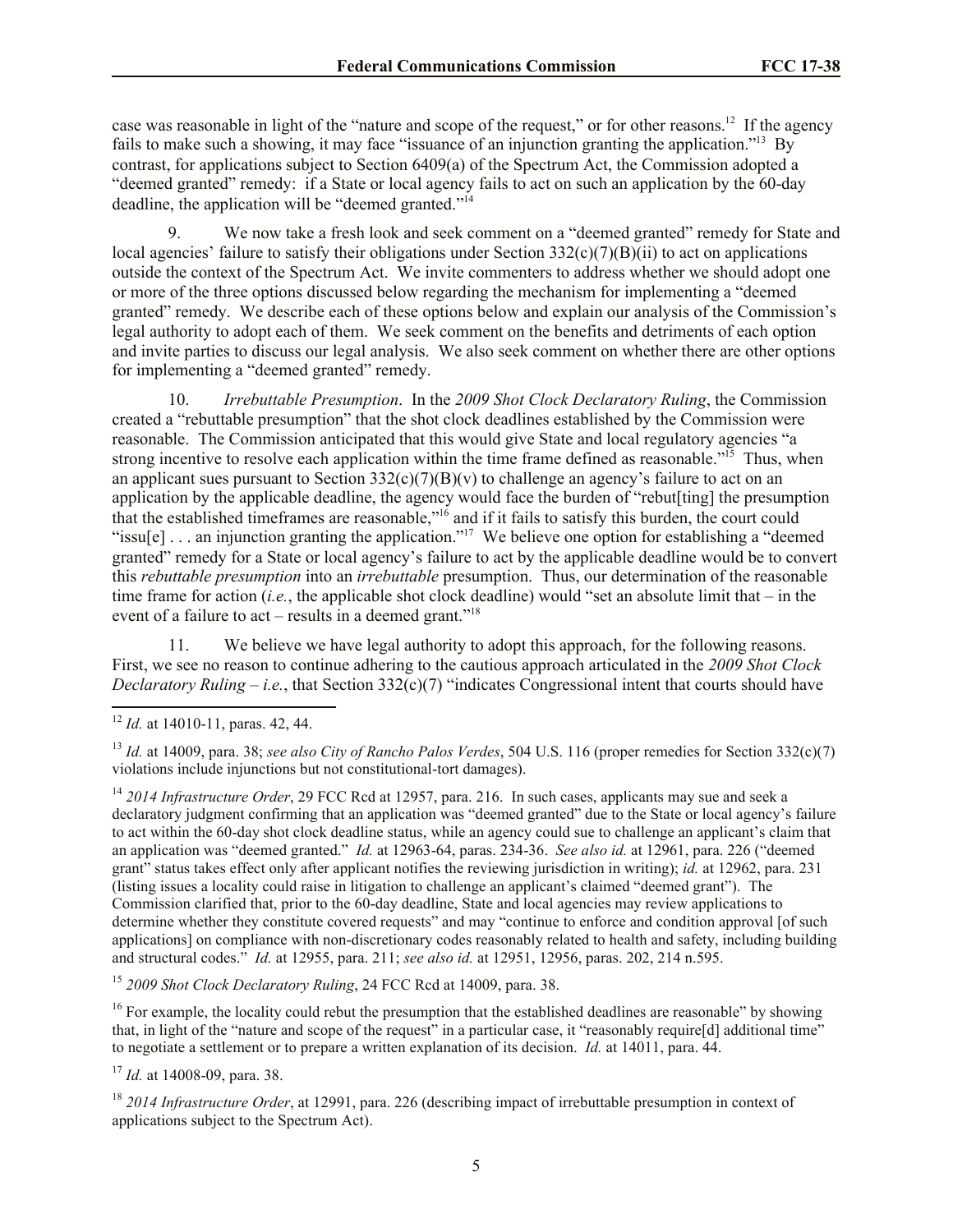the [sole] responsibility to fashion . . . remedies" on a "case-specific" basis. <sup>19</sup> The Commission advanced that theory without citing any legislative history or other sources, and the Fifth Circuit, in its decision upholding the *2009 Shot Clock Declaratory Ruling*, apparently declined to rely on it. Instead, the Fifth Circuit found *no* indication in the statute and its legislative history of any clear Congressional intent on whether the Commission could "issue an interpretation of  $\S 332(c)(7)(B)(v)$  that would guide courts' determinations of disputes under that section," and went on to affirm that the Commission has broad authority to render definitive interpretations of ambiguous provisions such as this one in Section  $332(c)(7).^{20}$  The Fifth Circuit further found – and the Supreme Court affirmed – that courts must follow such Commission interpretations.<sup>21</sup>

12. We thus believe we have authority to adopt irrebuttable presumptions establishing as a matter of rule the maximum reasonable amount of time available to review a wireless facilities application, and seek comment on this conclusion. As the Fifth Circuit found, the inherent ambiguity in "the phrase 'reasonable period of time,' as it is used in §  $332(c)(7)(B)(ii)$ ," leaves ample "room for agency guidance on the amount of time state and local governments have to act on wireless facility zoning applications."<sup>22</sup> We see nothing in the statute that explicitly compels a case-by-case assessment of the relevant circumstances for each individual application, nor any provision specifically requiring that those time frames be indefinitely adjustable on an individualized basis, rather than subject to dispositive maximums that may be deemed reasonable as applied to specified categories of applications.<sup>23</sup> While Section  $332(c)(7)(B)(ii)$  provides that a locality must act on each application "within a reasonable time, *taking into account the nature and scope of such request*,"<sup>24</sup> this does not necessarily mean that a reviewing court "must consider the specific facts of individual applications"<sup>25</sup> to determine whether the locality acted within a reasonable time frame; the Commission is well-positioned to take into account the "nature and scope" of particular categories of applications in determining the maximum reasonable amount of time for localities to address each type.

13. Moreover, the Fourth Circuit, in affirming the *2014 Infrastructure Order*, held that the "deemed granted" remedy adopted in the context of the Spectrum Act was permissible under the Tenth Amendment, was consistent with the statutory purpose (*i.e.*, ensuring that deployment "applications are not mired in the type of protracted approval processes that the Spectrum Act was designed to avoid"),  $26$ and was well within the Commission's authority. We do not view Sections  $332(c)(7)(B)(ii)$  and (v) as materially different from the Spectrum Act in this regard, and we therefore believe that the same "deemed granted" remedy is within the Commission's authority under those statutory provisions as well, where the Commission exercises its statutory authority in accordance with *City of Arlington* to establish standards,

<sup>19</sup> *2009 Shot Clock Declaratory Ruling*, 24 FCC Rcd at 14009, para. 39.

<sup>20</sup> *City of Arlington v. FCC*, 668 F.3d at 251. *See also id.* at 250-51 ("Had Congress intended to insulate §  $332(\dot{c})(7)(B)$ 's limitations from the FCC's jurisdiction, one would expect it to have done so explicitly[.] \*\*\* Here, however, Congress did not clearly remove the FCC's ability to implement the limitations set forth in  $\S 332(c)(7)(B)$  $\ldots$ .").

<sup>21</sup> *City of Arlington v. FCC*, 668 F.3d at 249-50; 133 S. Ct. at 1871-73. *See also National Cable & Telecomm. Ass'n v. Brand X Internet Servs.*, 545 U.S. 967, 985 (2005) (Commission's interpretation of an ambiguous statutory provision overrides earlier court decisions interpreting the same provision).

<sup>22</sup> *City of Arlington*, 668 F.3d at 255.

<sup>23</sup> *2009 Shot Clock Declaratory Ruling*, 24 FCC Rcd at 14009, para. 39.

 $24$  47 U.S.C. § 332(c)(7)(B)(ii).

<sup>25</sup> *2009 Shot Clock Declaratory Ruling*, 24 FCC Rcd at 14009, para. 39.

<sup>26</sup> *Montgomery County*, 811 F.3d 121, 128.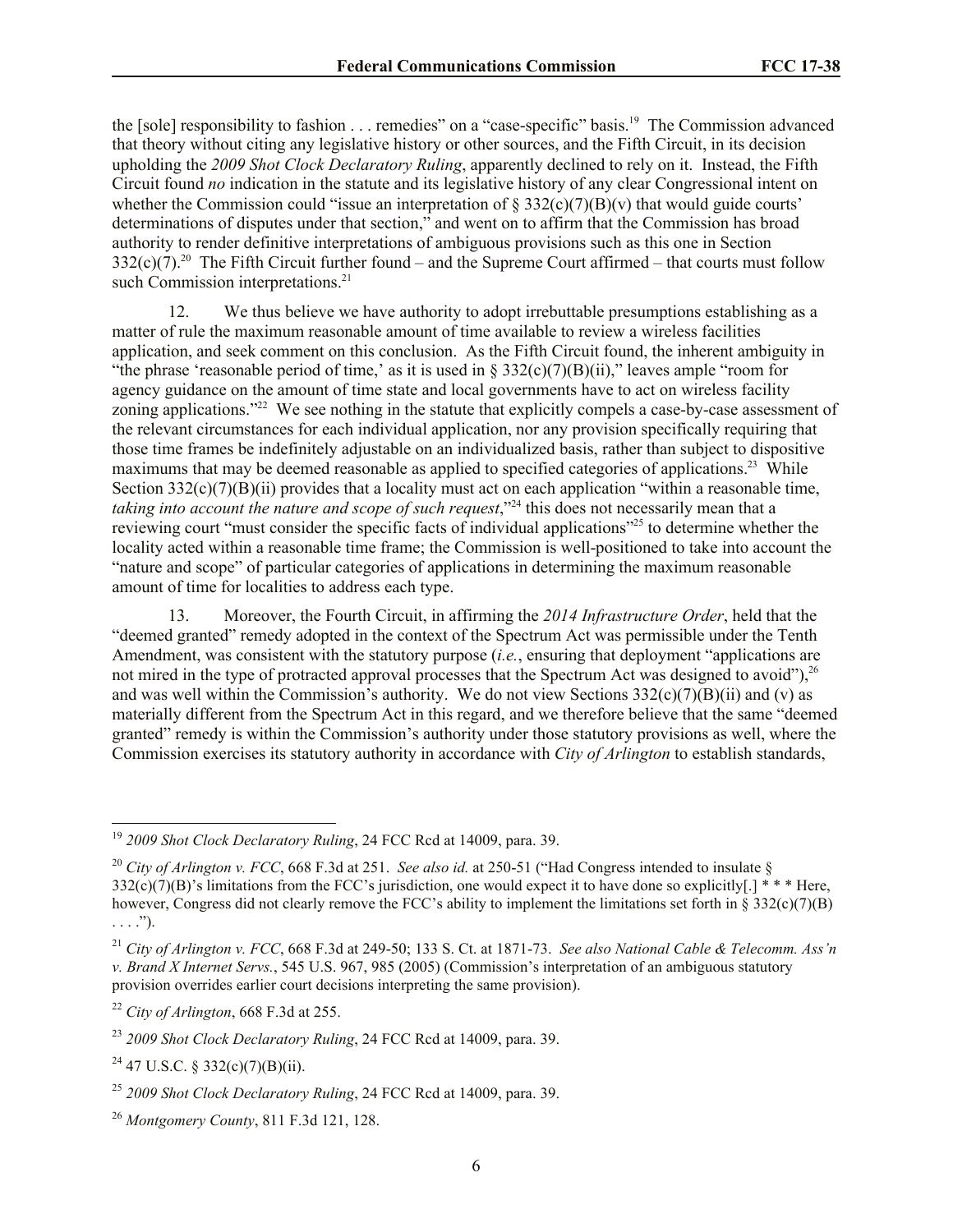in specific contexts, for what constitutes "a reasonable period of time after the request is duly filed."<sup>27</sup> We seek comment on this analysis.

14. *Lapse of State and Local Governments' Authority*. In the alternative (or in addition) to the irrebuttable presumption approach discussed above, we believe we may implement a "deemed granted" remedy for State and local agencies' failure to act within a reasonable time based on the following interpretation of ambiguous provisions in the statute. Section  $332(c)(7)(A)$  assures these agencies that their "authority over decisions concerning the placement, construction, and modification of personal wireless service facilities" is preserved—but significantly, qualifies that assurance with the provision "*except as provided*" elsewhere in Section 332(c)(7). We seek comment on whether we should interpret this phrase as meaning that if a locality fails to meet its obligation under Section  $332(c)(7)(B)(ii)$ to "act on [a] request for authorization to place, construct, or modify personal wireless facilities within a reasonable period of time," then its "authority over decisions concerning" that request lapses and is no longer preserved. Under this interpretation, by failing to act on an application within a reasonable period of time, the agency would have defaulted its authority over such applications (*i.e.*, lost the protection of Section  $332(c)(7)(A)$ , which otherwise would have preserved such authority), and at that point no local land-use regulator would have authority to approve or deny an application. Arguably, we could establish that in those circumstances, there is no need for an applicant to seek such approval. We seek comment on this interpretation and on the desirability of taking this approach.

15. *Preemption Rule*. A third approach to establish a "deemed granted" remedy—standing alone or in tandem with one or both of the approaches outlined above—would be to promulgate a rule to implement the policies set forth in Section  $332(c)(7)$ . Sections 201(b) and 303(r), as well as other statutory provisions, generally authorize the Commission to adopt rules or issue other orders to carry out the substantive provisions of the Communications Act.<sup>28</sup> Further, the Fifth Circuit affirmed the determination in the *2009 Shot Clock Declaratory Ruling* that the Commission's "general authority to make rules and regulations to carry out the Communications Act includes the power to implement  $\S 332(c)(7)(B)(ii)$  and (v).<sup>229</sup> Accordingly, we seek comment on whether we could promulgate a "deemed granted" rule to implement Section 332(c)(7). We also seek comment on whether Section 253, standing alone or in conjunction with Section  $332(c)(7)$  or other provisions of the Act, provides the authority for the Commission to promulgate a "deemed granted" rule.<sup>30</sup>

 $\overline{a}$ 

(continued….)

<sup>27</sup> *See City of Arlington*, 133 S. Ct. at 1868; 47 U.S.C. § 332(c)(7)(B)(ii).

<sup>28</sup> *See* 47 U.S.C. §§ 201(b) ("The Commission may prescribe such rules and regulations as may be necessary in the public interest to carry out the provisions of this Act."), 303(r) (directing the Commission to "[m]ake such rules and regulations and prescribe such restrictions and conditions, not inconsistent with law, as may be necessary to carry out the provisions of this Act"). *See also* 47 U.S.C. § 154(i); *AT&T Corp. v. Iowa Utilities Board*, 525 U.S. 366, 380 (1999) ("§ 201(b) *explicitly* gives the FCC jurisdiction to make rules governing matters to which the 1996 Act applies.") (emphasis in original); *City of Arlington*, 133 S. Ct. at 1866 (in specific context of Section 332(c)(7), stating: "Section 201(b) . . . empowers the . . . Commission to 'prescribe such rules and regulations as may be necessary in the public interest to carry out [its] provisions.' Of course, that rulemaking authority extends to the subsequently added portions of the Act.") (quoting § 201(b) and citing *Brand X*).

<sup>29</sup> *City of Arlington*, 668 F.3d at 249; *see also id.* at 252-54 (finding that the Commission's interpretation was a permissible construction of the ambiguous provisions in §  $332(c)(7)$ , and the interpretation was entitled to deference); *id.* at 247 & n.83 (summarizing Commission's analysis and citing 47 U.S.C. §§ 151, 154(i), 201(b), and 303(r) as basis for the Commission's general authority to adopt rules and orders to implement the Act), *aff'd in pertinent part*, 133 S. Ct. at 1866. *See also 2009 Shot Clock Declaratory Ruling*, 24 FCC Rcd at 14001-03, paras. 23-26 (legal analysis interpreting Sections  $332(c)(7)$ ,  $201(b)$ , and  $303(r)$ ).

 $30$  State or local governments' failures to act within reasonable time frames arguably could violate Section 253(a) if they have the "effect of prohibiting" wireless carriers' provision of service; and this might justify our addressing this problem by adopting a rule to implement the policies of Section 253(a) as well as Section 332(c)(7). *See infra* Sections III.A and C (discussing implications of the overlapping provisions in Sections 253(a) and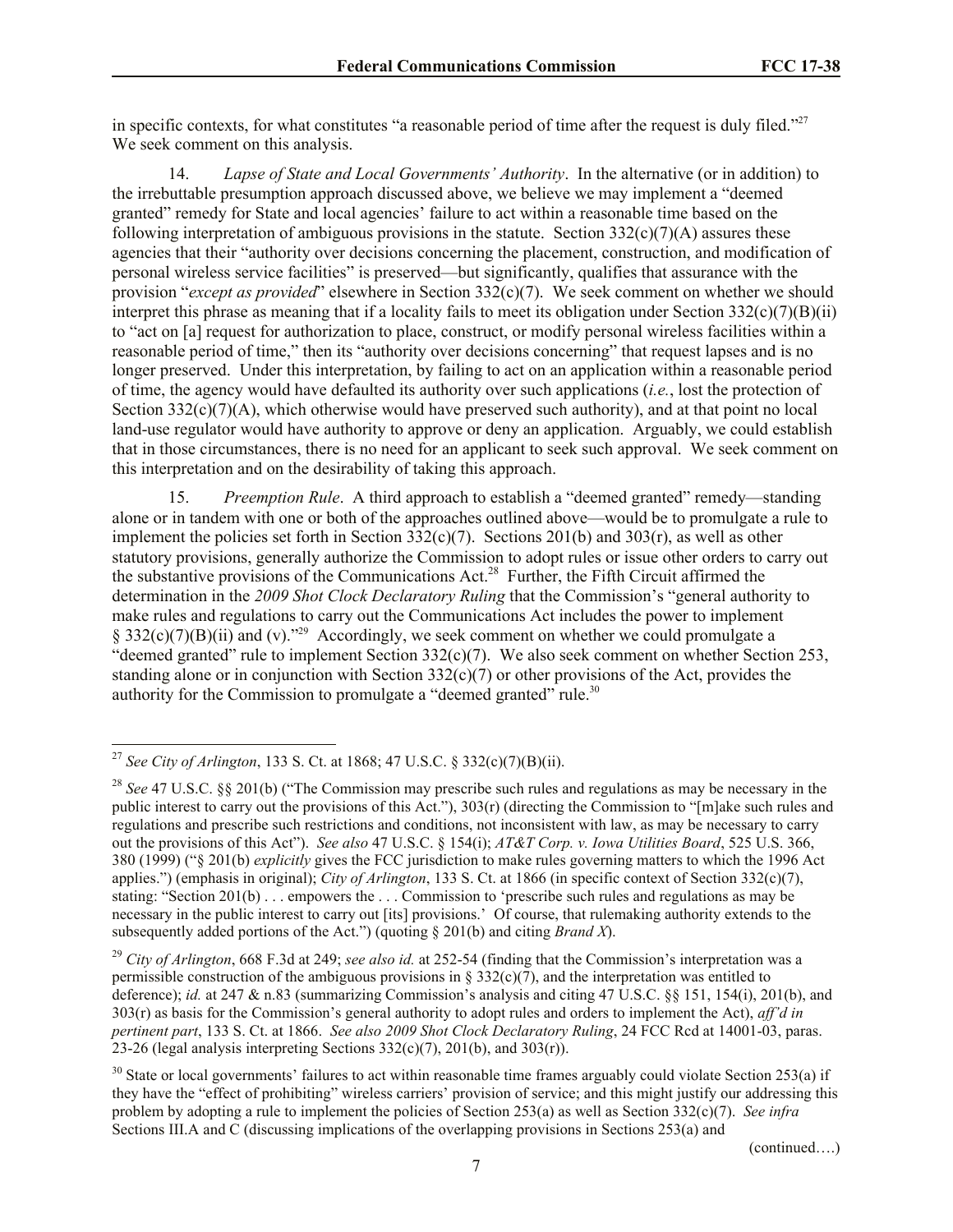16. In considering adoption of rules implementing Section  $332(c)(7)(B)(i)$ , (ii), and (iii), we are aware of a statement in the Conference Report issued in connection with the Telecommunications Act of 1996 that "[i]t is the intent of the conferees that other than under Section  $332(c)(7)(B)(iv)$ ... the courts shall have exclusive jurisdiction over all . . . disputes arising under this section."<sup>31</sup> Does this statement, standing alone, affect our authority to adopt rules governing disputes about localities' failure to comply with their obligations under Section  $332(c)(7)(B)(ii)$  to act on siting applications within a reasonable time? Or is a generic rule distinguishable from a proceeding addressing a dispute between a particular applicant and a particular State or local regulator? Can a statement in legislative history foreclose us from complying with an explicit mandate elsewhere in the Communications Act? Does it prevent us from exercising the rulemaking authority explicitly granted by Sections 201(b) and 303(r)?<sup>32</sup> We are mindful of the D.C. Circuit's admonition that "a plain reading of an unambiguous statute cannot be eschewed in favor of a contrary reading, suggested only by the legislative history and not by the text itself," and that "[w]e will not permit a committee report to trump clear and unambiguous statutory language."<sup>33</sup> We invite commenters to address these issues.

## **2. Reasonable Period of Time to Act on Applications**

17. In 2009, the Commission determined that, for purposes of determining what is a "reasonable period of time" under Section  $332(c)(7)(B)(ii)$ , 90 days should be sufficient for localities to review and act on (either by approving or denying) complete collocation applications, and that 150 days is a reasonable time frame for them to review and act on other types of complete applications to place, construct, or modify wireless facilities.<sup>34</sup> In its 2014 Infrastructure Order, the Commission implemented Section 6409(a) of the Spectrum Act (enacted by Congress in 2012)<sup>35</sup> by, among other things, creating a new 60-day shot clock within which localities must act on complete applications subject to the definitions in the Spectrum Act.<sup>36</sup>

18. We ask commenters to discuss whether the Commission should consider adopting different time frames for review of facility deployments not covered by the Spectrum Act. For example, we seek comment on whether we should harmonize the shot clocks for applications that are not subject to the Spectrum Act with those that are, so that, for instance, the time period deemed reasonable for non-Spectrum Act collocation applications would change from 90 days to 60 days.<sup>37</sup> Alternatively, should we establish a 60-day shot clock for some subset of collocation applications that are not subject to the

<sup>32</sup> *See supra*.

<sup>33</sup> *ACLU v. FCC*, 823 F.2d 1554, 1568 (D.C. Cir. 1987). *See also United States v. Gonzales*, 520 U.S. 1, 6 (1997) (rejecting "resort to legislative history" to interpret a "straightforward statutory command," where "the legislative history only muddies the waters."); *Ratzlaf v. United States*, 510 U.S. 135, 147-48 (1994) (even where there are "contrary indications in the statute's legislative history[,] . . . we do not resort to legislative history to cloud a statutory text that is clear.").

<sup>34</sup> *Petition for Declaratory Ruling to Clarify Provisions of Section 332(c)(7) to Ensure Timely Siting Review*, Declaratory Ruling, 24 FCC Rcd 13994, 14004, 14012-13, paras. 32, 45-48 (2009) (*2009 Shot Clock Declaratory Ruling*), *aff'd*, *City of Arlington v. FCC*, 668 F.3d 229 (5th Cir. 2012), *aff'd*, 133 S. Ct. 1863 (2013).

<sup>35</sup> Section 6409(a) of the Spectrum Act, 47 U.S.C. § 1455(a), mandates that State and local land-use regulators "must approve, and may not deny" applications to deploy wireless facilities within a specified, narrow category.

<sup>36</sup> *2014 Infrastructure Order*, 29 FCC Rcd at 12956-57, para. 215. The Commission also defined each of the terms used in the Spectrum Act to specify the types of facilities subject to mandatory approval. *See id.* at 12926-51, paras. 145-204; 47 CFR § 1.40001(b).

<sup>37</sup> *2014 Infrastructure Order*, 29 FCC Rcd at 12957, para. 215; 47 CFR § 1.40001(c)(2).

<sup>(</sup>Continued from previous page)

 $253(c)(7)(B)(i)(II)$  banning State or local legal requirements that "prohibit or have the effect of prohibiting" the provision of wireless telecommunications service).

 $31$  S. Rep. No. 104-230, at 207-08 (1996) (Conf. Rep.).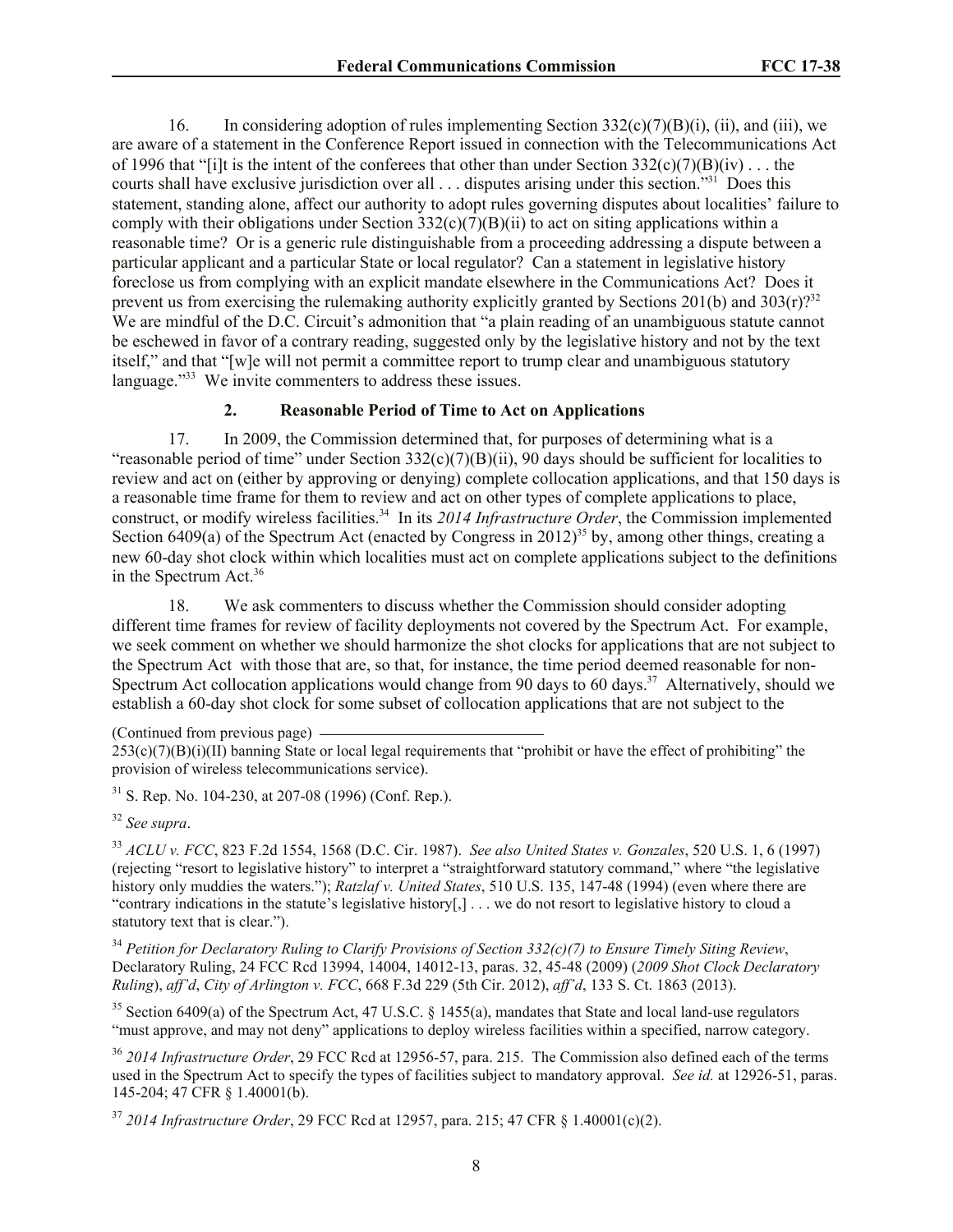Spectrum Act, for example, applications that meet the relevant dimensional limits but are nevertheless not subject to the Spectrum Act because they seek to collocate equipment on non-tower structures that do not have any existing antennas?<sup>38</sup> Should we adopt different presumptively reasonable time frames for resolving applications for more narrowly defined classes of deployments such as (a) construction of new structures of varying heights (*e.g.*, 50 feet tall or less, versus 50 to 200 feet tall, versus taller than 200 feet); (b) construction of new structures in or near major utility or transportation rights of way, or that are in or near established clusters of similar structures, versus those that are not; (c) deployments in areas that are zoned for residential, commercial, or industrial use, or in areas where zoning or planning ordinances contemplate little or no additional development; or (d) replacements or removals that do not fall within the scope of Section 6409(a) of the Spectrum Act (for example, because they exceed the dimensional limits for requests covered by that provision)? We also request comment on whether to establish different time frames for (i) deployment of small cell or Distributed Antenna System (DAS) antennas or other small equipment versus more traditional, larger types of equipment or (ii) requests that include multiple proposed deployments or, equivalently, "batches" of requests submitted by a single provider to deploy multiple related facilities in different locations, versus proposals to deploy one facility.<sup>39</sup> Should we align our definitions of categories of deployments for which we specify reasonable time frames for local siting review with our definitions of the categories of deployments that are categorically excluded from environmental or historic preservation review?<sup>40</sup>

19. We seek comment on what time periods would be reasonable (outside the Spectrum Act context) for any new categories of applications, and on what factors we should consider in making such a decision. For what types or categories of wireless siting applications may shorter time periods be reasonable than those established in the *2009 Shot Clock Declaratory Ruling*? We invite commenters to submit information to help guide our development of appropriate time frames for various categories of deployment. We ask commenters to submit any available data on whether localities already recognize different categories of deployment in their processes, and on the actual amounts of time that localities have taken under particular circumstances.

20. We also seek comment on whether the Commission should provide further guidance to address situations in which it is not clear when the shot clock should start running, or in which States and localities on one hand, and industry on the other, disagree on when the time for processing an application begins. For instance, we have heard anecdotally that some jurisdictions impose a "pre-application" review process, during which they do not consider that a request for authorization has been filed. We seek comment on how the shot clocks should apply when there are such pre-application procedures; at what point should the clock begin to run? Are there other instances in which there is a lack of clarity or disagreement about when the clock begins to run? We ask parties to address whether and how the Commission should provide clarification of how our rules apply in those circumstances.

21. Finally, we seek comment on whether there are additional steps that should be considered to ensure that a deemed granted remedy achieves its purpose of expediting review. For example, to what extent can the attachment of conditions to approvals of local zoning applications slow the deployment of infrastructure? Are applicants encountering requirements to comply with codes that are not reasonably

<sup>38</sup> *See 2014 Infrastructure Order*, 29 FCC Rcd at 12935, para. 168 (finding that the term "existing . . . base station" in Section  $6409((a)(2)$  covers only structures that, at the time of the application, supports or houses base station equipment); 47 CFR § 1.40001(b)(1)(iv).

<sup>39</sup> The Wireless Telecommunications Bureau also sought comment on these issues in the *Streamlining PN*. *See*  31 FCC Rcd at 13370-71.

<sup>40</sup> *See* 47 CFR §§ 1.1306, 1.1307.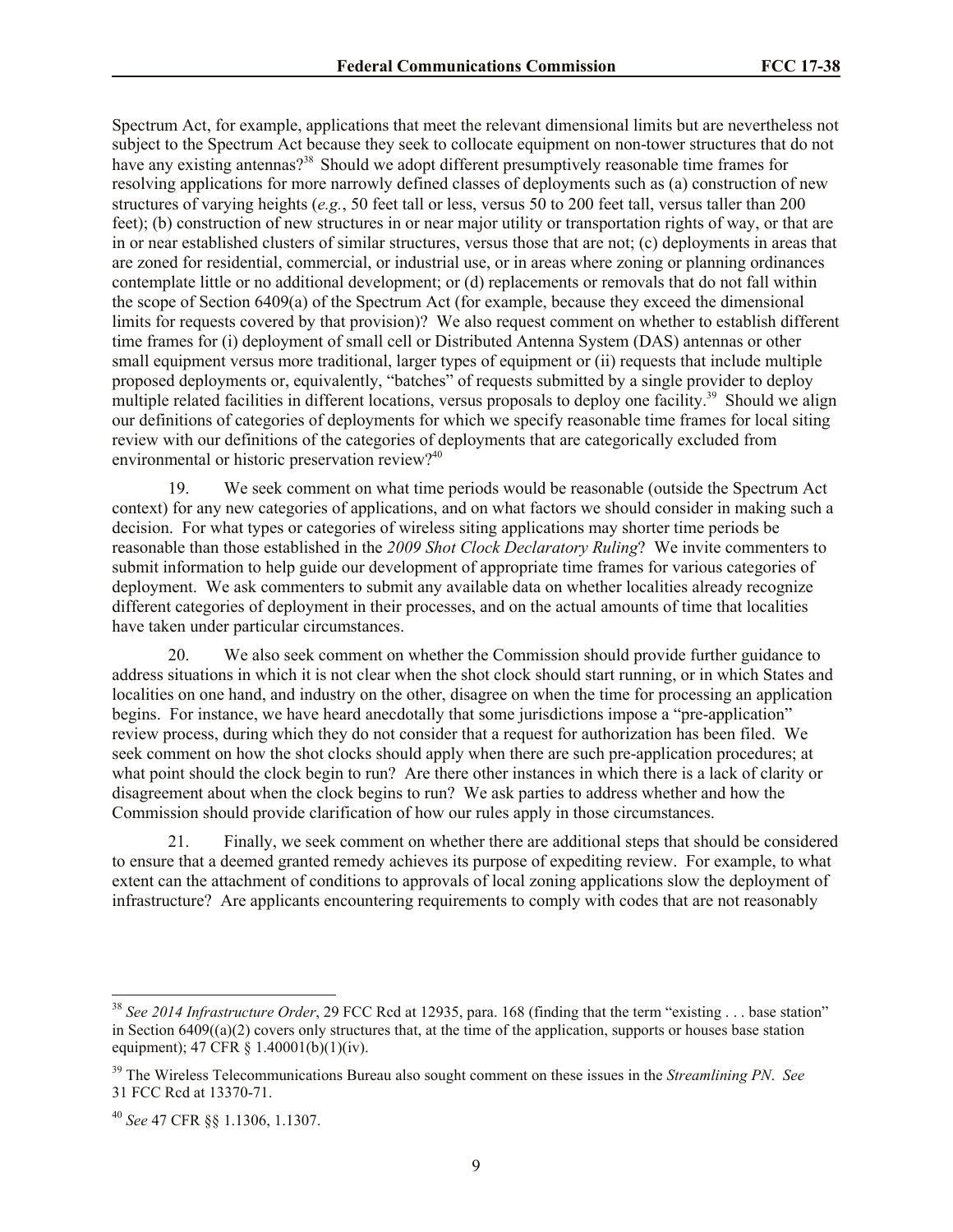related to health and safety?<sup>41</sup> To the extent these conditions present challenges to deployment, are there steps the Commission can and should take to address such challenges?

#### **3. Moratoria**

22. Another concern relating to the "reasonable periods of time" for State and local agencies to act on siting applications is that some agencies may be continuing to impose "moratoria" on processing such applications, which inhibit the deployment of the infrastructure needed to provide robust wireless services. If so, such moratoria might contravene the *2014 Infrastructure Order*, which clearly stated that the shot clock deadlines for applications continue to "run[] regardless of any moratorium."<sup>42</sup> The Commission explained that this conclusion was "consistent with a plain reading of the *2009 Declaratory Ruling*, which specifies the conditions for tolling and makes no provision for moratoria," and concluded that this means that "applicants can challenge moratoria in court when the shot clock expires without State or local government action."<sup>43</sup> We see no reason to depart from this conclusion. We ask commenters to submit specific information about whether some localities are continuing to impose moratoria or other restrictions on the filing or processing of wireless siting applications, including refusing to accept applications due to resource constraints or due to the pendency of state or local legislation on siting issues, or insisting that applicants agree to tolling arrangements. Commenters should identify the specific entities engaging in such actions and describe the effect of such restrictions on parties' ability to deploy or upgrade network facilities and provide service to consumers. We propose to take any additional actions necessary, such as issuing an order or declaratory ruling providing more specific clarifications of the moratorium ban or preempting specific State or local moratoria. Commenters should discuss the benefits and detriments of any such additional measures and our legal authority to adopt them.

### **B. Reexamining National Historic Preservation Act and National Environmental Policy Act Review**

23. In the following sections, we undertake a comprehensive fresh look at our rules and procedures implementing the National Environmental Policy Act (NEPA)<sup>44</sup> and the National Historic Preservation Act (NHPA)<sup>45</sup> as they relate to our implementation of Title III of the Act in the context of wireless infrastructure deployment, given the ongoing evolution in wireless infrastructure deployment towards smaller antennas and supporting structures as well as more frequent collocation on existing structures.

24. We note that any revisions to our rules or procedures implementing NEPA require consultation with the Council for Environmental Quality  $(CEO)$ <sup>46</sup> In addition, any changes to the programmatic agreements governing our review under the NHPA would require the agreement of the Advisory Council on Historic Preservation (ACHP) and the National Conference of State Historic Preservation Officers (NCSHPO), and other revisions to our rules governing NHPA review may benefit

<sup>&</sup>lt;sup>41</sup> In the context of the deemed granted remedy under the Spectrum Act, the Commission clarified that localities could "continue to enforce and condition approval [of such applications] on compliance with non-discretionary codes reasonably related to health and safety, including building and structural codes." *See 2014 Infrastructure Order*, 29 FCC Rcd at 12955, para. 211.

<sup>42</sup> *2014 Infrastructure Order*, 29 FCC Rcd at 12971, para. 265; *see generally id.* at 12971-72, paras. 263-67.

<sup>43</sup> *Id.* at 12971, para. 265.

<sup>44</sup> 42 U.S.C. § 4321 *et seq.*

<sup>45</sup> 54 U.S.C. § 300101 *et seq.*

 $46$  40 CFR § 1507.3(a) ("Each agency shall consult with [CEQ] while developing its procedures and before publishing them in the Federal Register for comment. … The procedures shall be adopted only after an opportunity for public review and after review by [CEQ] for conformity with [NEPA] and [CEQ's] regulations.").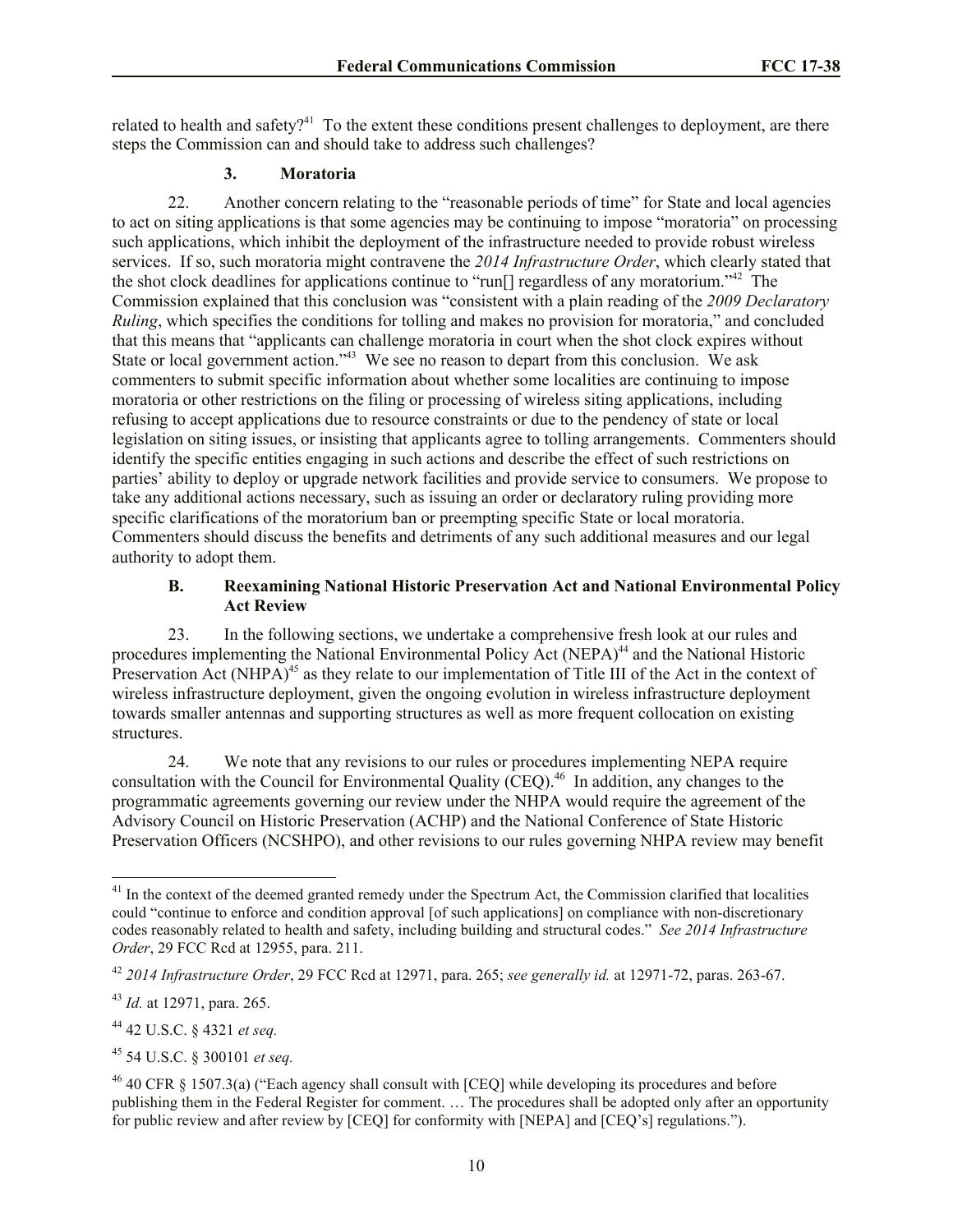from their perspectives.<sup>47</sup> Furthermore, some of the changes discussed below might significantly or uniquely affect Tribal governments and their land and resources. The ACHP, in a filing in this proceeding, has stressed that the expertise and experience of these and other stakeholders is crucial to understanding the issues raised herein, and we emphasize that we intend to continue to work closely with ACHP and others.<sup>48</sup> We direct the Wireless Telecommunications Bureau (WTB), in coordination with the Consumer and Governmental Affairs Bureau, Office of Intergovernmental Affairs, and other Bureaus and Offices as appropriate, to consult with other agencies and organizations, including the CEQ, ACHP, and NCSHPO, as warranted to develop the record and obtain their perspectives on the issues herein. We further direct the Office of Native Affairs and Policy (ONAP), in coordination with WTB and other Bureaus and Offices as appropriate, to conduct government-to-government consultation as appropriate with Tribal Nations. Tribal Nations may notify ONAP of their desire for consultation via email to tribalinfrastructure@fcc.gov.

### **1. Background**

25. *NEPA and the NHPA.* NEPA requires agencies of the Federal Government to identify and evaluate the environmental effects of proposed "major Federal actions significantly affecting the quality of the human environment . . . . "<sup>49</sup> In turn, Section 106 of the NHPA states that "prior to the issuance of any license," the head of a Federal agency "shall take into account the effect of the undertaking on any historic property" and "shall afford the [ACHP] a reasonable opportunity to comment with regard to the undertaking.<sup>550</sup> Similar to a "major Federal action," an "undertaking" includes, among other things, projects, activities, or programs that "requir[e] a Federal permit, license, or approval[.]"<sup>51</sup> Courts have generally treated Federal actions under NEPA as closely analogous to undertakings under the NHPA. 52

26. *Commission Precedent: Scope of Obligations.* The Commission has assumed responsibility for NEPA and NHPA review of wireless communications facilities construction based on the Commission's actions in two areas: licensing and antenna structure registration (ASR). As a historical matter, the Commission's initial focus on antenna sites made sense, reflecting the relatively more involved role the Commission played in the space. For instance, in 1974, when the Commission first promulgated rules implementing NEPA,<sup>53</sup> all licenses conferred authority to operate from a specific site, and the Commission was required to issue a construction permit for that site before granting the license.<sup>54</sup> In 1982, however, Congress amended the Communications Act to eliminate construction permits by default in some services and to authorize the Commission to waive the construction permit

<sup>50</sup> 54 U.S.C. § 306108.

 $\overline{\phantom{a}}$ 

<sup>&</sup>lt;sup>47</sup> Agency implementation of Section 106 of the NHPA is governed by the rules of the ACHP, which specify the process under which Federal agencies shall perform their historic preservation reviews. 36 CFR § 800.2(a).

<sup>48</sup> *See* Letter from Milford Wayne Donaldson, FAIA, Chairman, Advisory Council on Historic Preservaton, to the Honorable Ajit Pai, Chairman, FCC, WT Docket Nos. 17-79, 15-180 (filed Apr. 13, 2017) at 1.

 $49$  42 U.S.C. § 4332(2)(C).

<sup>51</sup> 54 U.S.C. § 300320(3). *See also* 40 CFR § 1508.18(b).

<sup>52</sup> *See*, *e.g.*, *Karst Env'tl Educ. and Prot., Inc. v. EPA*, 475 F.3d 1291, 1295-96 (D.C. Cir. 2007); *Sac & Fox Nation of Missouri v. Norton*, 240 F.3d 1250, 1263 (10th Cir. 2001). *But see Indiana Coal Council, Inc. v. Lujan,* 774 F. Supp. 1385, 1401 (D.D.C. 1991) ("Congress appears to have established different thresholds in the NHPA and in NEPA for determining whether an activity triggers the obligation . . . .").

<sup>53</sup> *Implementation of the National Environmental Policy Act*, Report and Order, 49 FCC 2d 1313, 1333, para. 46 (1974).

<sup>54</sup> *See* 47 U.S.C. § 319 (a) ("[n]o license shall be issued . . . for the operation of any station unless a permit for its construction has been granted . . . .").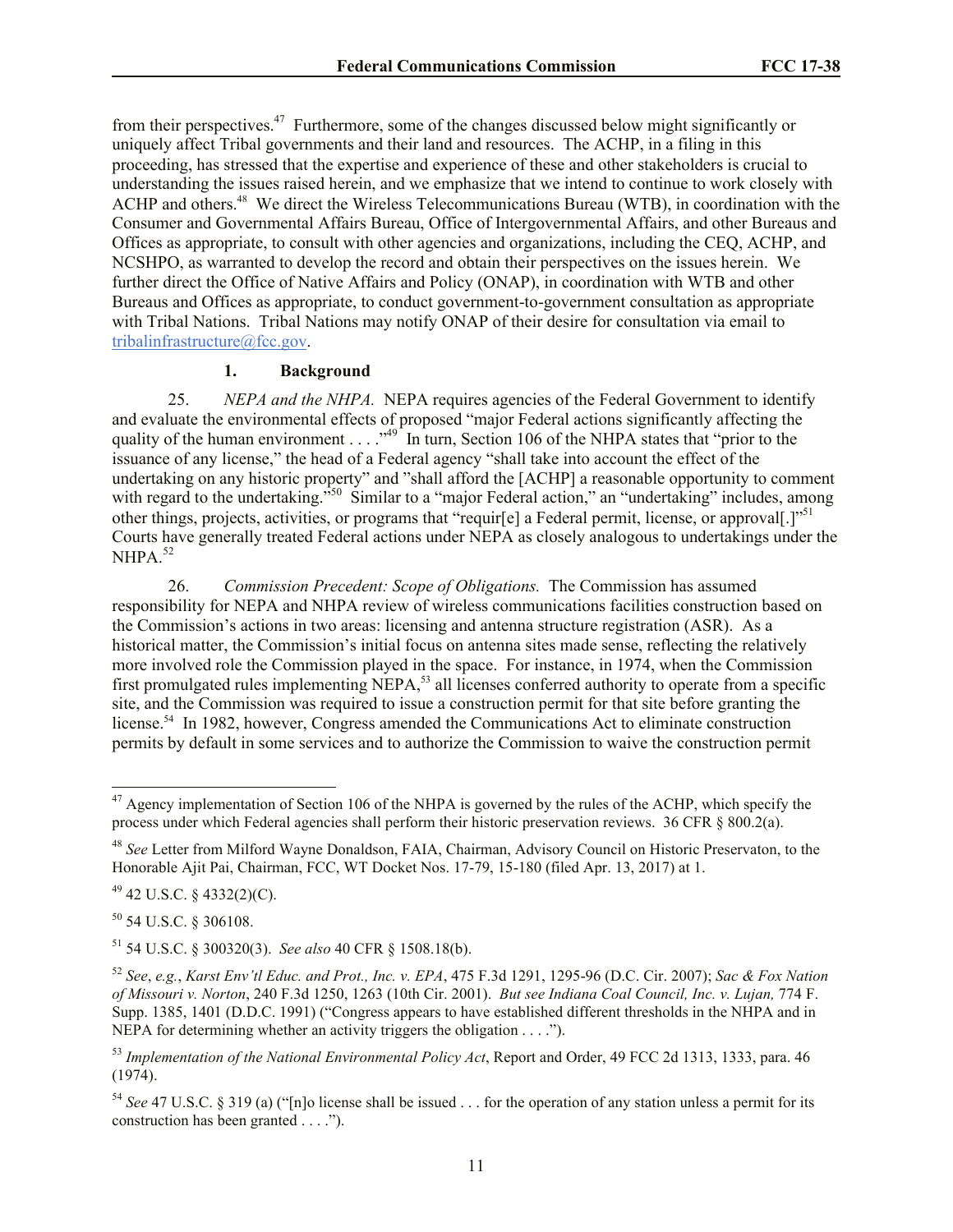requirement in the public interest in other services.<sup>55</sup> Currently, the Commission requires construction permits only in the broadcast services. Furthermore, licenses in many services, including most licenses in the commercial wireless services, now authorize transmissions over a particular band of spectrum within a wide geographic area without further limitation as to transmitter locations. In 1990, the Commission amended Section 1.1312 of the rules to specify that where construction of a Commission-regulated radio communications facility is permitted without prior Commission authorization (*i.e.*, without a construction permit), the licensee or applicant determines prior to construction whether the facility may have a significant environmental effect.<sup>56</sup> The D.C. Circuit subsequently found that the Commission's retention of limited approval authority over tower construction in Section 1.1312 to the extent necessary to ensure this review was not arbitrary and capricious.<sup>57</sup>

27. *The Commission's Rules.* The Commission's rules require an applicant to prepare and file an environmental assessment  $(EA)^{58}$  if its proposed construction meets any of several environmentally sensitive conditions specified in the rules.<sup>59</sup> If an EA is required, the application will not be processed and the applicant may not proceed with construction until environmental processing is completed.<sup>60</sup> All other constructions are categorically excluded from environmental processing unless the processing bureau determines, in response to a petition or on its own motion, that the action may nonetheless have a significant environmental impact.<sup>61</sup>

 $\overline{\phantom{a}}$ <sup>55</sup> 47 U.S.C. § 319(d); *see* Pub.L. 97-259, 96 Stat. 1087, § 119 (1982).

<sup>56</sup> 47 CFR § 1.1312(a); *see Amendment of Environmental Rules,* Report and Order, 5 FCC Rcd 2942 (1990) (*Pre-Construction Review Order*).

<sup>57</sup> *CTIA – The Wireless Ass'n v. FCC*, 466 F.3d 105, 114 (D.C. Cir. 2006). In the underlying Report and Order, the Commission had declined to revisit whether it should treat tower construction as an undertaking under the NHPA, while noting its belief that under Section 319 and Federal environmental statutes, it "has sufficient approval authority to trigger the requirements of section 106." *Nationwide Programmatic Agreement Regarding the Section 106 National Historic Preservation Act Review Process*, Report and Order, 20 FCC Rcd 1073, 1093 para. 24 (2004) (*NPA Order*). Two Commissioners dissented in part, expressing the view that in the absence of a construction permit or a site-by-site license, the Commission's retention of jurisdiction to require historic preservation review exceeded its statutory authority. *See id.* at 1230 (Statement of Commissioner Kathleen Q. Abernathy), 1233 (Statement of Commissioner Kevin J. Martin).

<sup>58</sup> Under CEQ rules, an EA is to be prepared for actions that ordinarily may have a significant environmental impact. *See* 40 CFR §§ 1501.4(b), 1507.3(b)(2)(iii). If an EA shows that a proposed action will have no significant environmental impact, then the agency issues a Finding Of No Significant Impact, 40 CFR § 1508.13, and the proposed action can proceed. However, if an EA indicates that the action will have a significant environmental impact, the action cannot proceed unless the agency prepares an environmental impact statement (EIS). *See* 40 CFR § 1501.4 (requiring an EIS for actions that normally have a significant environmental impact).

<sup>59</sup> *See* 47 CFR §§ 1.1307(a), 1.1308(a), 1.1312(b). These are facilities that are to be located in an officially designated wilderness area, an officially designated wildlife preserve, or a flood plain; that may affect listed threatened or endangered species or their critical habitats, or are likely to jeopardize proposed threatened or endangered species or destroy or adversely modify proposed critical habitats; that may affect districts, sites, buildings, structures or objects that are listed, or eligible for listing, in the National Register of Historic Places; that may affect Native American religious sites; that will involve significant change in surface features (*e.g.*, wetland fill or deforestation); that will be located in residential neighborhoods and equipped with high intensity white lights; that will cause human exposure to radiofrequency emissions that exceed specified levels; or that will exceed 450 feet in height. *See* 47 CFR § 1.1307(a), (b), (d) Note.

<sup>60</sup> 47 CFR §§ 1.1308(d), 1.1312(b).

<sup>61</sup> *See* 47 CFR § 1.1307 (c), (d). An agency may establish categorical exclusions to cover actions "which do not individually or cumulatively have a significant effect on the human environment" and thus require no EA or EIS. *See* 40 CFR §§ 1508.4, 1507.3(b)(2)(ii). CEQ regulations require that an agency that chooses to establish categorical exclusions must also provide for "extraordinary circumstances," 40 CFR § 1508.4, under which a normally excluded action may have a significant effect.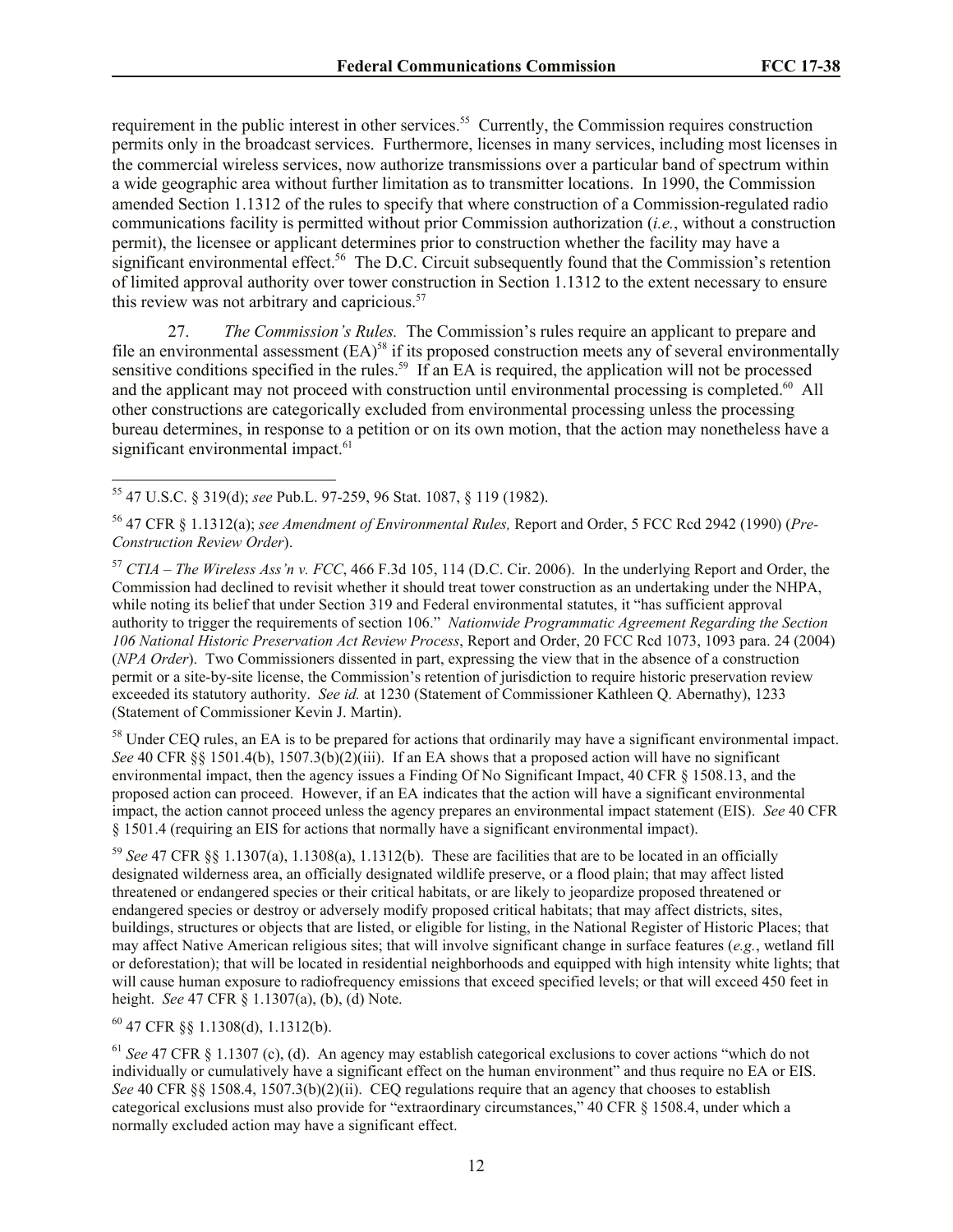28. The Commission fulfills its obligations under the NHPA with respect to radio spectrum licensees through Section 1.1307(a)(4) of the rules, which requires an EA if the proposed construction may affect historic properties.<sup>62</sup> In particular, Section 1.1307(a)(4) directs licensees and applicants, when determining whether a proposed action may affect historic properties, to follow the procedures in the ACHP's rules as modified by the Collocation NPA and the NPA, two programmatic agreements that took effect in 2001 and 2005, respectively.<sup>63</sup> These programmatic agreements, which were executed pursuant to Section 800.14(b) of the ACHP's rules, substitute for the procedures that Federal agencies must ordinarily follow in performing their historic preservation reviews.<sup>64</sup>

29. Under the Collocation NPA, most antenna collocations on existing structures are excluded from Section 106 historic preservation review, with a few exceptions to address potentially problematic situations. The NPA establishes detailed processes for reviewing new towers and those collocations that remain subject to review. Among other efficiencies, in cases where the applicant has not found that the proposed construction will have an adverse effect, the NPA permits the applicant's determination to become final if the State Historic Preservation Officer (SHPO) does not respond to the applicant's submission within 30 days without any affirmative action by the Commission.<sup>65</sup>

30. In addition, the NPA requires applicants to use reasonable and good faith efforts to identify and contact any Tribal Nation or Native Hawaiian Organization (NHO) that may attach religious and cultural significance to historic properties that may be affected by an undertaking.<sup>66</sup> To facilitate this process, the Commission developed the Tower Construction Notification System (TCNS), which automatically notifies Tribal Nations and NHOs of proposed constructions within geographic areas that they have confidentially identified as potentially containing historic properties of religious and cultural significance to them. The NPA provides that use of the TCNS constitutes a reasonable and good faith effort to identify potentially interested Tribal Nations and NHOs.<sup>67</sup>

31. While Tribal Nations and NHOs, like SHPOs, are subject to a 30-day guideline for responses,<sup>68</sup> applicants are required to seek guidance from the Commission if a Tribal Nation or NHO

 $\overline{a}$ 

<sup>66</sup> NPA, §§ IV.B, IV.C. *See also* 54 U.S.C. § 302706(b).

 $67$  NPA,  $\delta$  IV.B.

 $62$  47 CFR § 1.1307(a)(4).

<sup>63</sup> *See* Collocation NPA; NPA. The Collocation NPA was amended in 2016 to establish further exclusions from review for small antennas. *See Wireless Telecommunications Bureau Announces Execution of First Amendment to the Nationwide Programmatic Agreement for the Collocation of Wireless Antennas,* Public Notice, 31 FCC Rcd 4617 (WTB 2016).

<sup>64</sup> 36 CFR § 800.14(b)(2). *See generally* 36 CFR Part 800, Subpart B (historic preservation review procedures that Federal agencies must follow in the absence of an approved program alternative under Section 800.14(b)).

 $^{65}$  NPA,  $\$  VII.B.2, VII.C.2 (providing that if the applicant determines that no historic properties exist within the Area of Potential Effect (APE) or that the undertaking will have no effect on historic properties, that determination is deemed final unless the SHPO objects within 30 days; if the applicant determines that the project will have no adverse effect, after 30 days it may provide a copy of its submission to the Commission, which has 15 days to notify the applicant of any concerns or else the process is complete). Another efficiency is that within the APE for visual effects, and with the exception of resources significant to Tribal Nations and Native Hawaiian Organizations, applicants are only required to consider effects on resources that are listed on the National Register of Historic Places or that have been previously identified as eligible for listing, rather than making affirmative efforts to identify unidentified eligible resources. *Id.,* § VI.D.1.a.

<sup>68</sup> *Id.*, § IV.F.4 ("[o]rdinarily, 30 days from the time the relevant tribal or NHO representative may reasonably be expected to have received an inquiry shall be considered a reasonable time").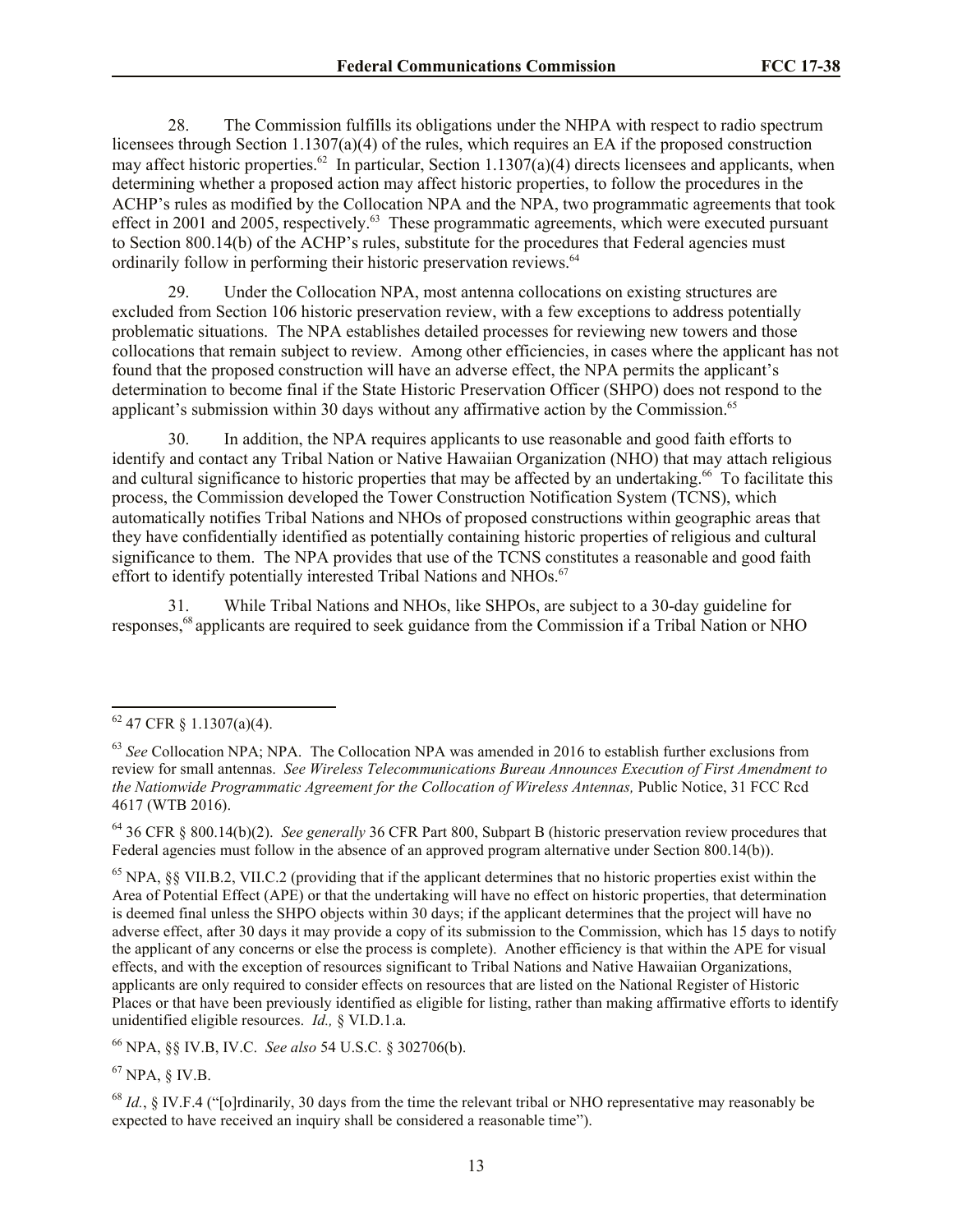does not respond to the applicant's inquiries.<sup>69</sup> In 2005, the Commission issued a Declaratory Ruling establishing a process that enables an applicant to proceed toward construction when a Tribal Nation or NHO does not timely respond to a TCNS notification.<sup>70</sup> The Commission staff, in collaboration with industry, has subsequently developed a similar process (the "Good Faith Protocol") to address situations where a Tribal Nation or NHO expresses initial interest in a project, but then fails to communicate further with the Applicant after having been provided any additional information or fees that it has requested.

# **2. Updating Our Approach to the NHPA and NEPA**

# **a. Need for Action**

32. Improving spectrum efficiency for future 4G and 5G services by providing end users with higher quality connections, more bandwidth and lower latency will require significant densification of DAS and small cell facilities.<sup>71</sup> To achieve this anticipated level of service, wireless providers will need flexibility to strategically place thousands of DAS and small cell facilities throughout the country within the next few years. Yet, they face challenges in their efforts to obtain authorizations for deploying this necessary infrastructure, not only from local governments but also in completing the Commission's environmental and historic preservation review processes under NEPA and Section 106 of the NHPA.

33. Many wireless providers have raised concerns about the Commission's environmental and historic preservation review processes because, they say, these reviews increase the costs of deployment and pose lengthy and often unnecessary delays, particularly for small facility deployments.<sup>72</sup>

34. The historic preservation review process under Section 106 of the NHPA has raised particular concerns among wireless providers. This process not only requires that providers make their own determinations as to whether a project will have effects on historic properties, but also requires obtaining input from SHPOs and Tribal Nations, and wireless providers argue that this process results in significant delays in the execution of their deployment plans.<sup>7</sup>

35. A large number of wireless providers complain that the Tribal component of the Section 106 review process is particularly cumbersome and costly.<sup>74</sup> Providers have argued that Tribal Nation

 $\overline{a}$ <sup>69</sup> *Id.*, § IV.G; *see also id.,* § IV.H (providing that TCNS contact is only an initial effort to contact the Tribal Nation or NHO, and does not in itself fully satisfy the applicant's obligations or substitute for government-to-government consultation unless the Tribal Nation or NHO affirmatively disclaims further interest).

<sup>70</sup> *See Clarification of Procedures for Participation of Federally Recognized Indian Tribes and Native Hawaiian Organizations Under the Nationwide Programmatic Agreement*, Declaratory Ruling, 20 FCC Rcd 16092 (2005) (*2005 Declaratory Ruling*).

<sup>71</sup> *See, e.g.*, Joint Venture Publications, Bridging the Gap: 21st Century Wireless Telecommunications Handbook at 12-15 (Sept. 2016), http://www.jointventure.org/publications/joint-venture-publications/1473-bridging-the-gap-21stcentury-wireless-telecommunications-handbook (Bridging the Gap Report); Ixia, Small Cells, Big Challenge: A Definitive Guide to Designing and Deploying HetNets at 41 (Nov. 2013), https://www.ixiacom.com/resources/small-cells-big-challenge.

<sup>72</sup> *See*, *e.g.*, Sprint Comments, WT Docket No. 16-421, at 44-48; Verizon Comments, WT Docket No. 16-421, at 34- 39.

<sup>73</sup> *See*, *e.g.*, Competitive Carrier Association Comments, WT Docket No. 16-421, at 35-36; Crown Castle Comments, WT Docket No. 15-180, at 3-4; Verizon Comments, WT Docket No. 16-421, at 37; Verizon Comments, WT Docket No. 15-180, at 4-5.

<sup>74</sup> *See*, *e.g.,* Competitive Carrier Association Comments, WT Docket No. 16-421, at 35-36; Crown Castle Comments, WT Docket No. 15-180, at 3-4; CTIA Comments, WT Docket No. 16-421, at 5; NTCH, WT Docket No. 16-421, Comments at 7-9; Sprint Comments, WT Docket No. 16-421, at 45. Verizon Comments, WT Docket No. 16-421, at 37; Verizon Comments, WT Docket No. 15-180, at 4-5.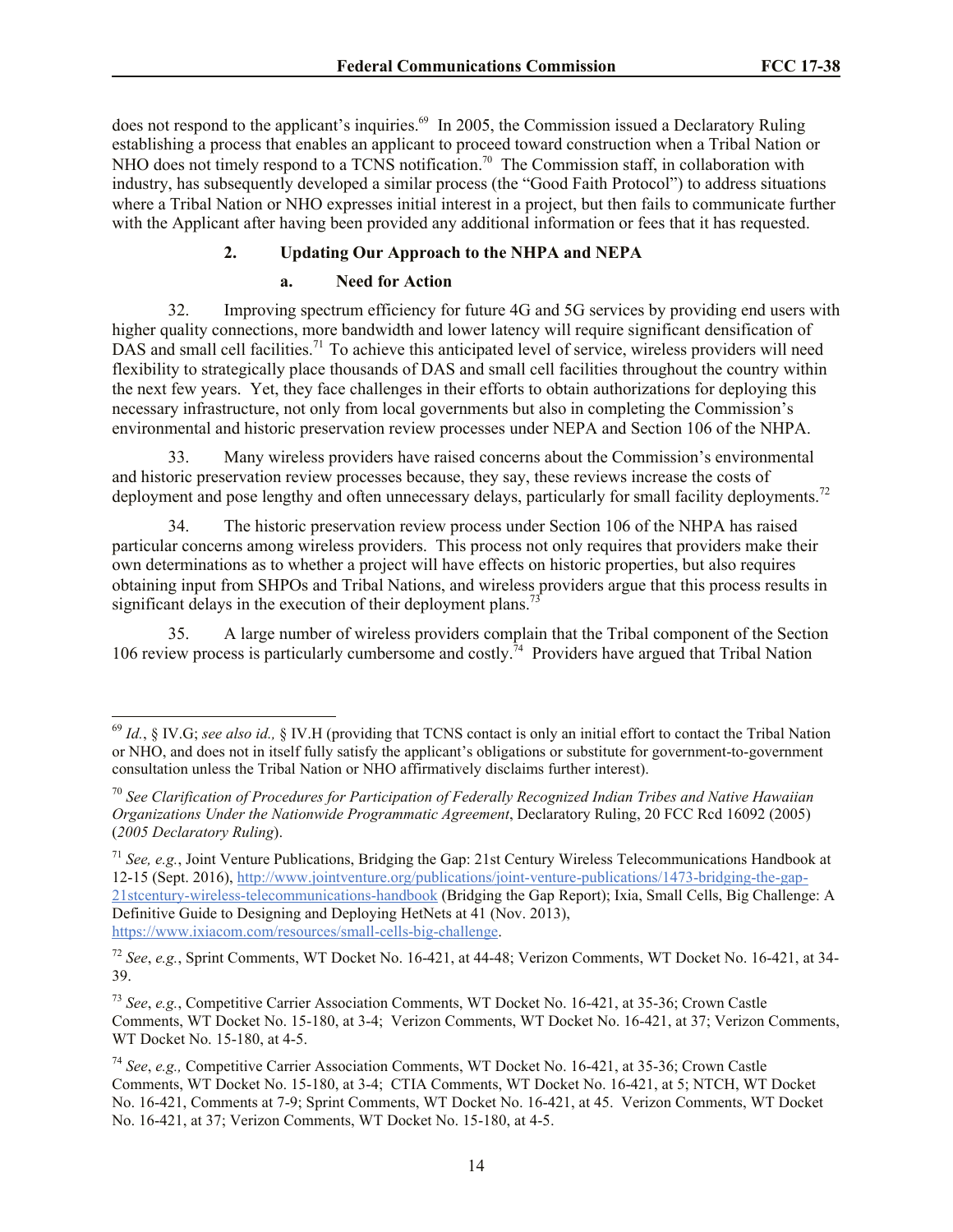review has caused substantial delays<sup>75</sup> that significantly exceed those attributable to the SHPO review process,<sup>76</sup> and Tribal compensation in connection with the review of submissions to TCNS has become a highly contentious subject. These Tribal reviews do not relate to Tribal lands, but to areas of Tribal interest, which include Tribal burial grounds and other sites that Tribes regard as sacred off Tribal lands.<sup>77</sup> We observe that TCNS data reveals that, in recent years, the areas of interest claimed by Tribal Nations have increased. TCNS data reveals that the average number of Tribal Nations notified per tower project increased from eight in 2008 to 13 in August 2016 and 14 in March 2017. Six of the 19 Tribal Nations claiming ten or more full States within their geographic area of interest in March 2017 had increased that number since August 2016, with three Tribal Nations claiming 20 or more full States in addition to select counties. In 2015, 50 Tribal Nations noted fees associated with their review process in TCNS; by March 2017, Commission staff was aware of at least 95 Tribal Nations routinely charging fees, including 85 with fees noted in TCNS and 10 that staff was aware of from other sources. This data further suggests that the average cost per Tribal Nation charging fees increased by 30% and the average fee for collocations increased by almost 50% between 2015 and August 2016.

36. Many wireless providers argue that, as a result, the cumulative Tribal fees that they pay both per site and for their overall deployment programs have increased precipitously. According to Sprint, its costs associated with Tribal participation "have become prohibitive and are unnecessarily diverting capital from deployment" as its per site costs have "increased 14-fold in the last six years, from less than \$500 per site in 2011 to more than \$6,300 today."<sup>78</sup> Furthermore, the progression toward smaller and more numerous cell sites is likely increasing the number of submissions that are subject to fee requests. Moreover, Verizon notes that the total fees it pays for Tribal participation "increased from just over \$300,000 in 2012 to almost \$4 million in 2015. And the average spend per site is now \$2,344."<sup>79</sup> Further, Competitive Carriers Association (CCA) contends that one of its members "reports that rooftop macrocell collocations in Chicago have generated between \$11,000 -12,000 per site in Tribal fees, and that does not even account for the necessary expenses to collocate on a site," though CCA recognizes "a duty to protect Tribal ancestral lands and properties," and states a desire to "work collaboratively with Tribes to more clearly define the pre-consultation process and cost."<sup>80</sup>

37. Wireless providers and facility owners argue that these developments have combined to increase the urgency of reexamining the Commission's rules and policies to ensure that they are clear on licensees' and applicants' obligations, and that these rules and polices at present are effectively requiring that applicants pay fees that are not legally required by law. We seek concrete information on the amount of time it takes for Tribal Nations to complete the Section 106 review process and on the costs that Tribal participation imposes on facilities deployment and on the provision of service. We also seek comment and specific information on the extent of benefits attributable to Tribal participation under the

<sup>77</sup> See *infra* para. 50-51.

<sup>75</sup> *See*, *e.g.*, Crown Castle Comments, WT Docket No. 15-180, at 3-4; Verizon Comments, WT Docket No. 15-180, at 4-5.

<sup>&</sup>lt;sup>76</sup> Verizon Comments, WT Docket No. 16-421, at 36-40. Verizon states that in July 2016 it had 2,450 pending requests for Tribal review, and that "more than half had been pending for more than 90 days, almost a third had been pending for more than six months, and 20 had been pending for more than a year."

<sup>78</sup> Sprint Comments, WT Docket No. 16-421, at 45.

<sup>79</sup> Verizon Comments, WT Docket No. 16-421, at 35.

<sup>&</sup>lt;sup>80</sup> Tim Donovan, SVP of Legislative Affairs, CCA, and Rebecca Murphy Thompson, EVP & General Counsel, CCA, A Game of Monopoly: Mobility Fund II & Infrastructure (Feb. 24, 2017), http://ccablog.tumblr.com/post/157659003646/a-game-of-monopoly-mobility-fund-ii.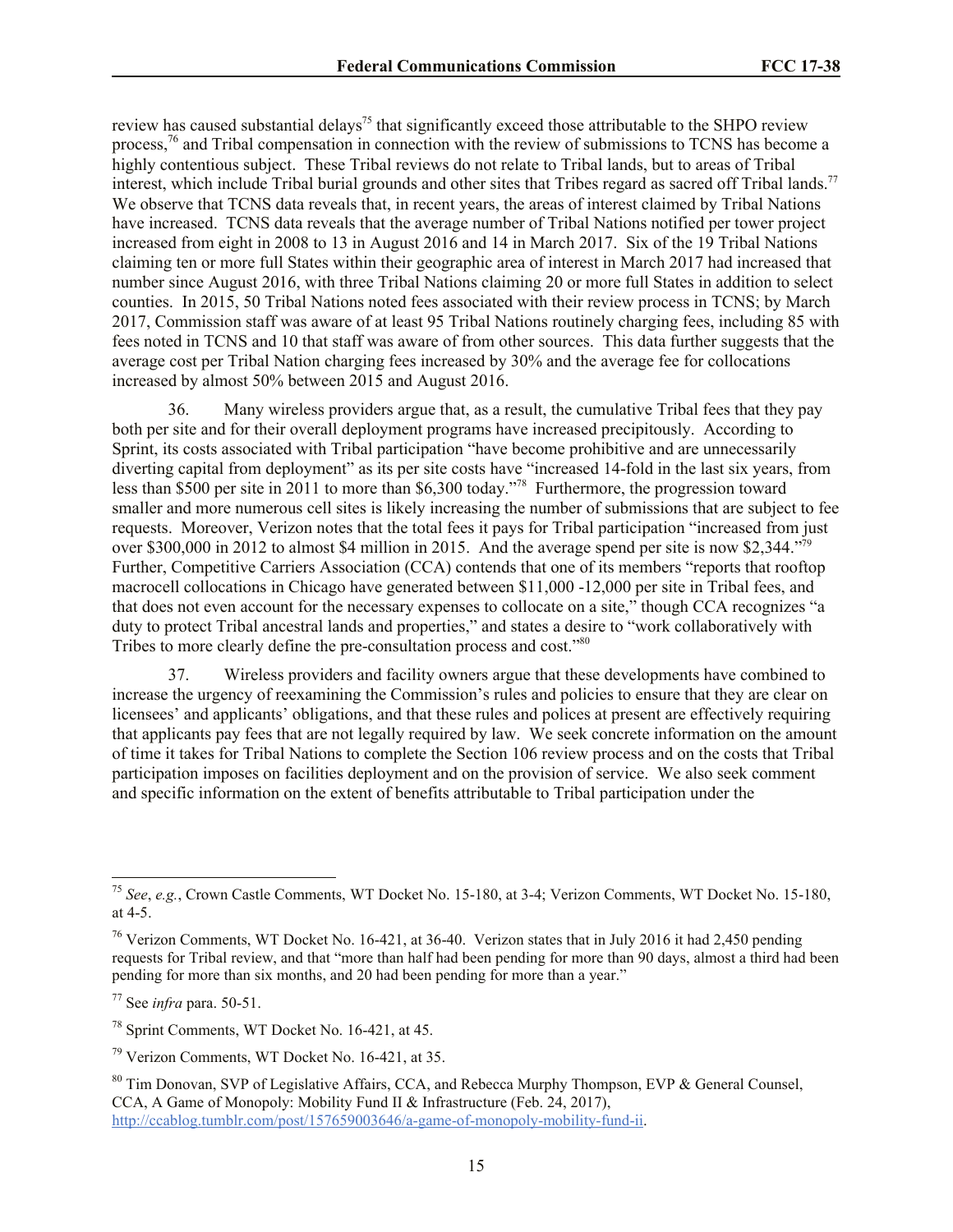Commission's Section 106 procedures, particularly in terms of preventing damage to historic and culturally significant properties. $81$ 

38. In addition, in May 2016, PTA-FLA filed a Petition for Declaratory Ruling arguing that "Tribal fees have become so exorbitant in some cases to approach or even *exceed* the cost of actually erecting the tower."<sup>82</sup> PTA-FLA states that the Commission should "prohibit the payment of fees to Tribal Nations" because the payment of such fees "has demonstrably contributed to the expansion of required reviews and attendant delays."<sup>83</sup> In the alternative, PTA-FLA states that "the reviewing fees should be limited to no more than \$50" unless a Tribal Nation "demonstrates that the review is exceptionally complex," and that the total fee should never exceed \$200.<sup>84</sup> In addition, PTA-FLA argues that Tribal Nations "should be required to identify under objective, independently verifiable criteria the areas where construction could reasonably be deemed to have an impact" on an area in which Tribal Nations "actually resided or habituated" so that tower constructors can have a better idea of what sites to avoid before tower planning even begins."<sup>85</sup> In cases where Tribal Nations "need to preserve secrecy of particular sacred sites to avoid unwanted intrusions," PTA-FLA states that "such sites should be identified to the Commission in confidence" so that the Commission can "advise prospective constructors in the area that a site" will require consultation with a Tribal Nation.<sup>86</sup> Finally, PTA-FLA argues that the NPA and Collocation Agreement "should be amended to exempt from review sites that will obviously have no effects" on a Tribal Nation's sacred burial grounds.<sup>87</sup> We incorporate PTA-FLA's petition into this proceeding, and we seek comment below on its proposals.

39. Some wireless providers contend that the SHPO review process also results in significant delays in deployment. We seek comment on the costs associated with SHPO review under the Commission's historic preservation review process, including direct financial costs; costs that delay imposes on carriers, tower owners, and the public; and any other costs. What are the costs associated with SHPO review of typical small facility deployments, and how do these compare with the costs for tower construction projects? Does the SHPO review process duplicate historic preservation review at the local level, particularly when local review is conducted by a Certified Local Government or a governmental authority that issues a Certificate of Appropriateness?<sup>88</sup> In addition, we seek comment on how often SHPO review results in changes to a construction project due to a SHPO's identification of potential harm to historic properties or confers other public benefits.

40. Some argue that NEPA compliance imposes extraordinarily high costs on wireless providers and results in significant delays.<sup>89</sup> Sprint notes that it has spent "tens of millions of dollars" to investigate pursuant to NEPA requirements deployments which, it alleges, present "minimal likelihood of

<sup>83</sup> *Id.* at 14.

<sup>84</sup> *Id.*

 $\overline{a}$ 

<sup>85</sup> *Id.* at 14-15.

<sup>86</sup> *Id.* at 15.

<sup>87</sup> *Id.* at 16.

<sup>81</sup> *See, e.g.,* Letter from Gary D. Batton, Chief, Choctaw Nation of Oklahoma, to Ajit Pai, Chairman, FCC, WT Docket No. 17-79, at 1-2 (filed Mar. 30, 2017).

<sup>&</sup>lt;sup>82</sup> Petition for Declaratory Ruling, PTA-FLA, Inc., WT Docket No. 15-180, at 8 (filed May 3, 2016) (PTA-FLA Petition for Declaratory Ruling) (emphasis in original).

<sup>&</sup>lt;sup>88</sup> A "Certified Local Government" is a local government whose local historic preservation program is certified under Chapter 3025 of the National Historic Preservation Act. *See* 54 U.S.C. §§ 300302, 302501 *et seq*. A "Certificate of Appropriateness" is an authorization from a local government allowing construction or modification of buildings or structures in a historic district.

<sup>89</sup> *See*, *e.g*., Verizon Comments, WT Docket 16-421, at 34-39; Sprint Comments, WT Docket 16-421, at 44-48.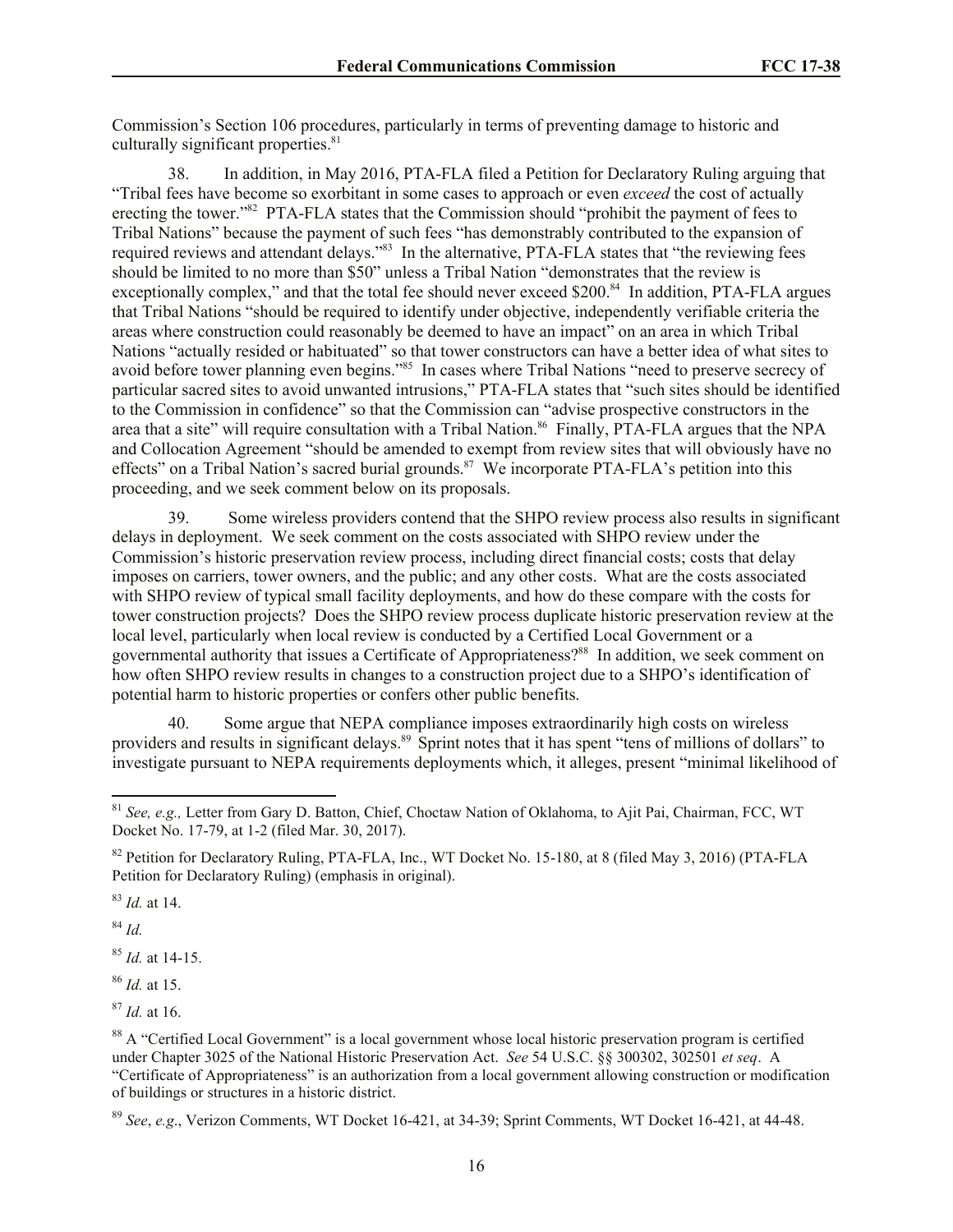harm."<sup>90</sup> It states that the Commission's NEPA rules impose huge network costs with little or nothing in the way of corresponding benefits to the environment.<sup>91</sup> More specifically, some commenters complain about delays associated with EAs – which T-Mobile states may "languish for an extended period of time—sometimes years,<sup>"92</sup> partly because when EAs are required, the Commission is not subject to any processing timelines or dispute resolution procedures.<sup>93</sup> T-Mobile also complains that in cases where an EA is not filed, parties may file environmental objections under the Commission's rules with respect to a planned facility, and such cases are not subject to timelines for resolution.<sup>94</sup> A number of commenters propose that EAs for deployments on flood plains should be eliminated if a site will be built at least one foot above the base flood elevation and a local building permit has been obtained.<sup>95</sup> We seek comment on the costs and relative benefits of the Commission's NEPA rules. What are the costs associated with NEPA compliance, other than costs associated with historic preservation review? How do the costs of NEPA compliance for tower construction compare to such costs for small facilities, and what specific benefits does the review confer?

41. Finally, some note that facilities requiring Federal review must also undergo preconstruction review by local governmental authorities, and assert that the inability to engage in these dual reviews simultaneously can add significant time to the process. Verizon states that local siting and Federal historic preservation "reviews cannot and do not run concurrently, because the local reviews may result in changes to the location or parameters (height, width, and size) of the facility which must be established before the historic preservation review process can begin."<sup>96</sup> Verizon also states that providers cannot commence construction of their facilities until after completion of the historic preservation review process, which they state typically takes several months.<sup>97</sup> We seek comment on whether local permitting, NEPA review, and Section 106 review processes can feasibly be conducted simultaneously, and on whether there are barriers preventing simultaneous review to the extent it is feasible. To what extent do significant siting changes or the potential for such changes during the local process make simultaneous review impractical or inefficient? Alternatively, have reviewing or consulting parties in the Commission's NEPA or Section 106 review processes declined to process an application until a local permitting process is complete? We seek comment on whether and under what circumstances simultaneous review would, on the whole, minimize delays and provide for a more efficient process and what steps, if any, the Commission should take to facilitate or enable such simultaneous review.

### **b. Process Reforms**

### **(i) Tribal Fees**

42. In this section, we identify and seek comment on several issues relevant to fees paid to Tribal Nations in the Section 106 process. In addition to commenting on the legal framework and on potential resolutions to the issues, we encourage commenters to provide specific factual information on current Tribal and industry practices and on the impacts of those practices on licensees/tower owners, Tribal Nations, and timely deployment of advanced broadband services to all Americans. We further welcome information on the practices of other Federal agencies for our consideration.

 $\overline{a}$ 

<sup>94</sup> *Id.*

 $^{97}$  *Id*.

<sup>&</sup>lt;sup>90</sup> Sprint Comments, WT Docket No. 16-421, at 47-48.

<sup>91</sup> *See*, *e.g.,* T-Mobile Comments, WT Docket No. 16-421, at 39.

 $^{92}$  *Id.* 

<sup>93</sup> *Id.*

<sup>95</sup> *See*, *e.g.*, Verizon Comments, WT Docket No. 16-241, at 38-39.

 $96$  Verizon Comments, WT Docket No. 15-180, at 4-5.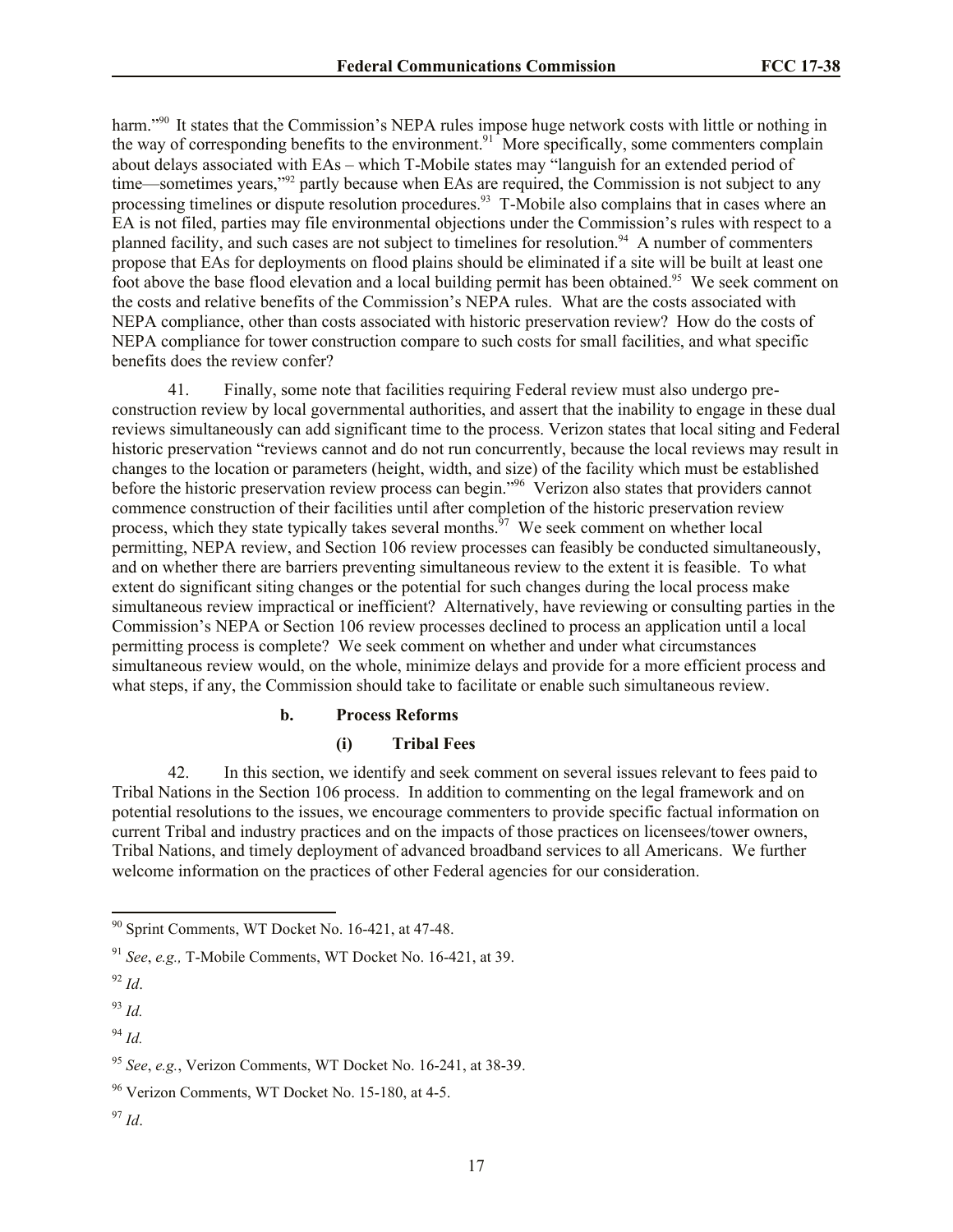43. Neither the NHPA nor the ACHP's implementing regulations address whether and under what circumstances Tribal Nations and NHOs may seek compensation in connection with their participation in the Section 106 process. The ACHP has, however, issued guidance on the subject in the form of a memorandum in 2001 and as part of a handbook last issued in 2012. The ACHP 2001 Fee Guidance explains that "the agency or applicant is not required to pay the tribe for providing its views."<sup>98</sup> Further, "[i]f the agency or applicant has made a reasonable and good faith effort to consult with an Indian tribe and the tribe refuses to respond without receiving payment, the agency has met its obligation to consult and is free to move to the next step in the Section 106 process."<sup>99</sup> The guidance also states, however, that when a Tribal Nation "fulfills the role of a consultant or contractor" when conducting reviews, "the tribe would seem to be justified in requiring payment for its services, just as any other contractor," and the company or agency "should expect to pay for the work product."<sup>100</sup> As we explain below, we seek comment on how the ACHP's guidance can be applied in the context of our existing procedures and the proposals in this proceeding. Moreover, we seek comment on practices or procedures of other Federal agencies with respect to addressing the various roles a Tribal Nation may play in the Section 106 process and how to identify those services for which a Tribal Nation would be justified in seeking fees.

44. *Circumstances When Fees Are Requested*. The NPA requires applicants to make a reasonable and good faith effort to identify Tribal Nations and NHOs that may attach religious and cultural significance to historic properties affected by an undertaking, and this effort is commonly accomplished through the TCNS. Some Tribal Nations require the payment of a fee prior to performing even preliminary review of all or nearly all projects submitted to them via the TCNS.

45. The ACHP Handbook clearly states that no "portion of the NHPA or the ACHP's regulations require<sup>[5]</sup> an agency or an applicant to pay for any form of tribal involvement."<sup>101</sup> We note that ACHP guidance permits payments to a Tribal Nation when it fulfills a role similar to any other consultant or contractor. At what point in the TCNS process, if any, might a Tribal Nation act as a contractor or consultant?<sup>102</sup> We seek comment on any facts that might affect the answer to that question. Does the particular request of the applicant determine whether a Tribal Nation is acting as a contractor or

<sup>99</sup> *Id*.

 $\overline{a}$ 

<sup>100</sup> *Id. See also* ACHP, Consultation with Indian Tribes in the Section 106 Review Process: A Handbook, at 13 (2012), http://www.achp.gov/pdfs/consultation-with-indian-tribes-handbook-june-2012.pdf (ACHP 2012 Handbook) ("[No] portion of the NHPA or the ACHP's regulations require[s] an agency or an applicant to pay for any form of tribal involvement. However, during the identification and evaluation phase of the Section 106 process when the agency or applicant is carrying out its duty to identify historic properties that may be significant to an Indian tribe, it may ask a tribe for specific information and documentation regarding the location, nature, and condition of individual sites, or even request that a survey be conducted by the tribe. In doing so, the agency or applicant is essentially asking the tribe to fulfill the duties of the agency in a role similar to that of a consultant or contractor. In such cases, the tribe would be justified in requesting payment for its services, just as is appropriate for any other contractor. Since Indian tribes are a recognized source of information regarding historic properties of religious and cultural significance to them, federal agencies should reasonably expect to pay for work carried out by tribes. The agency or applicant is free to refuse just as it may refuse to pay for an archaeological consultant, but the agency still retains the duties of obtaining the necessary information for the identification of historic properties, the evaluation of their National Register eligibility, and the assessment of effects on those historic properties, through reasonable methods."). The ACHP 2012 Handbook also indicates that with respect to properties where the agency concludes that no historic properties are affected, Tribal concurrence in that decision is not required, though Tribal Nations and NHOs can state any objections to the ACHP, which if it agrees may provide its opinion to the agency. *See id*. at 23.

<sup>101</sup> ACHP 2012 Handbook at 13.

<sup>98</sup> *See* ACHP, Fees in the Section 106 Review Process (2001), http://www.achp.gov/regs-fees.html (ACHP 2001 Fee Guidance).

<sup>&</sup>lt;sup>102</sup> *See* PTA-FLA Petition at 14 (asserting that the payment of fees for Tribal review should be prohibited).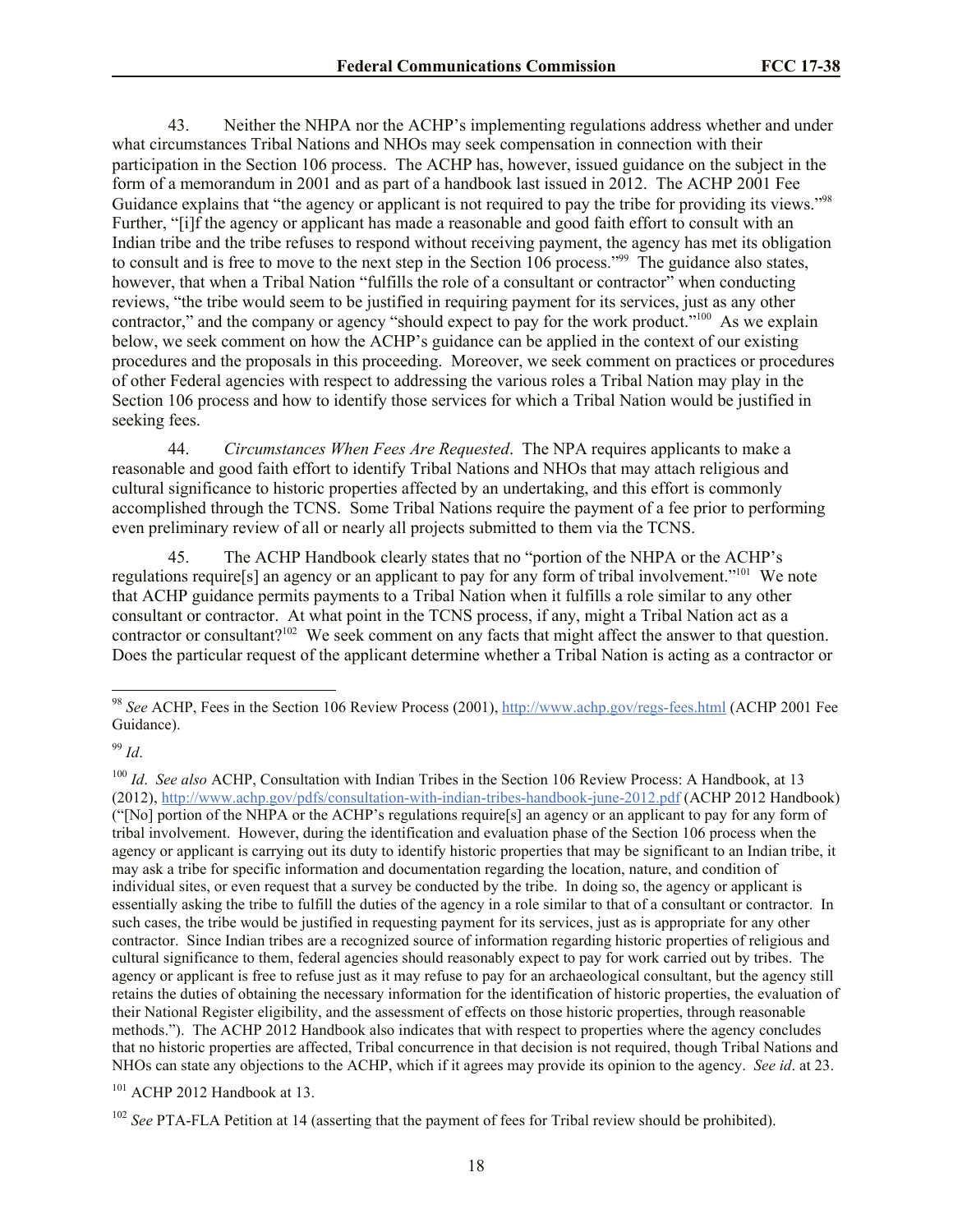consultant? For example, the ACHP Handbook notes that if an applicant asks for "specific information and documentation" from a Tribal Nation, then the Tribal Nation is being treated as a contractor or consultant.<sup>103</sup> Should we infer if the applicant does not ask explicitly for such information and documentation, then no payment is necessary? We also seek comment on whether Tribal review for some types of deployment is less in the nature of a contractor or consultant. For example, would collocations or applications to site poles in rights of way be less likely to require services outside of the Tribal Nation's statutory role? In reviewing TCNS submissions for collocations or for siting poles in rights of way, under what circumstances might a Tribal Nation incur research costs for which it or another contractor might reasonably expect compensation?

46. Once a Tribal Nation or NHO has been notified of a project, an applicant must provide "all information reasonably necessary for the Indian tribe or NHO to evaluate whether Historic Properties of religious and cultural significance may be affected" and provide the Tribal Nation or NHO with a reasonable opportunity to respond.<sup>104</sup> We seek comment on this requirement and on any modifications the Commission can and should make. In particular, we seek comment on whether the information in FCC Form 620 or FCC Form 621 is sufficient to meet the requirement that "all information reasonably necessary…" has been provided to the Tribal Nation. If not, are there modifications to these forms that would enable the Commission to meet this requirement? For example, should the FCC Form 620 and FCC Form 621 be amended to address the cultural resources report that an applicant prepares after completing a Field Survey?<sup>105</sup> Additionally, we seek comment on whether a Tribal Nation's or NHO's review of the materials an applicant provides under NPA Section VII is ever, and if so under what circumstances, the equivalent of asking the Tribal Nation or NHO to provide "specific information and documentation" like a contractor or consultant would, thereby entitling the Tribal Nation to seek compensation under ACHP guidance and the NPA. If a Tribal Nation chooses to conduct research, surveying, site visits or monitoring absent a request of the applicant, would such efforts require payment from the applicant? If an archaeological consultant conducted research, surveying, site visits, or monitoring absent a request of the applicant, would the applicant normally be required to pay that contractor or consultant? We seek comment on how the ACHP Handbook's statement that an "applicant is free to refuse [payment] just as it may refuse to pay for an archaeological consultant," as well as its statement that "the agency still retains the duties of obtaining the necessary information [to fulfill its Section 106 obligations] through reasonable methods," impacts our analysis of payments for Tribal participation. 106

47. We note that some Tribal Nations have indicated that they assess a flat upfront fee for all applications as a way to recover costs for their review of all TCNS applications, thereby eliminating the administrative burden of calculating actual costs for each case. We seek comment on this manner of cost recovery and whether such cost recovery is consistent with ACHP's fee guidance in its 2012 Handbook.<sup>107</sup> Tribal Nations have also indicated that they have experienced difficulties in collecting compensation after providing service as a reason for upfront fee requests. We seek comment on whether this concern could be alleviated if we clarify when a Tribal Nation is acting under its statutory role and when it is being hired as a contractor or consultant under our process. We also seek comment on whether there might be a more appropriate way to address this concern.

48. What steps, if any, can the Commission take to issue our own guidance on the circumstances in our process when the Tribal Nation is expressing its views and no compensation by the

l

<sup>&</sup>lt;sup>103</sup> ACHP 2012 Handbook at 13.

 $104$  NPA,  $8$  IV.F.

<sup>105</sup> *See id*. at § VI.D.2.

 $106$  ACHP 2012 Handbook at 13.

<sup>107</sup> *See id*.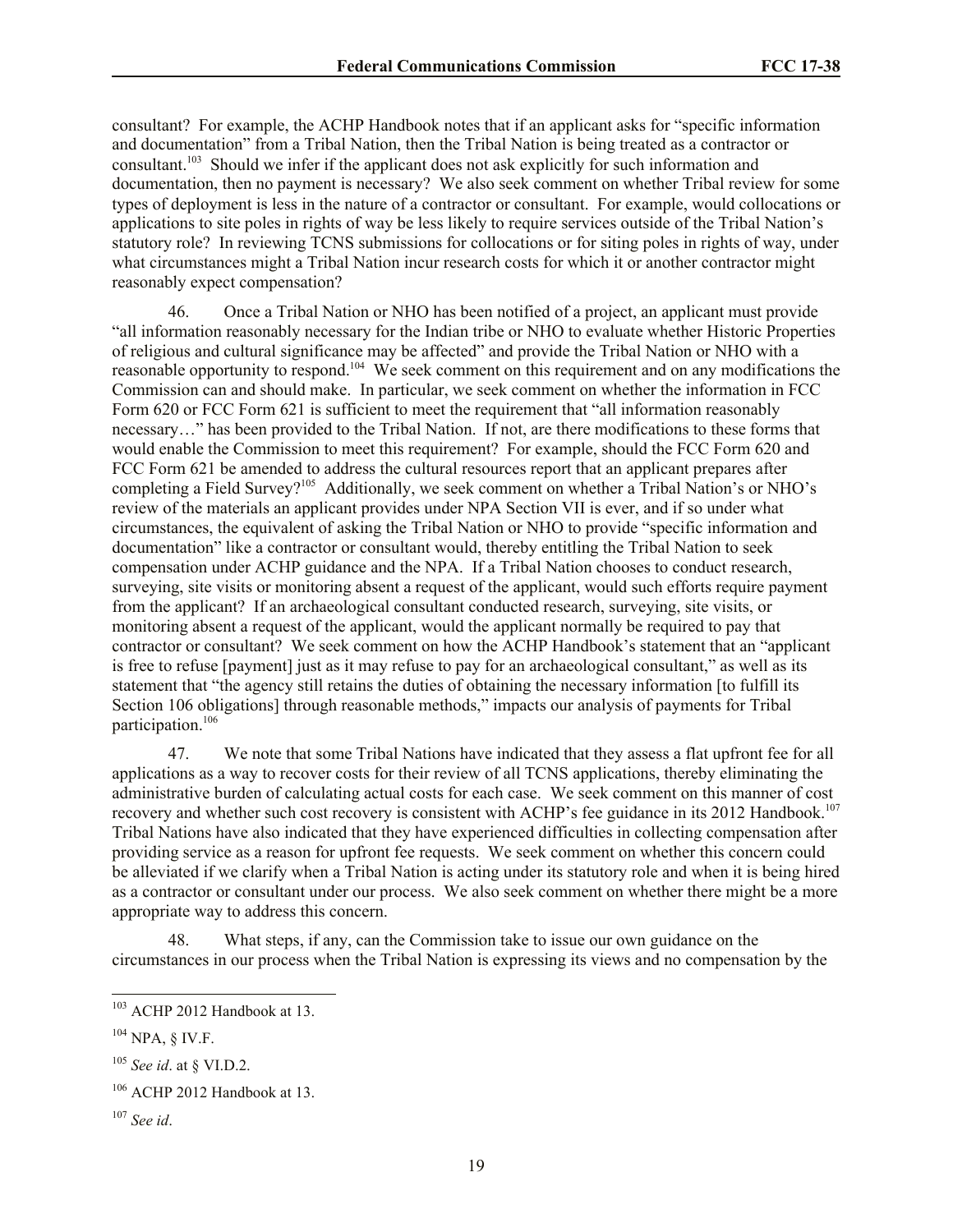agency or the applicant is required under ACHP guidance, and the circumstances where the Tribal Nation is acting in the role of a consultant or contractor and would be entitled to seek compensation? We seek comment on what bright-line test, if any, could be used. How does the reasonable and good faith standard for identification factor, if at all, into when a Tribal request for fees must be fulfilled in order to meet the standard? We seek comment on how disputes between the parties might be resolved when a Tribal Nation asserts that compensable effort is required to initiate or conclude Section 106 review. We seek comment on whether there are other mechanisms to reduce the need for case-by-case analysis of fee disputes. While we seek comment generally on our process, we also seek comment particularly in the context of deployment of infrastructure for advanced communications networks.

49. To the extent that supplementing current ACHP guidance would help clarify when Tribal fees may be appropriate while both facilitating efficient deployment and recognizing Tribal interests, what input, if any, should the Commission provide to the ACHP on potential modifications to ACHP guidance?

50. *Amount of Fees Requested*. One factor that appears to be driving tower owners and licensees to seek Commission guidance in the fee area is not the mere existence of fees, but instead the amount of compensation sought by some Tribal Nations. How, if at all, does the "reasonable and good faith" standard for identification factor into or temper the amount of fees a Tribal Nation may seek in compensation? Are there any extant fee rates or schedules that might be of particular use to applicants and Tribal Nations in avoiding or resolving disputes regarding the amount of fees?

51. One party has requested in a petition that the Commission establish a fee schedule or otherwise resolve fee disputes.<sup>108</sup> We seek comment on the legal framework applicable to this request. How might the impact of fee disputes on the deployment of infrastructure for advanced communications networks provide a basis for establishing a fee schedule in this context using the Communications Act as authority? Do the NHPA or other statutes limit our ability to establish such a fee schedule, and if so, how? How might the Miscellaneous Receipts Act (MRA)<sup>109</sup> and General Accountability Office (GAO) precedent on improper augmentation temper the parameters of our actions in the area?<sup>110</sup> We seek comment on whether other Federal agencies have established fee schedules or addressed the matter in any way, *e.g.*, either formally or informally or with respect to particular projects. How does due regard for Tribal sovereignty and the Government's treaty obligations affect our latitude for action in this area?

52. If we were to establish a fee schedule, we seek comment on what weight or impact it might have on our process. For example, to what extent would fees at or below the level established by a fee schedule be considered presumptively reasonable? We further seek comment on what legal framework would be relevant to resolution of disputes concerning an upward or downward departure from the fee schedule.<sup>111</sup> Should the fees specified in such a schedule serve as the presumptive maximum

 $\overline{\phantom{a}}$ 

<sup>111</sup> We observe that around the time the NPA was completed, the Commission and the United South and Eastern Tribes (USET) agreed to Voluntary Best Practices to promote cooperation between the Commission's applicants and USET's members. USET appended to the Best Practices a model cost recovery schedule that it stated was intended solely to cover Tribal costs. Voluntary Best Practices for Expediting the Process of Communications Tower and Antenna Siting Review Pursuant to Section 106 of the National Historic Preservation Act (Oct. 25, 2004). The cost (continued….)

<sup>&</sup>lt;sup>108</sup> *See*, PTA-FLA Petition at 14 (contending that "reviewing fees should be no more than \$50 unless the tribe demonstrates that the review is exceptionally complex. In no event should the fee exceed \$200").

 $109$  31 U.S.C. § 3302(b).

<sup>&</sup>lt;sup>110</sup> While a fee schedule or direction to make certain payments to a Tribal Nation would not directly involve money being received by the Commission, the GAO has explained both in the MRA context and in the context of improper augmentation that control over funds (who receives, who pays) is a significant part of its analysis. For example, directing a party to pay a fee that an agency might itself properly pay out of its appropriation can raise questions relating to both the MRA and improper augmentation of the agency's appropriation. *See* B-300248 (January 15, 2004) (Small Business Administration both violated the MRA and improperly augmented its appropriation by having parties pay fees to a third party instead of using its appropriation to fund the activity).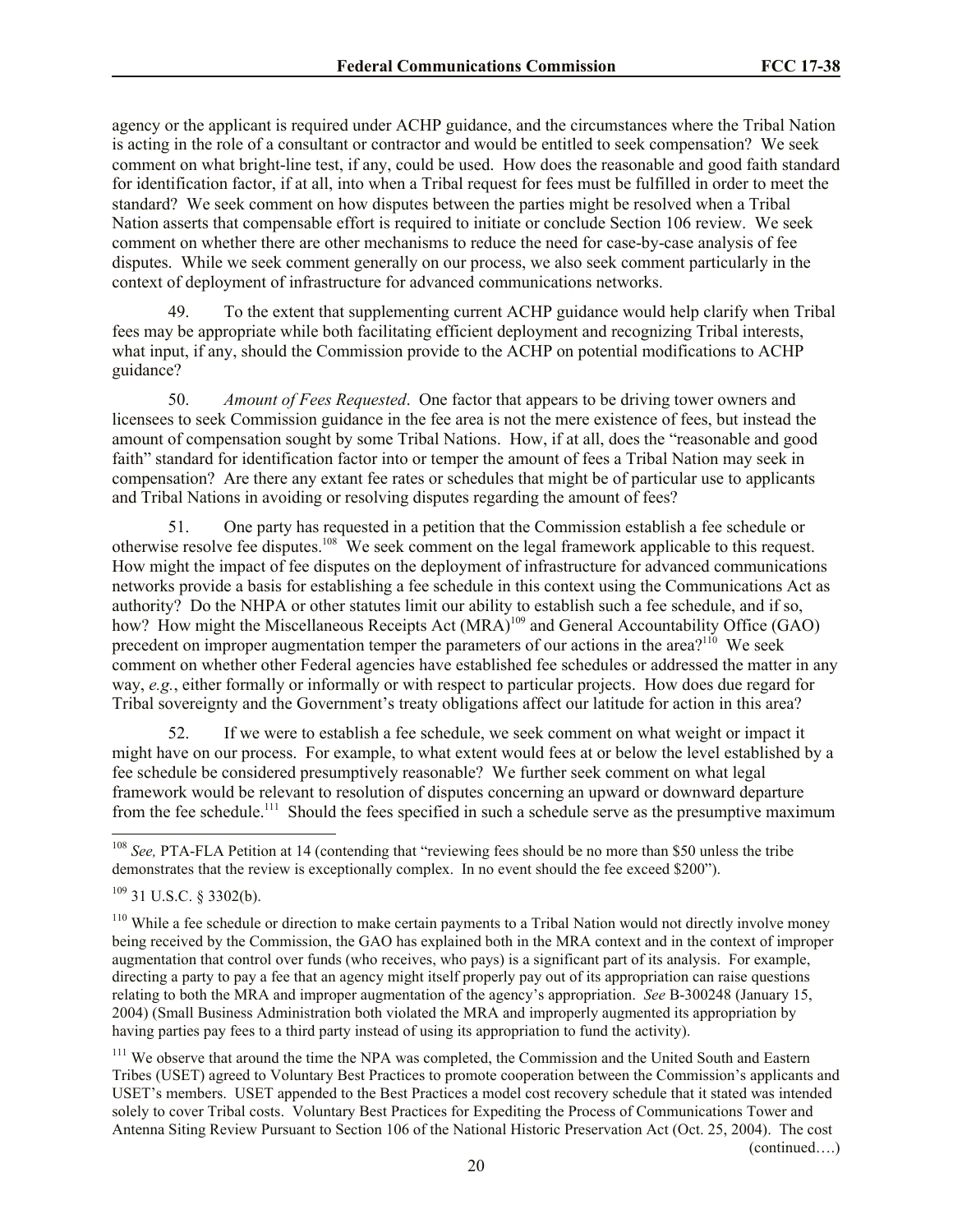an applicant would be expected to pay, and under what circumstances might an upward departure from the fee schedule be appropriate? In addition to the concepts cited in the prior paragraph, are there other legal principles at play in the resolution of a dispute over a fee that might not arise in the context of merely setting a fee schedule? Have any other Federal agencies formally or informally resolved fee disputes between applicants and Tribal Nations, and if so, under what legal parameters? We also seek comment on what categories of services should be included, and whether the categories should be general or more specific. How would we establish the appropriate level for fees? How could a fee schedule take into account both regional differences and changes in costs over time, *i.e.*, inflation?<sup>112</sup> We also seek comment on whether the Commission should only establish a model fee schedule and whether that would be consistent with the Tribal engagement requirements contemplated by Section 106.

53. *Geographic Areas of Interest*. Tribal Nations have increased their areas of interest within the TCNS as they have improved their understanding of their history and cultural heritage. As a result, applicants must sometimes contact upwards of 30 different Tribal Nations and complete the Section 106 process with each of them before being able to build their project. We seek comment on whether there are actions the Commission can and should take to mitigate this burden while complying with our obligation under the NHPA and promoting the interests of all stakeholders. For example, the TCNS allows Tribal Nations and NHOs to select areas of interest at either a State or county level, but many Tribal Nations have asked to be notified of any project within entire States, and in a few instances, at least 20 different States. We seek comment on whether we could and should encourage, or require, the specification of areas of interest by county. We also seek comment on whether we should require some form of certification for areas of interest, and if so, what would be the default if a Tribal Nation fails to provide such certification.<sup>113</sup>

54. We seek comment on whether TCNS should be modified to retain information on areas where concerns were raised and reviews conducted, so that the next filer knows whether there is a concern about cultural resources in that area or not. To what extent should applicants be able to rely on prior clearances, given that resources may continue to be added to the lists of historic properties? To the extent we consider allowing applicants to rely on prior clearances, how should we accommodate Tribal Nations' changes to their areas of interest? We further seek comment on how the Commission can protect information connected to prior site reviews, especially those areas where a tower was not cleared because there may be artifacts. We also seek comment on whether the Commission can make any other changes to TCNS or our procedures to improve the Tribal review process.

55. In addition, applicants routinely receive similar requests for compensation or compensable services from multiple Tribal Nations. While we recognize that each Tribal Nation is sovereign and may have different concerns, we seek comment on when it is necessary for an applicant to compensate multiple Tribal Nations for the same project or for the same activity related to that project, in particular site monitoring during construction. We also seek comment on whether, when multiple Tribal Nations request compensation to participate in the identification of Tribal historic properties of religious and cultural significance, whether there are mechanisms to gain efficiencies to ensure that duplicative

<sup>(</sup>Continued from previous page)

recovery schedule indicated that there should be no charge for identification of potentially interested Tribal Nations and for the initial contact, but that charges for review of survey material and site visitation would range between \$300 and \$500, as appropriate to recover the Tribal Nation's costs and accounting for regional differences. *See id*. at Attachment, "USET Model Explanatory Cost Recovery Schedule." We are unaware that any USET Member Tribe (or other Tribal Nation) ever formally adopted the model cost recovery schedule.

<sup>&</sup>lt;sup>112</sup> We note that the fee ranges found in the Cost Recovery Schedule associated with the USET Voluntary Best Practices are now 13 years old.

<sup>&</sup>lt;sup>113</sup> *See, e.g., PTA-FLA Petition at 14-15 (proposing a requirement for Tribal Nations to "identify under objective,* independently verifiable criteria the areas where construction could reasonably be deemed to have an impact on tribal grounds").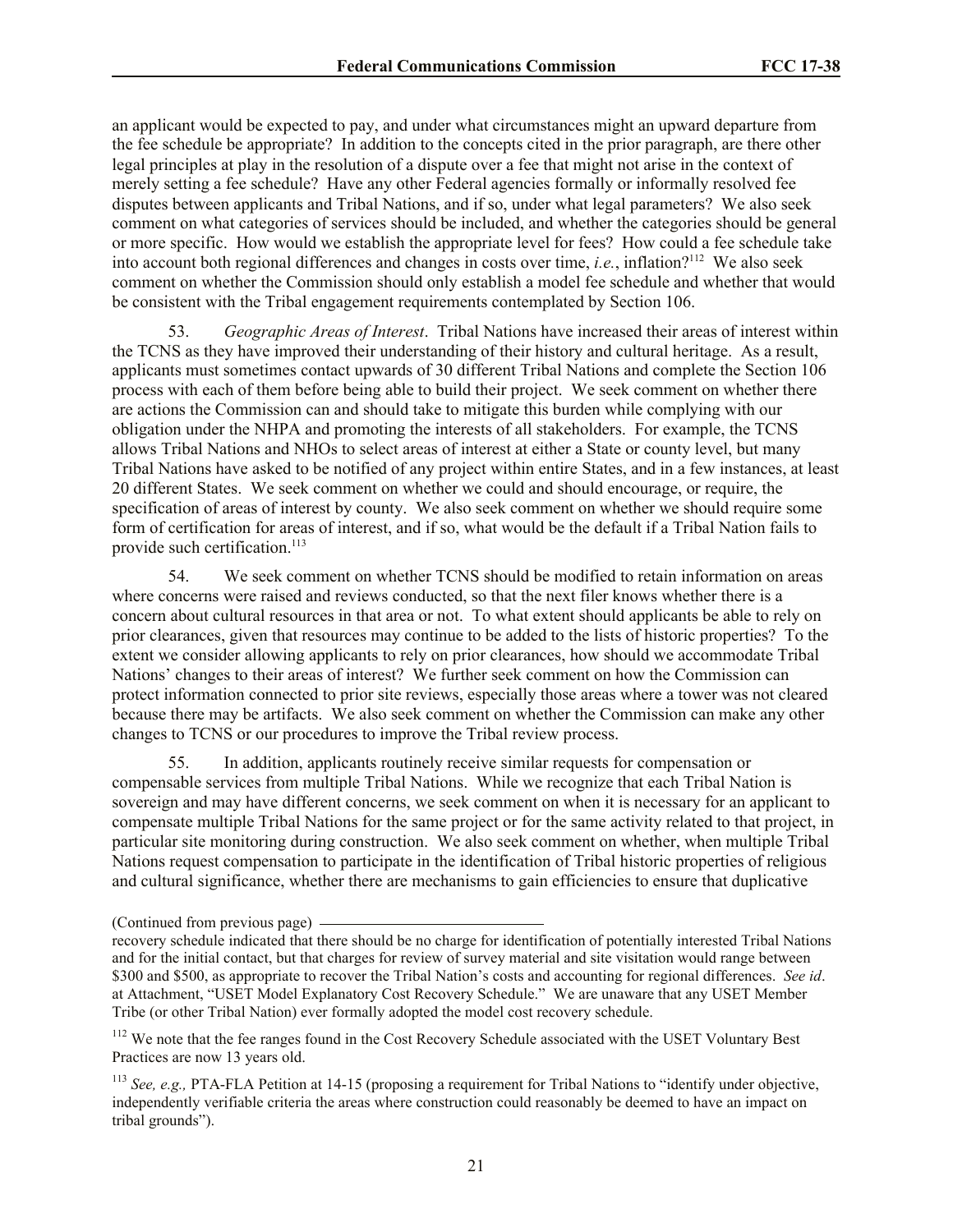review is not conducted by each Tribal Nation. Is it always necessary to obtain such services from all responding Tribal Nations that request to provide the service, and if so, why? Might one Tribal Nation when functioning in the role of a contractor perform certain services and share the work product with other Tribal Nations, *e.g.*, site monitoring? Could an applicant hire a qualified independent site monitor and share its work product with all Tribal Nations that are interested? How would we ensure that such a monitor is qualified so that other Tribal Nations' interests will be adequately considered? Should we require that such a monitor meet some established minimum standards? We also seek comment on whether monitors should be required to prepare a written report and provide a copy to applicants.

56. *Remedies and Dispute Resolution*. While the ACHP has indicated that Tribal concurrence is not necessary to find that no historic properties of religious and cultural significance to Tribal Nations or NHOs would be affected by an undertaking,<sup>114</sup> the agency is responsible for getting the information necessary to make that determination.<sup>115</sup> We seek comment on how these two directives interact. The ACHP 2001 Fee Guidance states that "if an agency or applicant attempts to consult with an Indian tribe and the tribe demands payment, the agency or applicant may refuse and move forward."<sup>116</sup> We seek comment on whether and under what circumstances the Commission should authorize a project to proceed when a Tribal Nation refuses to respond to a Section 106 submittal without payment.

57. Under the NPA, when a Tribal Nation or NHO refuses to comment on the presence or absence of effects to historic properties without compensation, the applicant can refer the procedural disagreement to the Commission.<sup>117</sup> We seek comment on whether the Commission can adjudicate these referrals by evaluating whether the threshold of "reasonable and good faith effort" to identify historic properties has been met, given that the Tribal Nation can always request government-to-government consultation in the event of disagreement.

58. We seek comment on when the Commission must engage in government-to-government consultation to resolve fee disputes, including when the compensation level for an identification activity has been established by a Tribal government.

59. *Negotiated Alternative*. We note that since September 2016, the Commission has been facilitating meetings among Tribal and industry stakeholders with the goal of resolving challenges to Tribal requirements in the Section 106 review process, including disagreements over Tribal fees.<sup>118</sup> We seek comment on whether the Commission should continue seeking to develop consensus principles and, if so, how those principles should be reflected in practice. For example, we seek comment on whether we should seek to enter into agreements regarding best practices with Tribal Nations and their representatives.

#### **(ii) Other NHPA Process Issues**

60. *Lack of Response*. As discussed above, while both SHPOs and Tribal Nations/NHOs are expected ordinarily to respond to contacts within 30 days, the NPA and the Commission's practice establish different processes to be followed when responses are not timely.<sup>119</sup> We seek comment on what measures, if any, we should take to further speed either of these review processes, either by amending the NPA or otherwise, while assuring that potential effects on historic preservation are fully evaluated. What

l

<sup>114</sup> *See* ACHP 2012 Handbook at 23. *See also* 36 CFR § 800.4.

<sup>115</sup> *See* 36 CFR § 800.4 (imposing the requirement to identify historic properties on "the agency").

<sup>&</sup>lt;sup>116</sup> See ACHP 2001 Fee Guidance.

<sup>117</sup> *See* NPA, § IV.G.

<sup>118</sup> *See id*. at § IV.J ("the Commission will use its best efforts to arrive at agreements regarding best practices with Indian tribes and NHOs and their representatives").

<sup>119</sup> *See* Section II.B.1, *supra.*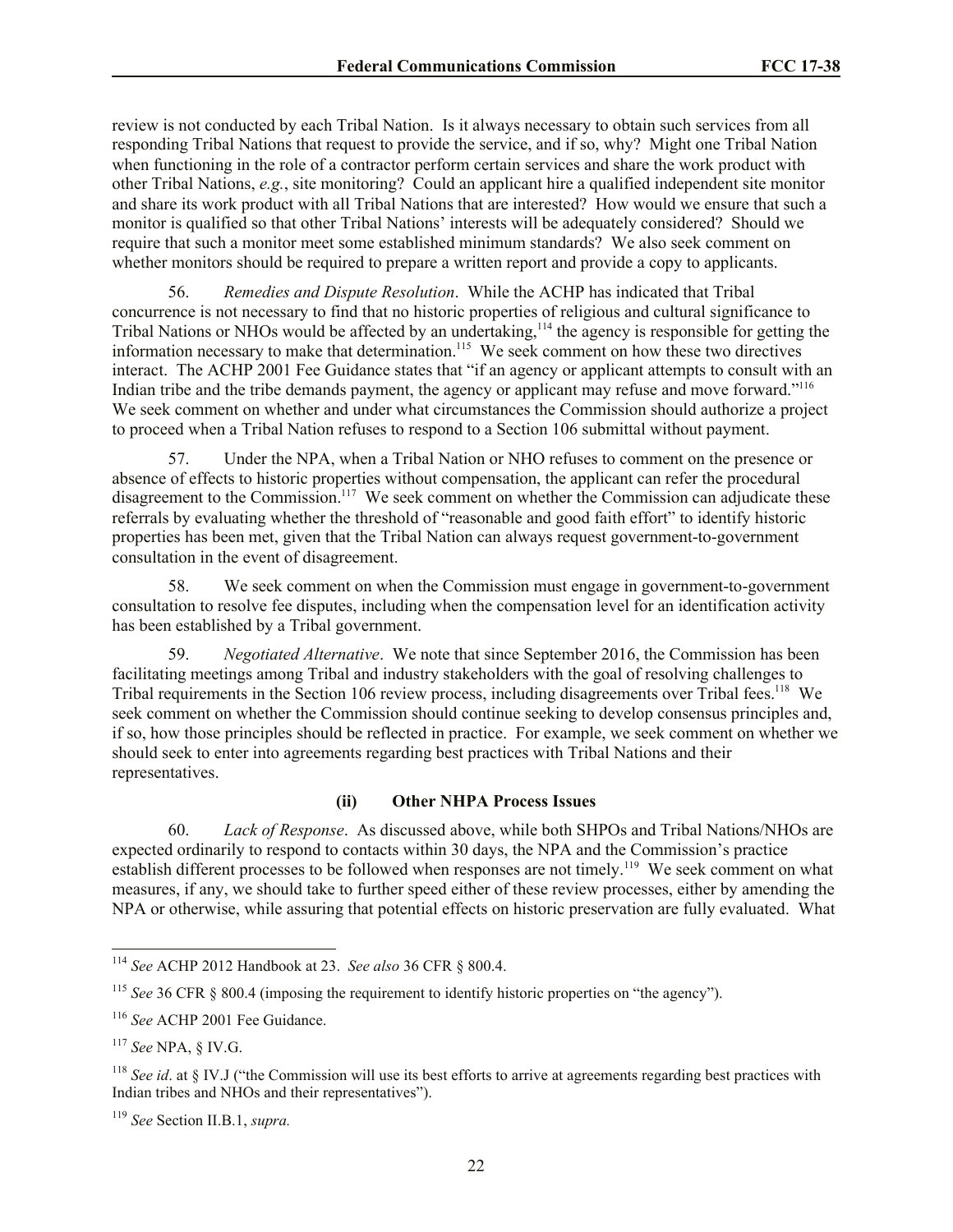effect would such proposals have on addressing Section 106-associated delays to deployment? Should different time limits apply to different categories of construction, such as new towers, DAS and small cells, and collocations? Have advances in communications during the past decade, particularly with respect to communications via the Internet, changed reasonable expectations as to timeliness of responses and reasonable efforts to follow up?

61. With respect to Tribal Nations and NHOs, we seek comment on whether the processes established by the *2005 Declaratory Ruling* and the Good Faith Protocol adequately ensure the completion of Section 106 review when a Tribal Nation or NHO is non-responsive.<sup>120</sup> We seek comment on whether the process can be revised in a manner that would permit applicants to self-certify their compliance with our Section 106 process and therefore proceed once they meet our notification requirements, without requiring Commission involvement, in a manner analogous to the "deemed granted" remedy for local governments.<sup>121</sup> Would such an approach be consistent with the NPA and with the Commission's legal obligations? We note that Commission staff has discovered on numerous occasions that applicants have failed to perform their Tribal notifications as our processes require. If we were to permit applicants to self-certify that they have completed their Tribal notification obligations, we seek comment on how we could ensure that the certifications are truthful and well-founded.

62. *Batching*. In the PTC Program Comment,<sup>122</sup> the ACHP established a streamlined process for certain facilities associated with building out the Positive Train Control (PTC) railroad safety system. Among other aspects of the PTC Program Comment, eligible facilities may be submitted to SHPOs and through TCNS in batches.<sup>123</sup>

63. We seek comment on whether we should adopt either a voluntary or mandatory batched submission process for non-PTC facilities. What benefits could be realized through the use of batching? What lessons can be learned from the experience with PTC batching? What guidelines should we provide, if any, regarding the number of facilities to be included in a batch, their geographic proximity, or the size of eligible facilities? Should there be other conditions on eligibility, such as the nature of the location or the extent of ground disturbance? Should different time limits or fee guidelines, if any are adopted, apply to batched submissions? What changes to our current TCNS and E-106 forms and processes might facilitate batching? We seek comment on these and any other policy or operational issues associated with batching of proposed constructions.

64. *Other NHPA Process Reforms*. We seek comment on whether there are additional procedural changes that we should consider to improve the Section 106 review process in a manner that does not compromise its integrity.

# **(iii) NEPA Process**

65. We seek comment on ways to improve and further streamline our environmental compliance regulations while ensuring we meet our NEPA obligations. For example, should we consider new categorical exclusions for small cells and DAS facilities? If so, under what conditions and on what basis? Should we revise the Commission's rules so that an EA is not required for siting in a floodplain<sup>124</sup>

 $\overline{\phantom{a}}$ 

(continued….)

<sup>120</sup> *See id*.

<sup>121</sup> *See* Section II.A.1, *supra*.

<sup>122</sup> *See Wireless Telecommunications Bureau Announces Adoption of Program Comment to Govern Review of Positive Train Control Wayside Facilities*, WT Docket 13-240, Public Notice, 29 FCC Rcd 5340, Attachment (WTB 2014) (PTC Program Comment).

<sup>123</sup> *See id.* at § VII.A. *See also* Batching Guidance for TCNS and E106 Submissions Under the Positive Train Control Program Comment (rev. Dec. 19, 2014), http://wireless.fcc.gov/ptc/Batching\_Guidance\_121914.pdf.

<sup>&</sup>lt;sup>124</sup> For more information on floodplain definitions and management, see Executive Order 11988 as amended by Executive Order 13690 and accompanying guidance, Guidelines for Implementing Executive Order 11988,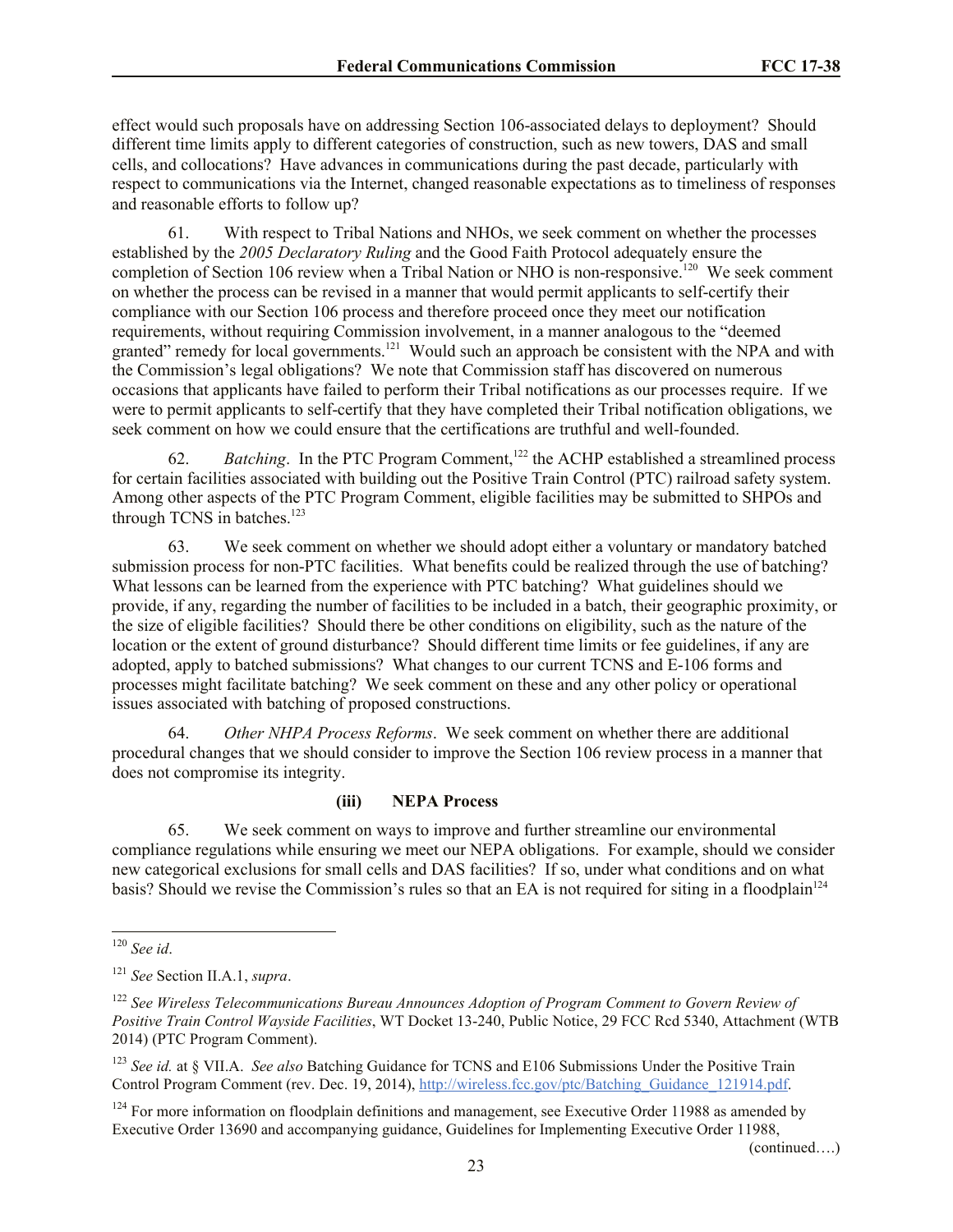when appropriate engineering or mitigation requirements have been met? $125$  Are there other measures we could take to reduce unnecessary processing burdens consistent with NEPA?

#### **c. NHPA Exclusions for Small Facilities**

66. As part of our effort to expedite further the process for deployment of wireless facilities, including small facility deployments in particular, we seek comment below on whether we should expand the categories of undertakings that are excluded from Section 106 review. With respect to each of the potential exclusions discussed below, we seek comment on the alternatives of adopting additional exclusions directly in our rules, or incorporating into our rules a program alternative pursuant to the ACHP rules. The Commission may exclude activities from Section 106 review through rulemaking upon determining that they have no potential to cause effects to historic properties, assuming such properties are present.<sup>126</sup> Where potential effects are foreseeable and likely to be minimal or not adverse, a program alternative under the ACHP's rules may be used to exclude activities from Section 106 review.<sup>127</sup> We seek comment about whether the exclusions discussed below meet the test for an exclusion in 36 CFR  $\&$  $800.3(a)(1)$  or whether they would require a program alternative. To the extent that a program alternative would be necessary, we seek comment on which of the program alternatives authorized under the ACHP's rules would be appropriate.<sup>128</sup> Particularly, for those potential exclusions where a program alternative would be required, commenters should discuss whether a new program alternative is necessary or whether an amendment to the NPA or a second amendment to the Collocation NPA would be the appropriate procedural mechanism.

### **(i) Pole Replacements**

67. We seek comment on whether the Commission should take further measures to tailor Section 106 review for pole replacements. As noted above, wireless companies are increasingly deploying new infrastructure using smaller antennas and supporting structures, including poles. Under the existing NPA, pole replacements are excluded from Section 106 review if the pole being replaced meets the definition of a "tower" under the NPA (constructed for the sole or primary purpose of supporting Commission-authorized antennas), provided that the pole being replaced went through Section 106 review.<sup>129</sup> The NPA also more generally excludes construction in or near communications or utility rights of way, including pole replacements, with certain limitations. In particular, the construction is excluded if the facility does not constitute a substantial increase in size over nearby structures and it is not within the boundaries of a historic property. However, proposed facilities subject to this exclusion must complete the process of Tribal and NHO participation pursuant to the NPA.<sup>130</sup>

68. We seek comment on whether additional steps to tailor Section 106 review for pole replacements would help serve our objective of facilitating wireless facility siting, while creating no or foreseeably minimal potential for adverse impacts to historic properties. For example, should the

 $127$  36 CFR  $\&$  800.14(c).

<sup>128</sup> 36 CFR § 800.14.

<sup>129</sup> NPA, § III.B; *see also* § II.A.14 (definition of "Tower").

<sup>130</sup> NPA § III.E. "Substantial increase in size" is defined by reference to Section I.E of the Collocation NPA.

<sup>(</sup>Continued from previous page)

Floodplain Management, and Executive Order 13690, Establishing a Federal Flood Risk Management Standard and a Process for Further Soliciting and Considering Stakeholder Input (October 8, 2015).

<sup>125</sup> *See, e.g.,* Verizon Comments, WT Docket No. 16-241, at 38-39.

<sup>&</sup>lt;sup>126</sup> 36 CFR § 800.3(a)(1). Based on its authority under Section 800.3(a)(1), the Commission has established targeted unilateral exclusions from historic preservation review requirements for certain small facility collocations on utility structures and on buildings and other non-tower structures, provided they meet certain specified criteria. *2014 Infrastructure Order*, 29 FCC Rcd at 12901-12, paras. 76-103.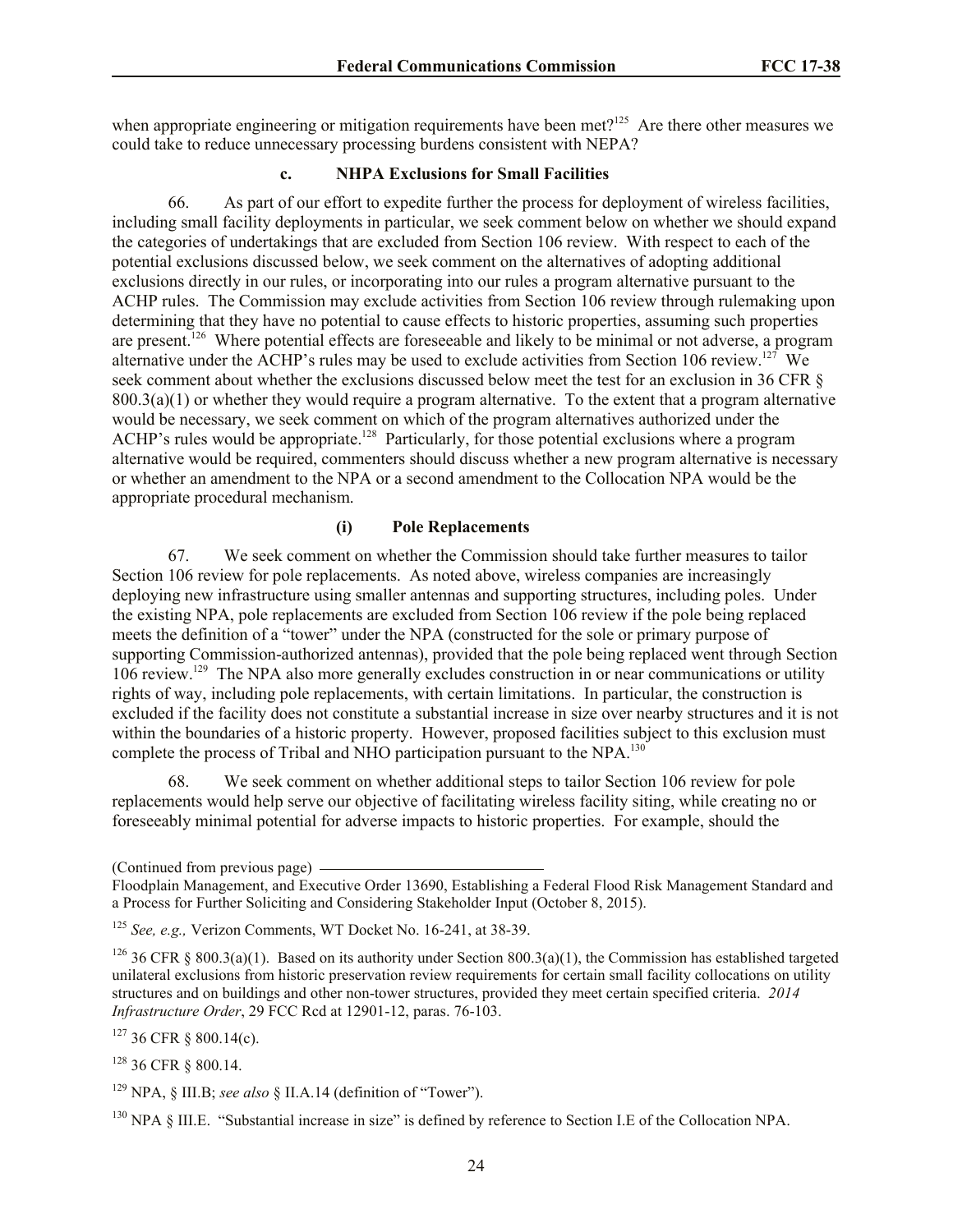replacement of poles be excluded from Section 106 review, regardless of whether a pole is located in a historic district, provided that the replacement pole is not "substantially larger" than the pole it is replacing (as defined in the NPA)? We envision that this proposed exclusion could address replacements for poles that were constructed for a purpose other than supporting antennas, and thus are not "towers" within the NPA definition, but that also have (or will have) an antenna attached to them. This exclusion would also apply to pole replacements within rights of way, regardless of whether such replacements are in historic districts. We seek comment on this proposal and on whether any additional conditions would be appropriate. For example, consistent with the existing exclusion for replacement towers, commenters should discuss whether the exclusion should be limited to projects for which construction and excavation do not expand the boundaries of the leased or owned property surrounding the tower by more than 30 feet in any direction. How would the "leased or owned property" be defined within a utility right of way that may extend in a linear manner for miles?

### **(ii) Rights of Way**

69. We seek comment on whether to expand the NPA exemption from Section 106 review for construction of wireless facilities in rights of way. First, as noted above, current provisions of the NPA exclude from Section 106 review construction in utility and communications rights of way subject to certain limitations.<sup>131</sup> We seek comment on whether to adopt a similar exclusion from Section 106 review for construction or collocation of communications infrastructure in transportation rights of way and whether such an exclusion would be warranted under 36 CFR  $\&$  800.3(a)(1). We recognize the Commission's previous determination in the *NPA Order* that, given the concentration of historic properties near many highways and railroads, it was not feasible to draft an exclusion for transportation corridors that would both significantly ease the burdens of the Section 106 process and sufficiently protect historic properties.<sup>132</sup> The Commission also recognized, however, that transportation corridors are among the areas where customer demand for wireless service is highest, and thus where the need for new facilities is greatest.<sup>133</sup>

70. In addition, since the *NPA Order*, wireless technologies have evolved and many wireless providers now deploy networks that use smaller antennas and compact radio equipment, including DAS and small cell systems. In view of the changed circumstances that are present today, we find that it is appropriate to reconsider whether we can exclude construction of wireless facilities in transportation rights of way in a manner that guards against potential effects on historic properties. We seek comment on whether such an exclusion should be adopted, subject to certain conditions that would protect historic properties, and, if so, what those conditions should be. For example, should we require that poles be installed by auguring or that cable or fiber be installed by plow or by directional drilling? What stipulations are needed if a deployment may be adjacent to or on National Register-eligible or listed buildings or structures, or in or near a historic district? Would it be appropriate to have any limitation on height, in addition to the requirement in the current rights of way exclusion that the structures not constitute a substantial increase in size over existing nearby structures? How should any new exclusion address Tribal and NHO participation, especially for historic properties with archaeological components?<sup>134</sup> We also seek comment on how to define the boundaries of a transportation right of way for these purposes.

71. In addition to considering whether to adopt an exclusion for construction in transportation rights of way, we also seek comment on whether to amend the current right of way exclusion to apply

l

 $^{131}$  NPA, § III.E.

<sup>132</sup> *NPA Order*, 20 FCC Rcd at 1097, para. 62.

<sup>133</sup> *Id.*

<sup>&</sup>lt;sup>134</sup> In its Petition for Declaratory Ruling, PTA-FLA argues that sites falling within designated utility or highway rights of way should be excluded from Tribal review. *See* PTA-FLA Petition at 16.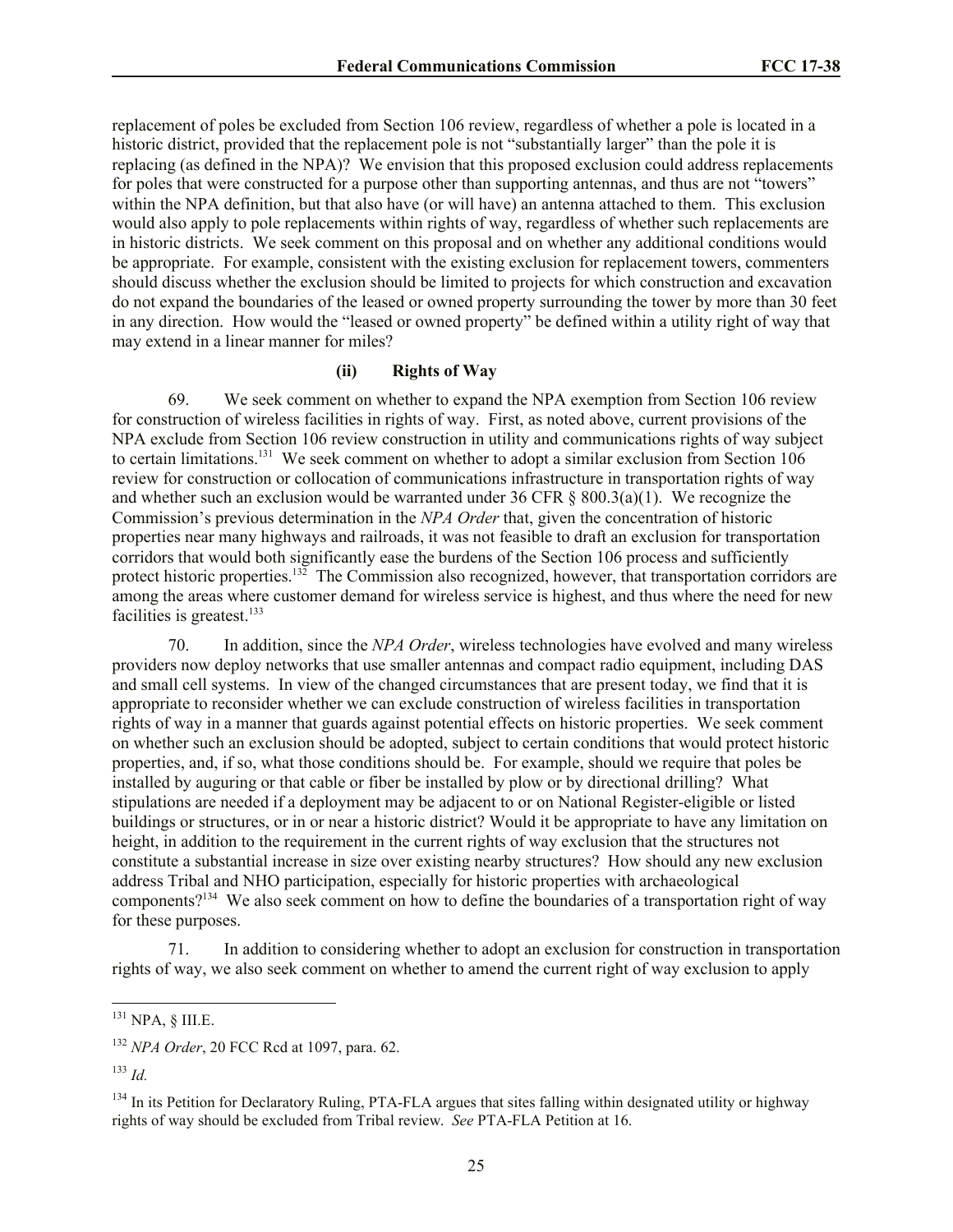regardless of whether the right of way is located on a historic property. As noted above, the current right of way exclusion applies only if (1) the construction does not involve a substantial increase in size over nearby structures and (2) the deployment would not be located within the boundaries of a historic property.<sup>135</sup> We seek comment on whether this provision should be amended to exclude from Section 106 review construction of a wireless facility in a utility or communications right of way located on a historic property, provided that the facility would not constitute a substantial increase in size over existing structures. To the extent that utility and communications rights of way on historic properties already are lined with utility poles and other infrastructure, would allowing additional infrastructure have the potential to create effects? Commenters should discuss whether, if the exclusion is extended to historic properties, any additional conditions would be appropriate to address concerns about potential effects, for example any further limitation on ground disturbance.<sup>136</sup> If so, how should ground disturbance be defined?<sup>137</sup> We also seek comment about whether Tribal and NHO participation should continue to be required if an exclusion is adopted for facilities constructed in utility or communications rights of way on historic properties.

### **(iii) Collocations**

72. Next, we seek comment on options to further tailor our review of collocations of wireless antennas and associated equipment. The Commission's rules have long excluded most collocations of antennas from Section 106 review, recognizing the benefits to historic properties that accrue from using existing support structures rather than building new structures. The Commission has also recently expanded these exclusions in the First Amendment to the Collocation NPA to account for the smaller infrastructure associated with new technologies. We seek comment now on whether additional measures to further streamline review of collocations are appropriate, whether as a matter of 36 CFR § 800.3(a)(1) or under program alternatives, including those discussed below and any other alternatives.

73. First, we seek comment on whether some or all collocations located between 50 and 250 feet from historic districts should be excluded from Section 106 review. Under current provisions in the Collocation NPA, Section 106 review continues to be required for collocations on buildings and other non-tower structures located within 250 feet of the boundary of a historic district to the extent those collocations do not meet the criteria established for small wireless antennas.<sup>138</sup> We seek comment on whether this provision should be revised to exclude from Section 106 review collocations located up to 50 feet from the boundary of a historic district. We seek comment on this proposal and on whether any additional criteria should apply to an exclusion under these circumstances.

74. Next, we seek comment on the participation of Tribal Nations and NHOs in the review of collocations on historic properties or in or near historic districts. Although, as stated above, the Collocation NPA excludes most antenna collocations from routine historic preservation review under Section 106, collocations on historic properties or in or near historic districts are generally not excluded,<sup>139</sup> and in these cases, the NPA provisions for Tribal and NHO participation continue to apply.

 $\overline{\phantom{a}}$ 

<sup>138</sup> Collocation NPA, § V.A.2.

 $^{135}$  NPA, § III.E.

<sup>&</sup>lt;sup>136</sup> The existing definition of "substantial increase in size" prevents excavation outside the current tower site. Collocation NPA, § I.E.

<sup>137</sup> *See, e.g.,* Collocation NPA, § VI.A.6 (limiting application of small antenna exclusion to where the "depth and width of any proposed collocation does not exceeds the depth and width of any previous ground disturbance (including footings and other anchoring mechanisms)," with an exception for up to four lightning rods).

<sup>&</sup>lt;sup>139</sup> Collocations on structures located on historic properties or in historic districts are excluded from Section 106 review in certain circumstances. The 2016 Amendments to the Collocation Agreement created exclusions from Section 106 review for small or minimally visible wireless antennas and associated equipment on structures in historic districts or on historic properties and replacements of small wireless antennas and associated equipment. Collocation NPA, §§ VII.A, B, C, VIII.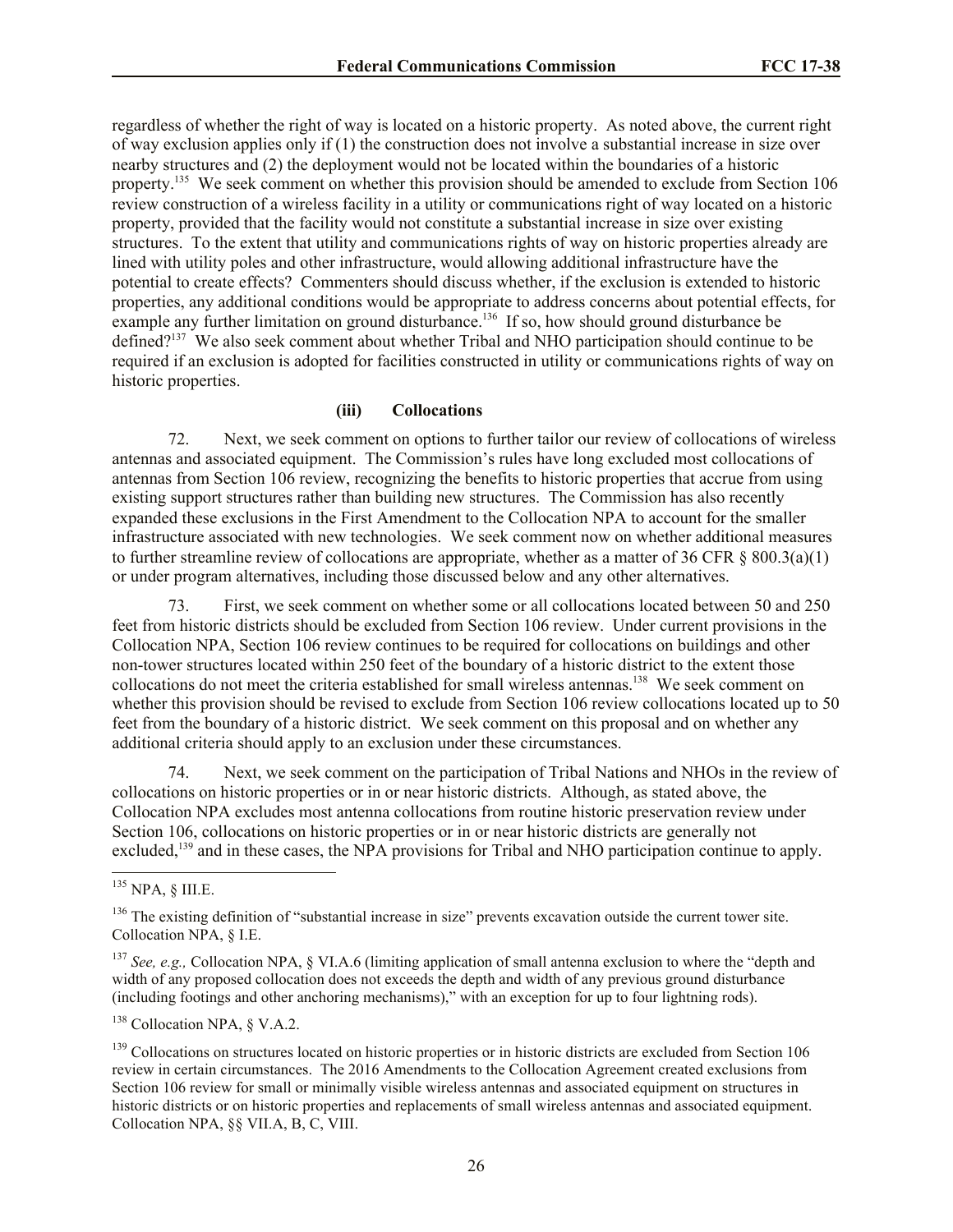Consistent with our effort in this NPRM to take a fresh look at ways to improve and facilitate the review process for wireless facility deployments, we seek comment on whether to exclude from the NPA procedures for Tribal and NHO participation collocations that are subject to Section 106 review solely because they are on historic properties or in or near historic districts, other than properties or districts identified in the National Register listing or determination of eligibility as having Tribal significance. For instance, should we exclude from review non-substantial collocations on existing structures involving no ground disturbance or no new ground disturbance, or non-substantial collocations on new structures in urban rights of way or indoors? Should we exclude from the NPA provisions for Tribal and NHO participation collocations of facilities on new structures in municipal rights of way in urban areas that involve no new ground disturbance and no substantial increase in size over other structures in the right of way? Should we exclude collocations of facilities on new structures in industrial zones or facilities on new structures in or within 50 feet of existing utility rights of way? Commenters should discuss whether collocations in these circumstances have the potential to cause effects on properties significant to Tribal history or culture. If so, are any effects likely to be minimal or not adverse? Does the likelihood of adverse effects depend on the circumstances of the collocation, for example whether it will cause new ground disturbance?<sup>140</sup> We also seek comment on alternatives to streamline procedures for Tribal and NHO participation in these cases, for example different guidance on fees or deeming a Tribal Nation or NHO to have no interest if it does not respond to a notification within a specified period of time.

75. Finally, we seek comment on whether we can or should exclude from routine historic preservation review certain collocations that have received local approval. In particular, one possibility would be to exclude a collocation from Section 106 review, regardless of whether it is located on a historic property or in or near a historic district, provided that: (1) the proposed collocation has been reviewed and approved by a Certified Local Government<sup>141</sup> that has jurisdiction over the project; or  $(2)$ the collocation has received approval, in the form of a Certificate of Appropriateness<sup>142</sup> or other similar formal approval, from a local historic preservation review body that has reviewed the project pursuant to the standards set forth in a local preservation ordinance and has found that the proposed work is appropriate for the historic structure or district. By eliminating the need to go through historic preservation review at both local and Federal levels, creating an exclusion for collocations under these circumstances might create significant efficiencies in the historic preservation review process. We seek comment on this option and on any alternatives, including whether any additional conditions should apply and whether the process for engaging Tribal Nations and NHOs for these collocations should continue to be required.

### **d. Scope of Undertaking and Action**

 $\overline{\phantom{a}}$ 

76. We also invite comment on whether we should revisit the Commission's interpretation of the scope of our responsibility to review the effects of wireless facility construction under the NHPA and NEPA. In the *Pre-Construction Review Order*, the Commission retained a limited approval authority over facility construction to ensure environmental compliance in services that no longer generally require construction permits.<sup>143</sup> In light of the evolution of technology in the last 27 years and the corresponding changes in the nature and extent of wireless infrastructure deployment, we seek comment on whether this

<sup>&</sup>lt;sup>140</sup> For example, in its Petition for Declaratory Ruling, PTA-FLA contends that constructions on sites that will have no effect on Tribal burial grounds, including sites which have been previously disturbed, should be exempted from Tribal review. *See* PTA-FLA Petition at 16.

<sup>&</sup>lt;sup>141</sup> A "Certified Local Government" is a local government whose local historic preservation program is certified under Chapter 3025 of the National Historic Preservation Act. *See* 54 U.S.C. §§ 300302, 302501 *et seq*.

 $142$  A "Certificate of Appropriateness" is an authorization from a local government allowing construction or modification of buildings or structures in a historic district.

<sup>143</sup> *Pre-Construction Review Order*, 5 FCC Rcd at 2943, paras. 9-11; *see also CTIA – The Wireless Association v. FCC*, 446 F.3d at 115 (holding that this interpretation was not arbitrary and capricious).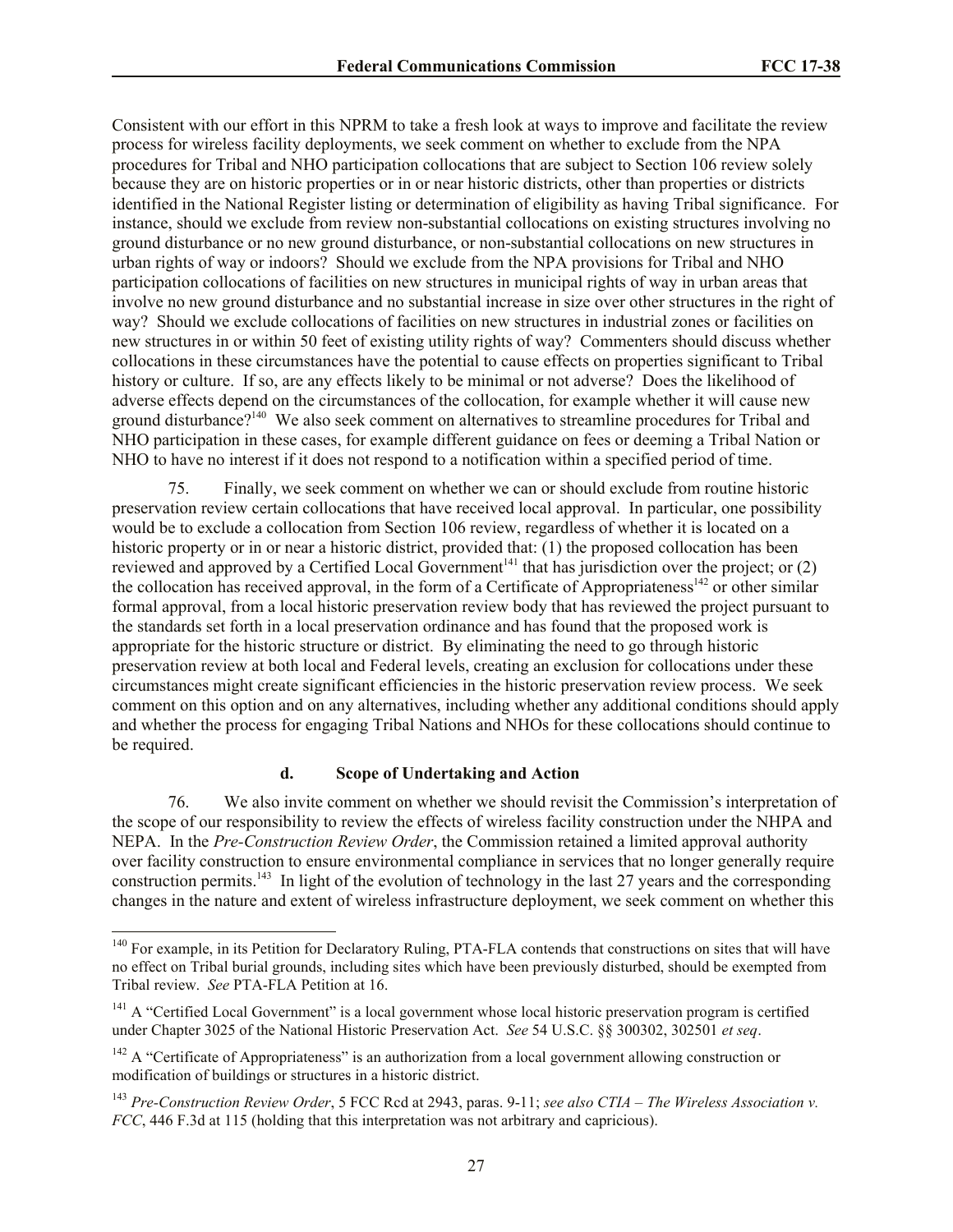retention of authority is required and, if not, whether and how it should be adjusted. Commenters should address the costs of NEPA and NHPA compliance and its utility for environmental protection and historic preservation for different classes of facilities, as well as the extent of the Commission's responsibility to consider the effects of construction associated with the provision of licensed services under governing regulations and judicial precedent.<sup>144</sup> For example, should facilities constructed under site-specific licenses be distinguished from those constructed under geographic area licenses? Can we distinguish DAS and small cell facilities from larger structures for purposes of defining what constitutes the Commission's action or undertaking, and on what basis?<sup>145</sup> Should review be required only when an EA triggering condition is met, as PTA-FLA suggests, and if so how would the licensee or applicant determine whether an EA is required in the absence of mandatory review?<sup>146</sup> To the extent there is a policy basis for distinguishing among different types of facilities, would exclusions from or modifications to the NEPA and/or NHPA review processes be a more appropriate tool to reflect these differences? Are the standards for defining the scope of our undertaking or major Federal action different under the NHPA than under NEPA? We also invite comment on whether to revisit the Commission's determination that registration of antenna structures constitutes the Commission's Federal action and undertaking so as to require environmental and historic preservation review of the registered towers' construction.<sup>147</sup>

77. In addition, since our environmental rules were adopted, an industry has grown of nonlicensees that are in the business of owning and managing communications sites, so that most commercial wireless towers and even smaller communications support structures are now owned from the time of their construction by non-licensees. We seek comment on how this business model affects our environmental and historic preservation compliance regime. For example, how does the requirement to perform environmental and historic preservation review prior to construction apply when the licensee is not the tower owner? If the tower is built pursuant to a contract or other understanding with a collocator, what marketplace or other effects would result from interpreting the environmental obligation to apply to the licensee? What about cases where there is no such agreement or understanding? Does the requirement in the Collocation NPA to perform review for collocations on towers that did not themselves complete Section 106 review create problems in administration or market distortions where the owner of the underlying tower may not have been subject to our rules at the time of construction?<sup>148</sup> We invite comment on these and any related questions.

 $\overline{\phantom{a}}$ 

<sup>&</sup>lt;sup>144</sup> *See, e.g.,* 40 CFR § 1508.8 (providing that "significant effects" under NEPA include indirect effects that are "caused by the action and are later in time or [more distant but] still reasonably foreseeable"); 36 CFR  $\S$  800.5(a)(1) (providing that under the NHPA, effects to be considered include "reasonably foreseeable effects caused by the undertaking that may occur later in time, be farther removed in distance or be cumulative"); 40 CFR § 1502.4(a) (forbidding segmentation of an action into its component parts to obviate NEPA review).

<sup>145</sup> *See* CTIA Comments, WT Docket No. 16-421, at 47; *but see 2014 Infrastructure Order*, 29 FCC Rcd at 12903-4, para. 83 (finding no basis to draw this distinction with respect to NHPA undertakings).

<sup>&</sup>lt;sup>146</sup> See PTA-FLA Petition at 13 (requesting ruling "that site construction by non-licensees and/or licensees where neither FCC registration nor a Section 1.1308 environmental assessment by the Commission is required do not constitute a federal undertaking and therefore are not subject to the Section 106 process"); *id.* at 9-13 (argument supporting this interpretation).

<sup>147</sup> *Streamlining the Commission's Antenna Structure Clearance Procedure; Revision of Part 17 of the Commission's Rules Concerning Construction, Marking, and Lighting of Antenna Structures*, Report and Order, 11 FCC Rcd 4272, 4289, para. 41 (1995); *see, e.g., Sugarloaf Citizens Ass'n v. Federal Energy Regulatory Comm'n*, 959 F.2d 508 (4th Cir. 1992) (finding that FERC's certification of an incinerator was a ministerial action and not a major Federal action or undertaking where FERC had no discretion to deny certification or to consider environmental values).

<sup>&</sup>lt;sup>148</sup> Collocation NPA, § IV.A.1.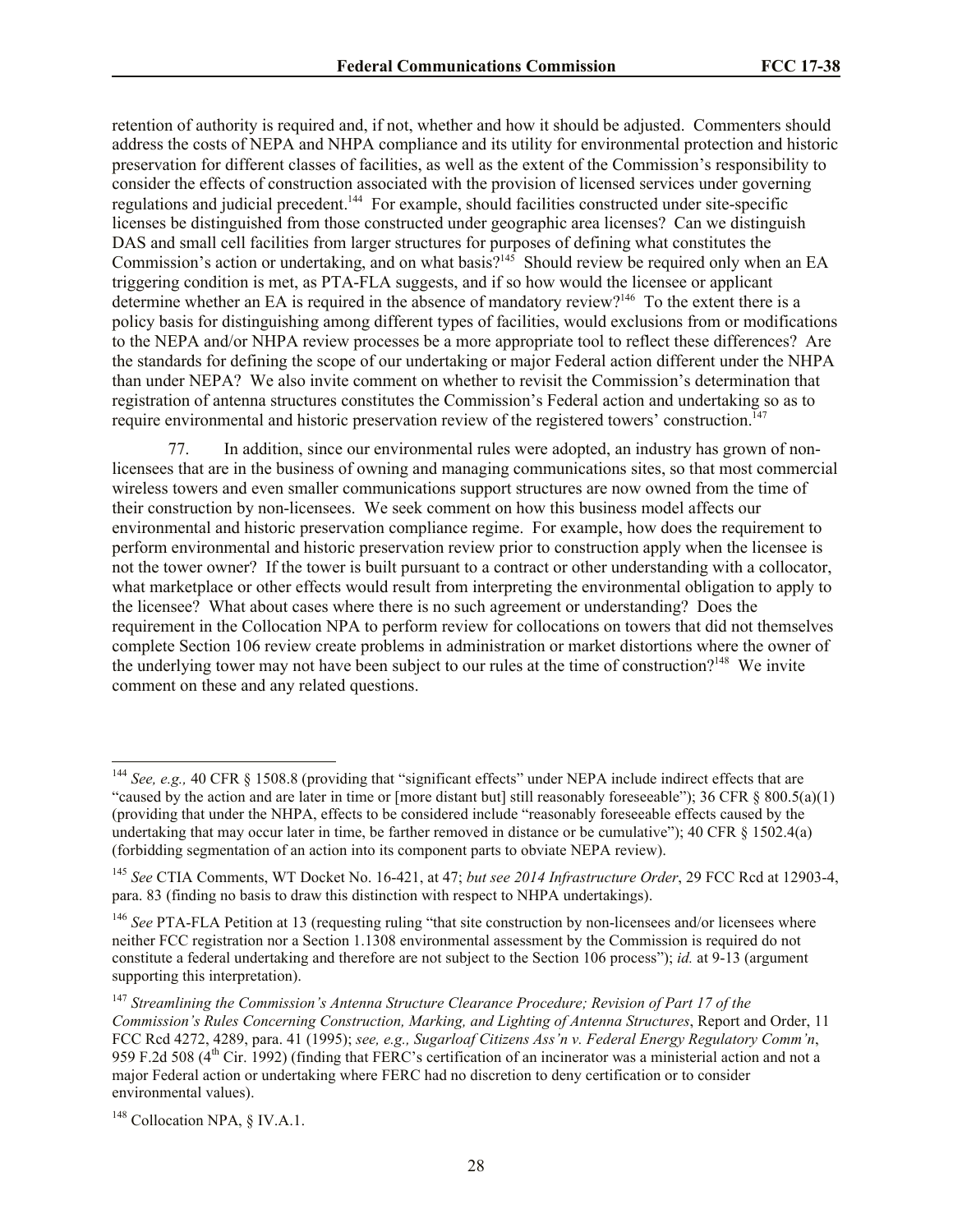## **3. Collocations on Twilight Towers**

78. Section 1.1307(a)(4) of the Commission's rules directs licensees and applicants, when determining whether a proposed action may affect historic properties, to follow the procedures in the ACHP's rules as modified by the Collocation NPA and the NPA, two programmatic agreements that took effect in 2001 and 2005 respectively.<sup>149</sup> Under the Collocation NPA, collocations on towers constructed on or before March 16, 2001 are generally excluded from routine historic preservation review regardless of whether the underlying tower has undergone Section 106 review.<sup>150</sup> The Collocation NPA provides that collocations on towers constructed after March 16, 2001, by contrast, are excluded from historic preservation review only if the Section 106 review process for the underlying tower and any associated environmental reviews has been completed.<sup>151</sup> The NPA, which became effective on March 7, 2005, establishes detailed procedures for reviewing the effects of communications towers on historic properties.

79. There are a large number of towers that were built between the adoption of the Collocation NPA in 2001 and when the NPA became effective in 2005 that either did not complete Section 106 review or for which documentation of Section 106 review is unavailable. These towers are often referred to as "Twilight Towers." Although during this time the Commission's environmental rules required licensees and applicants to evaluate whether proposed facilities may affect historic properties.<sup>152</sup> the text of the rule did not at that time require parties to perform this evaluation by following the ACHP's rules or any other particular process. Thus, some in the industry have argued that, prior to the NPA, it was unclear whether the Commission's rules required consultation with the relevant SHPO and/or THPO, Tribal engagement, or any other procedures, and that this uncertainty was the reason why many towers built during this period did not go through the clearance process.<sup>153</sup> Because the successful completion of the Section 106 process is a predicate to the exclusion from review of collocations on towers completed after March 16, 2001, licensees cannot collocate on these Twilight Towers unless either each collocation completes Section 106 review or the underlying tower goes through an individual post-construction review process.

80. The Commission has worked with stakeholders in an effort to develop a programmatic solution that would allow Twilight Towers more readily to be used for collocations.<sup>154</sup> Most recently, in

 $\overline{\phantom{a}}$ 

<sup>151</sup> Collocation NPA, § IV.

<sup>152</sup> *See* 47 CFR 1.1307(a)(4) (2004) (requiring EA if facility may affect property listed or eligible for listing in the National Register of Historic Places).

<sup>153</sup> *See, e.g.*, Letter from Brian M. Josef, Ass't Vice Pres. Reg. Affairs, CTIA and D. Zachary Champ, Dir. Gov't. Affairs, PCIA-The Wireless Infrastructure Assoc. to Chad Breckinridge, Assoc. Chief, Wireless Telecommunications Bureau (filed Feb. 19, 2016) at 3-4 (CTIA/PCIA Feb. 19<sup>th</sup> Letter); *but see* "Fact Sheet, Antenna Collocation Programmatic Agreement," Public Notice, 17 FCC Rcd 508, 511 (2002) ("this evaluation process includes consultation with the relevant [SHPO] and/or [THPO], as well as compliance with other procedures set out in the ACHP rules, 36 C.F.R. Part 800, Subpart B").

<sup>154</sup> See, e.g., CTIA/PCIA Feb. 19<sup>th</sup> Letter; Email from Jennifer Sigler, Tribal Archaeologist, Eastern Shawnee Tribe of Oklahoma, to January2016TowerMtg@fcc.gov (Feb. 12, 2016); Email from Jan Biella, Pilar Cannizzaro, and Andy Wakefield, New Mexico Historic Preservation Division, to January2016TowerMtg@fcc.gov (Feb. 18, 2016).

<sup>149</sup> *See* 47 CFR § 1.1307(a)(4).

<sup>&</sup>lt;sup>150</sup> Collocation NPA, § III. Collocations on towers constructed on or before March 16, 2001 are excluded from Section 106 review unless (1) the mounting of the antenna will result in a substantial increase in size of the tower; or (2) the tower has been determined by the Commission to have an adverse effect on one or more historic properties; or (3) the tower is the subject of a pending environmental review or related proceeding before the Commission involving compliance with Section 106 of the National Historic Preservation Act; or (4) the collocation licensee or the owner of the tower has received written or electronic notification that the Commission is in receipt of a complaint from a member of the public, a Tribal Nation, a SHPO or the ACHP, that the collocation has an adverse effect on one or more historic properties.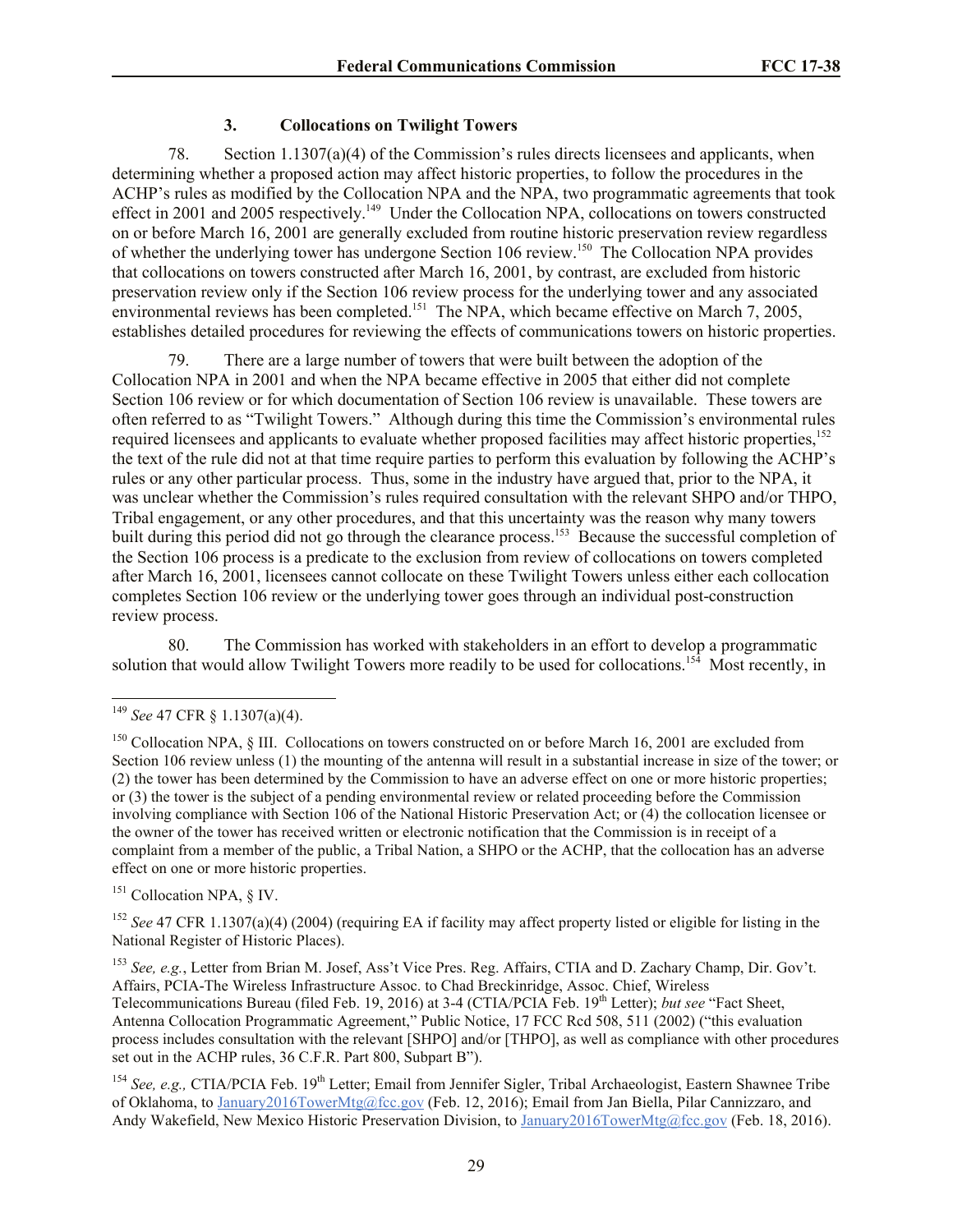August 2016, WTB circulated for discussion a draft term sheet (2016 Twilight Towers Draft Term Sheet) outlining a potential streamlined process for Twilight Towers to complete individual review.<sup>155</sup>

81. We seek comment on steps the Commission should take to develop a definitive solution for the Twilight Towers issue. As we undertake this process, our goal remains to develop a solution that will allow Twilight Towers to be used for collocations while respecting the integrity of the Section 106 process. Facilitating collocations on these towers will serve the public interest by making additional infrastructure available for wireless broadband services and the FirstNet public safety broadband network.<sup>156</sup> Moreover, facilitating collocations on existing towers will reduce the need for new towers, lessening the impact of new construction on the environment and on locations with historical and cultural significance.

82. In particular, we seek comment on whether to treat collocations on towers built between March 16, 2001 and March 7, 2005 that did not go through Section 106 historic preservation review in the same manner as collocations on towers built prior to March 16, 2001 that did not go through review. Under this approach, collocations on such towers would generally be excluded from Section 106 historic preservation review, subject to the same exceptions that currently apply for collocations on towers built on or prior to March 16, 2001, *i.e.*, collocations would be excluded from Section 106 review unless (1) the mounting of the antenna will result in a substantial increase in size of the tower; (2) the tower has been determined by the Commission to have an adverse effect on one or more historic properties; (3) the tower is the subject of a pending environmental review or related proceeding before the Commission involving compliance with Section 106 of the National Historic Preservation Act; or (4) the collocation licensee or the owner of the tower has received written or electronic notification that the Commission is in receipt of a complaint from a member of the public, a Tribal Nation, a SHPO or the ACHP that the collocation has an adverse effect on one or more historic properties. 157 We seek comment on whether allowing collocations without individual Section 106 review in these circumstances would rapidly make available a significant amount of additional infrastructure to support wireless broadband deployment without adverse impacts. In particular, we note that the vast majority of towers that have been reviewed under the NPA have had no adverse effects on historic properties, and we are aware of no reason to believe that Twilight Towers are any different in that regard. Moreover, these towers have been standing for 12 years or more and, in the vast majority of cases, no adverse effects have been brought to our attention.

83. Although we seek comment on such an approach, we are mindful of the concerns that have been expressed by Tribal Nations and SHPOs throughout the discussions on this matter that simply allowing collocations to proceed would not permit review in those cases where an underlying tower may have undetermined adverse effects. In particular, Tribal Nations have expressed concern that some of the towers that were constructed between 2001 and 2005 may have effects on properties of religious and cultural significance that have not been noticed because their people are far removed from their traditional homelands. We seek comment on these concerns. As an initial matter, we seek comment on our underlying assumption regarding the likelihood that Twilight Towers had in their construction or continue to have adverse effects that have not been noted. To the extent such effects exist, what is the likelihood

l

<sup>155</sup> *See* National Association of Tribal Historic Preservation Officers, http://nathpo.org/wp/wpcontent/uploads/2016/08/Twilight-Towers-Discussion-Draft-Term-Sheet-081916.pdf. The term sheet proposed for discussion a process that would include identification of Twilight Towers by their owners, limits on the number of towers each owner may submit for review per month, deadlines for submission to be set by the Commission, review fees consistent with customary practices subject to adjustment to reflect the circumstances of Twilight Tower review, a 60-day review deadline, and a dispute resolution process.

<sup>156</sup> *See* 47 U.S.C. § 1426(c)(3) (providing that "the First Responder Network Authority shall enter into agreements to utilize, to the maximum extent economically desirable, existing (A) commercial or other communications infrastructure; and (B) Federal, state, tribal, or local infrastructure").

<sup>157</sup> Collocation NPA, § III.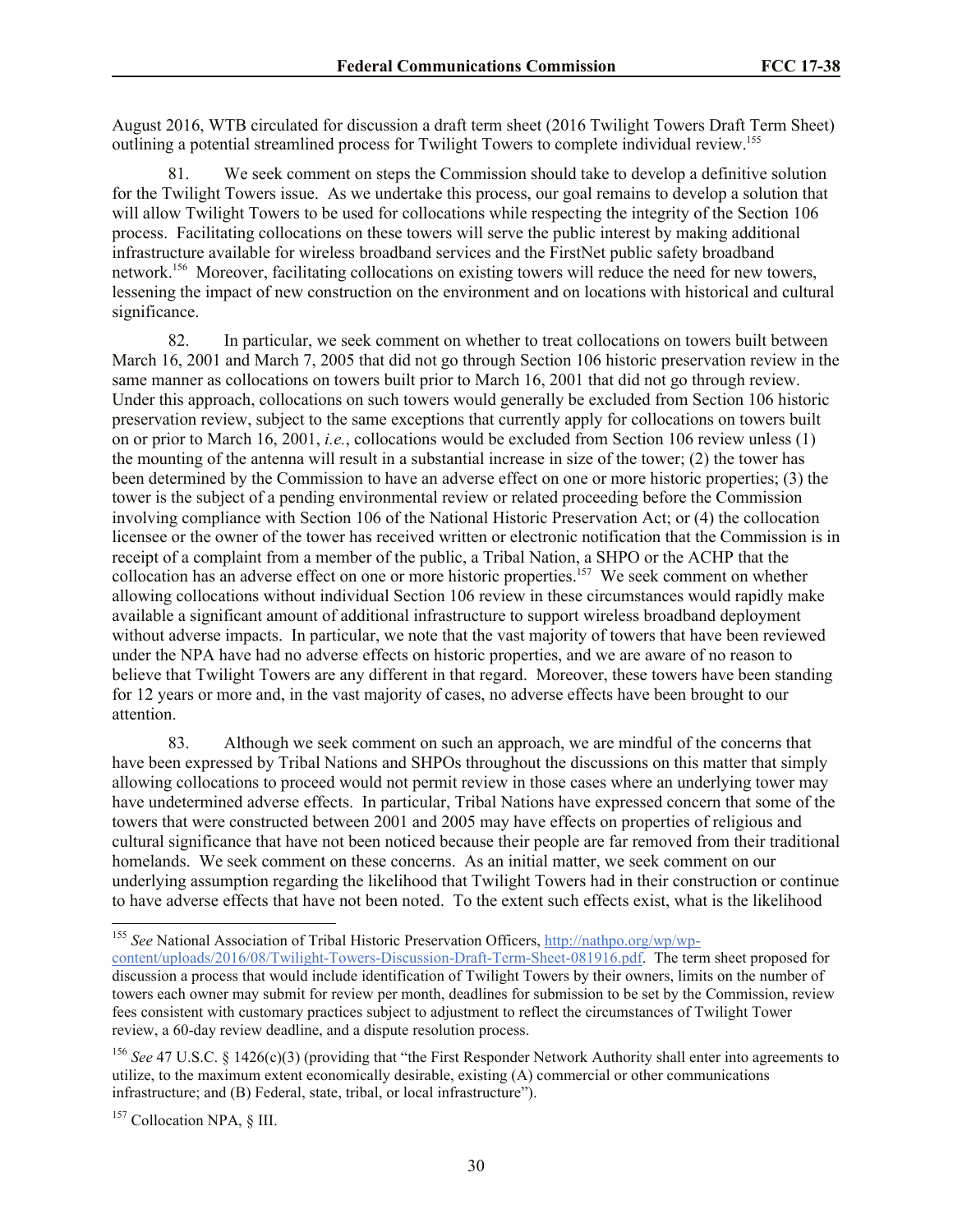that they could be mitigated, and what is the likelihood that a new collocation would exacerbate those effects?<sup>158</sup>

84. We further seek comment on any alternative approaches. For example, should we consider a tower-by-tower process under which proposed collocations on Twilight Towers would trigger a streamlined, time-limited individual review, along the lines of the process discussed in the 2016 Twilight Towers draft term sheet?<sup>159</sup> If the Commission were to adopt such an approach, what elements should be included? For example, some in the industry have recommended a tower-by-tower approach that is voluntary and allows tower owners to submit a tower for review as market conditions justify, involves same processes and systems that are used for new and modified towers, asks ACHP to direct SHPOs and THPOs to submit prompt comments on such towers, and imposes no monetary penalty on tower owners.<sup>160</sup> We seek comment on whether to adopt this approach. Should towers be categorized, such that, for example, public safety towers receive priority for streamlined review? Alternatively, to what extent are there existing processes that function efficiently to allow collocations on Twilight Towers? Generally, given what we say above about the text of our rule, we do not anticipate taking any enforcement action or imposing any penalties based on good faith deployment during the Twilight Tower period.

85. We also seek comment on the procedural vehicle through which any solution should be implemented. Would permitting collocation on Twilight Towers require either an amendment to the Collocation NPA or another program alternative under 36 CFR § 800.14(b)? Is one form of program alternative preferable to another, and if so, why? If we were to pursue a streamlined or other alternative review procedure, would that require an amendment to the Collocation NPA or other program alternative?<sup>161</sup>

### **4. Collocations on Other Non-Compliant Towers**

86. Finally, we invite comment on whether we should take any measures, and if so what, to facilitate collocations on non-compliant towers constructed after March 7, 2005. We note that unlike in the case of the Twilight Towers, the rules in effect when these towers were constructed explicitly required compliance with the review procedures set forth in the NPA. We invite commenters to propose procedures, including review processes, time frames, criteria for eligibility, and other measures, to address any or all of these towers.

### **III. NOTICE OF INQUIRY**

87. In Sections 253 and  $332(c)(7)$  of the Act, Congress codified its intent to streamline regulations that might otherwise slow down the deployment of broadband facilities, while balancing this goal against the long-standing and important role that State and local authorities play with respect to landuse decisions. In this section, we examine and seek comment on the scope of these statutory provisions and any new or updated guidance or determinations the Commission should provide pursuant to its authority under those provisions, including through the issuance of a Declaratory Ruling.

 $\overline{\phantom{a}}$ 

<sup>&</sup>lt;sup>158</sup> The premise of the Collocation NPA is that collocations falling within its terms are unlikely to adversely affect historic properties. *See* Collocation NPA, para. 8 ("Whereas, the parties hereto agree that the effects on historic properties of collocations of antennas on towers, buildings and structures are likely to be minimal and not adverse . . . .").

<sup>159</sup> *See* National Association of Tribal Historic Preservation Officers, http://nathpo.org/wp/wpcontent/uploads/2016/08/Twilight-Towers-Discussion-Draft-Term-Sheet-081916.pdf.

 $160$  CTIA/PCIA Feb.  $19<sup>th</sup>$  Letter at 6-7.

<sup>161</sup> *See* 36 CFR § 800.2(a) (requiring Federal agencies to perform Section 106 review pursuant to either Subpart B of the ACHP's rules or a valid program alternative).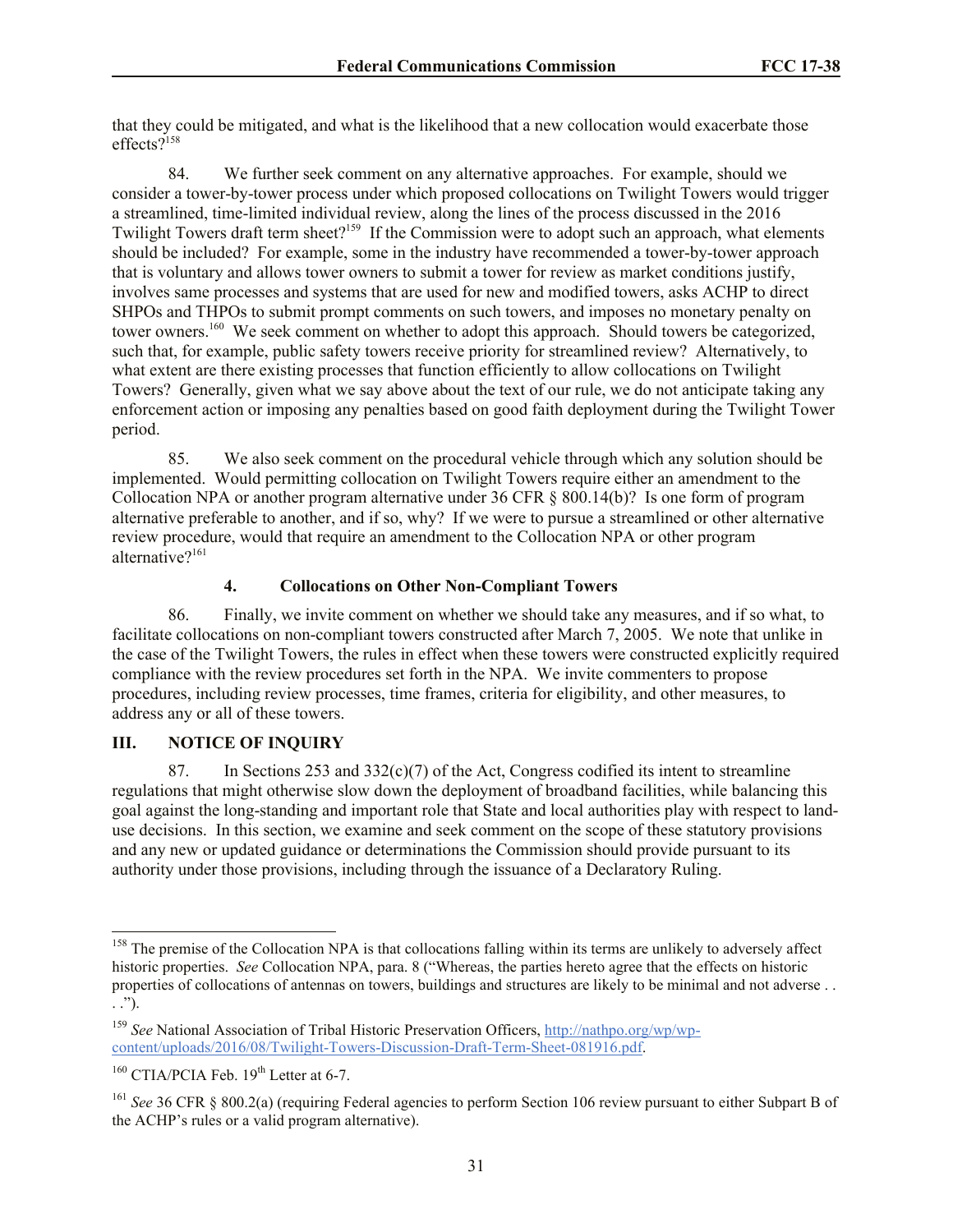### **A. Intersection of Sections 253(a) and 332(c)(7)**

88. We start our examination with the relevant statutory terms. Sections 253 and 332(c)(7) of the Act contain very similar language addressing State and local regulations. Section 253(a) says that "[n]o State or local statute or regulation, or other State or local legal requirement, may prohibit or have the effect of prohibiting the ability of any entity to provide any interstate or intrastate telecommunications service."<sup>162</sup> Section 332(c)(7) generally preserves State and local governments' "authority . . . over decisions regarding the placement, construction, and modification of personal wireless service facilities,"<sup>163</sup> but provides that their "regulation of [such activities] . . . shall not prohibit or have the effect of prohibiting the provision of personal wireless services."<sup>164</sup> Section  $332(c)(7)$  imposes additional limitations as well, stating that State or local regulation of facility siting "shall not unreasonably discriminate among providers of functionally equivalent services";<sup>165</sup> that State and local governments must act on siting requests "within a reasonable period of time";<sup>166</sup> that any decision to deny a siting request "shall be in writing and supported by substantial evidence contained in a written record";<sup>167</sup> and that State and local governments may not regulate wireless facility siting based on the environmental effects of radiofrequency emissions to the extent that such facilities comply with the Commission's regulations concerning such emissions. 168

89. Both Section 253(a) and Section 332(c)(7) ban State or local regulations that "prohibit or have the effect of prohibiting" service.<sup>169</sup> Both sections also proscribe State and local restrictions that unreasonably discriminate among service providers.<sup>170</sup> These sections thus appear to impose the same substantive obligations on State and local governments, though the remedies provided under each are different. There are court decisions holding that "the legal standard is the same under either [Section 253 or 332(c)(7)]," and that there is "nothing suggesting that Congress intended a different meaning of the text 'prohibit or have the effect of prohibiting' in the two statutory provisions, enacted at the same time, in the same statute."<sup>171</sup> We seek comment on whether there is any reason to conclude that the substantive obligations of these two provisions differ, and if so in what way. Do they apply the same standards in the same or similar situations? Do they impose different standards in different situations? We invite commenters to explain how and why. We also seek comment on the interaction between Sections 253 and 332(c)(7). For instance, if a locality exceeds its authority over access to rights of way by denying (or failing to act on) a wireless facility siting application in a manner that effectively prohibits the provision of wireless telecommunications service, does the locality violate not only Sections 253(a) and (c), but also Section 332(c)(7)? Similarly, does a locality that violates Section 332(c)(7) by failing to act within a reasonable time also violate Section 253(a) if its failure to act effectively prohibits the provision of telecommunications service?

 $\overline{a}$ 

- <sup>165</sup> *Id.* § 332(c)(7)(B)(i)(I).
- <sup>166</sup> *Id.* § 332(c)(7)(B)(ii).
- <sup>167</sup> *Id.* § 332(c)(7)(B)(iii).
- <sup>168</sup> *Id.* § 332(c)(7)(B)(iv).
- <sup>169</sup> *Id.* §§ 253(a), 332(c)(7)(B)(i)(II).

<sup>170</sup> *Compare* 47 U.S.C. § 332(c)(7)(B)(i)(I) *with* 47 U.S.C. § 253(b) & (c) (specifying categories of State and local legal requirements that may be preempted unless they are "competitively neutral" and "nondiscriminatory").

 $162$  47 U.S.C. § 332(c)(7)(B)(i)(II).

 $^{163}$  *Id.* § 332(c)(7)(A).

<sup>&</sup>lt;sup>164</sup> *Id.* § 332(c)(7)(B)(i)(II).

<sup>171</sup> *Sprint Telephony PCS, L.P. v. County of San Diego*, 543 F.3d 571, 579 (9th Cir. 2008) (en banc); *see also T-Mobile USA, Inc. v. City of Anacortes*, 572 F.3d 987, 991-93 (9th Cir. 2009).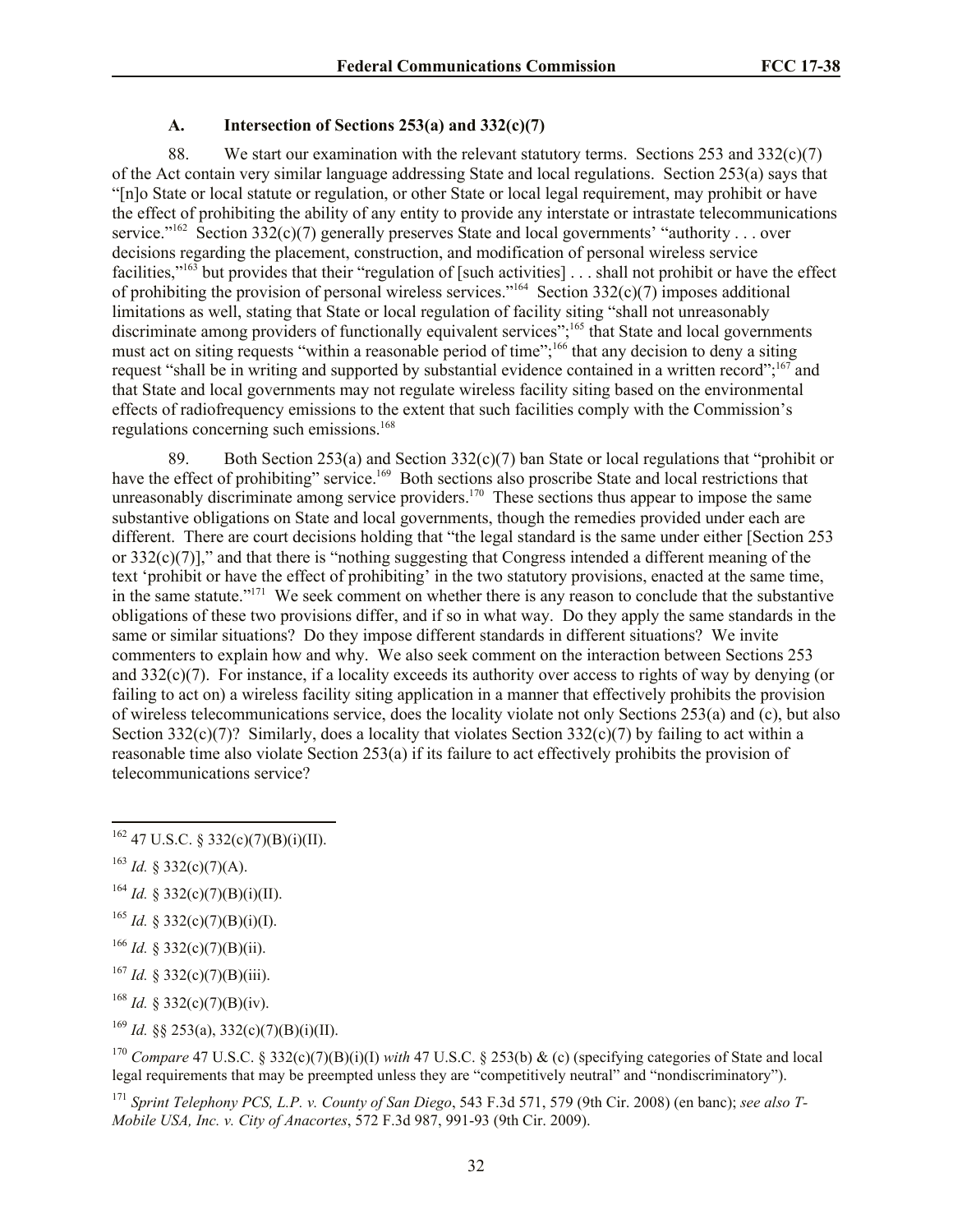# **B. "Prohibit or Have the Effect of Prohibiting"**

90. In interpreting the phrase "prohibit or have the effect of prohibiting," the Commission has made clear that Section 253(a) "proscribes State and local legal requirements that prohibit all but one entity from providing telecommunications services in a particular State or locality,<sup>"172</sup> and, similarly, that under Section  $332(c)(7)$ , State or local government decisions to deny a siting application on the basis that one or more carriers other than the applicant already provides wireless service in the geographic area have "the effect of prohibiting" the provision of wireless service, in violation of Section  $332(c)(7)(B)(i)(II).$ <sup>173</sup> The Commission has also indicated that the relevant question in interpreting the phrase "prohibit or have the effect of prohibiting" is whether an action "materially inhibits or limits the ability of any competitor or potential competitor to compete in a fair and balanced legal and regulatory environment."<sup>174</sup> We seek comment on whether the Commission should provide further guidance on how to interpret and apply this statutory language, and on what interpretations it should consider.

91. A number of courts have interpreted the phrase "prohibit or have the effect of prohibiting," as it appears in both Sections  $253(a)$  and  $332(c)(7)$ , but they have not been consistent in their views. Under Section 253(a), the First, Second, and Tenth Circuits have held that a State or local legal requirement would be subject to preemption if it *may* have the effect of prohibiting the ability of an entity to provide telecommunications services,<sup>175</sup> while the Eighth and Ninth Circuits have erected a higher burden and insisted that "a plaintiff suing a municipality under Section 253(a) must show actual or effective prohibition, rather than the mere possibility of prohibition."<sup>176</sup> By the same token, different courts have imposed inconsistent burdens of proof to establish that localities violated Section 332(c)(7) by improperly denying siting application. The First, Fourth, and Seventh Circuits have imposed a "heavy burden" of proof on applicants to establish a lack of alternative feasible sites, requiring them to show "not just that *this* application has been rejected but that further reasonable efforts to find another solution are so likely to be fruitless that it is a waste of time even to try."<sup>177</sup> By contrast, the Second, Third, and Ninth Circuits have held that an applicant must show only that its proposed facilities are the "least intrusive means" for filling a coverage gap in light of the aesthetic or other values that the local authority seeks to serve.<sup>178</sup> We invite commenters to address these issues of statutory interpretation so we may have the benefit of a full range of views from the interested parties as we determine what action, if any, we should

l

<sup>&</sup>lt;sup>172</sup> See Classic Telephone, Inc., Memorandum Opinion and Order, 11 FCC Rcd 13082, 13095, para. 25 (1996).

<sup>173</sup> *See 2009 Declaratory Ruling*, 24 FCC Rcd at 14016-19, paras. 56-65.

<sup>174</sup> *California Payphone Association Petition for Preemption of Ordinance No. 576 NS of the City of Huntington Park, Calif.*, 12 FCC Rcd 14191, 14206, para. 31 (1997).

<sup>175</sup> *Puerto Rico Tel. Co.* v. *Municipality of Guayanilla*, 450 F.3d 9, 18 (1st Cir. 2006); *TCG New York, Inc.* v. *City of White Plains*, 305 F.3d 67, 76 (2d Cir. 2002); *Qwest Corp.* v. *City of Santa Fe*, 380 F.3d 1258, 1270 & n.9 (10th Cir. 2004).

<sup>176</sup> *Sprint Telephony PCS, L.P. v. County of San Diego*, 543 F.3d 571, 578 (9th Cir. 2008) (en banc); *Level 3 Commc'ns, L.L.C. v. City of St. Louis,* 477 F.3d 528, 532–33 (8th Cir. 2007). *But see* Letter from Michael Pastor, General Counsel, New York City Dept. of Information Technology and Telecommunications, to Marlene H. Dortch, Secretary, FCC, WT Docket No. 17-79, at 1-3 (filed Apr. 12, 2017) (offering alternative interpretation).

<sup>177</sup> *Green Mountain Realty Corp. v. Leonard*, 750 F.3d 30, 40 (1st Cir. 2014); *accord New Cingular Wireless PCS, LLC v. Fairfax County*, 674 F.3d 270, 277 (4th Cir. 2012); *T-Mobile Northeast LLC v. Fairfax County*, 672 F.3d 259, 266-68 (4th Cir. 2012) (*en banc*); *Helcher v. Dearborn County*, 595 F.3d 710, 723 (7th Cir. 2010).

<sup>178</sup> *Sprint Spectrum, LP v. Willoth*, 176 F.3d 630, 643 (2d Cir. 1999); *APT Pittsburgh Ltd. P'ship v. Penn Township*, 196 F.3d 469, 480 (3d Cir. 1999); *American Tower Corp. v. City of San Diego*, 763 F.3d 1035, 1056-57 (9th Cir. 2014); *City of Anacortes*, 572 F.3d at 995-99.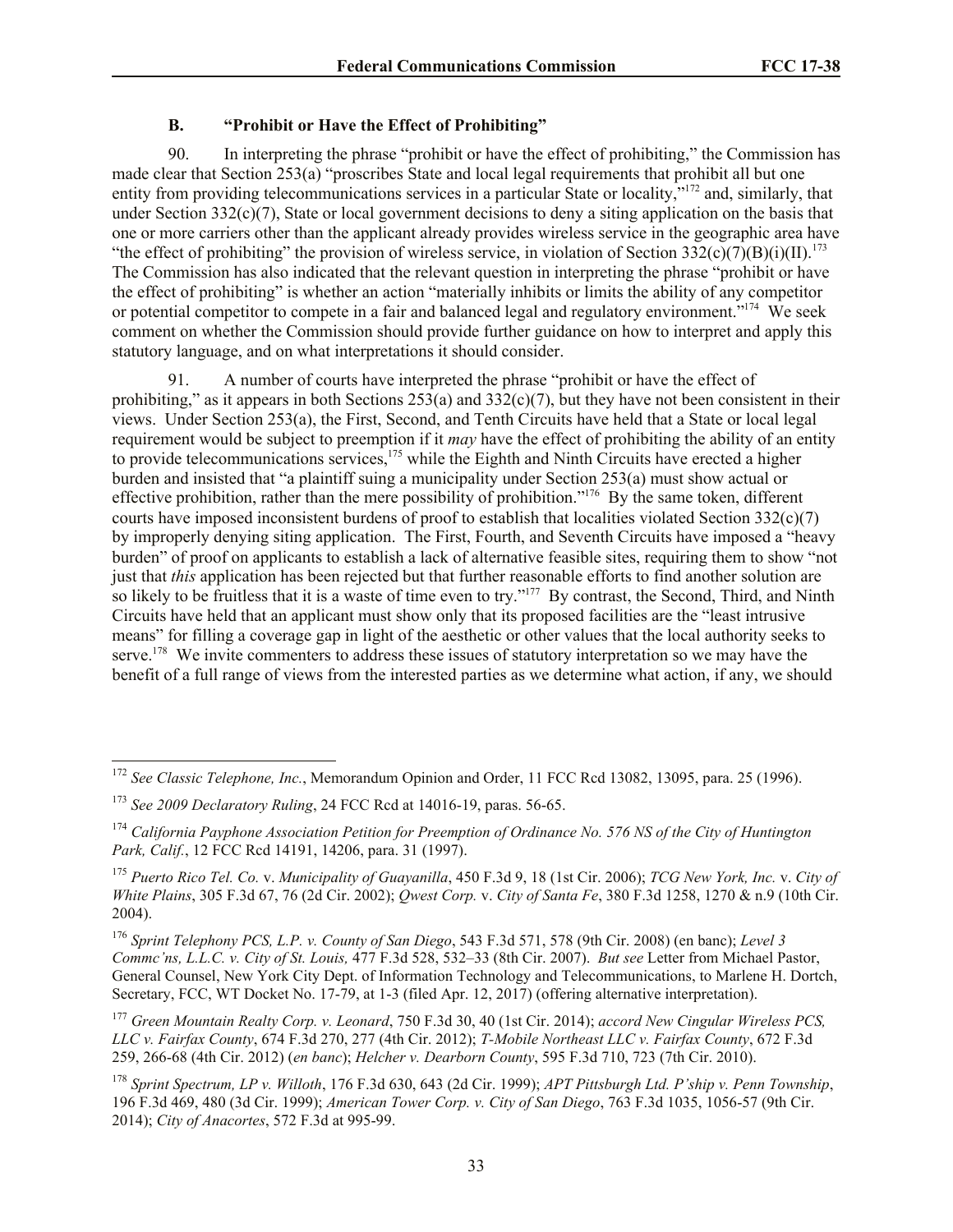take to resolve them.<sup>179</sup> We also invite parties to address whether there is some new theory altogether that we should consider.

92. We also seek comment on the proper role of aesthetic considerations in the local approval process. The use of aesthetic considerations is not inherently improper; many courts have held that municipalities may, without necessarily violating Section  $332(c)(7)$ , deny siting applications on the grounds that the proposed facilities would adversely affect an area's aesthetic qualities, *provided* that such decisions are not founded merely on "generalized concerns" about aesthetics but are supported by "substantial evidence contained in a written record"<sup>180</sup> about the impact of specific facilities on particular geographic areas or communities.<sup>181</sup> We seek comment on whether we should provide more specific guidance on how to distinguish legitimate denials based on evidence of specific aesthetic impacts of proposed facilities, on the one hand, from mere "generalized concerns," on the other.

93. Finally, we note that WTB's *Streamlining PN* sought comment on application processing fees and charges for the use of rights of way.<sup>182</sup> We invite parties to comment on similar issues relating to the application of section  $332(c)(7)$ 's "prohibit or have the effect of prohibiting" language on infrastructure siting on properties beyond rights of way. For instance, we seek comment on the up-front application fees that State or local government agencies impose on parties submitting applications for authority to construct or modify wireless facilities in locations other than rights of way. Can those fees, in some instances, "prohibit or have the effect of prohibiting" service? For instance, are those fees cost based? If commenters believe a particular State or locality's application fees are excessive, we invite them to provide detailed explanations for that view and to explain how such fees might be inconsistent with section 332 of the Act. Relatedly, do wireless siting applicants pay fees comparable to those paid by other parties for similar applications, and if not, are there instances in which such fees violate section

l

<sup>182</sup> See Streamlining PN, 31 FCC Rcd at 13371-73 (Section II.B.3). The Public Notice also sought comment on local governments' practices that may "prohibit or have the effect of prohibiting" the provision of wireless service, *see id.* at 13369-70 (Section II.B.1), and raised questions about the reasonable period of time for State and local governments to process siting applications. 31 FCC Rcd at 13370-71 (Section II.B.2); *cf. supra*, Section II.A.1 & 2.

 $179$  *Brand X*, 545 U.S. at 982-83 (when "Congress has delegated to an agency the authority to interpret a statute," any "ambiguity [is to] be resolved . . . by the agency," and a contrary "judicial precedent [does not] foreclose the agency from an interpreting an ambiguous statute.").

<sup>&</sup>lt;sup>180</sup> 47 U.S.C. § 332(c)(7)(B)(iii) ("Any decision . . . to deny a request to place, construct, or modify personal wireless service facilities shall be in writing and supported by substantial evidence contained in a written record."). "In a number of cases, courts have overturned denials of permits [for lack of 'substantial evidence'], finding (for example) that safety concerns and aesthetic objections rested upon hollow generalities and empty records." *Town of Amherst v. Omnipoint Communic'ns Enterprises, Inc.*, 173 F.3d 9, 16 (1st Cir. 1999) (dictum).

<sup>181</sup> *See, e.g., Sprint PCS Assets LLC v. City of Palos Verdes Estates*, 583 F.3d 716, 725-26 (9th Cir. 2009); *City of Anacortes*, 572 F.3d at 994-95; *T-Mobile Central, LLC v. Unified Gov't of Wyandotte County*, 546 F.3d 1299, 1312 (10th Cir. 2008); *Cellular Tel. Co. v. Town of Oyster Bay*, 166 F.3d 490, 494 (2d Cir. 1999); *AT&T Wireless PCS, Inc. v. City of Virginia Beach*, 155 F.3d 423, 427, 430-31 (4th Cir. 1998). It is also indicative – although not dispositive – that the legislative history of the Telecommunications Act of 1996 refers to giving "localities the flexibility to treat facilities that create different *visual, aesthetic*, or safety concerns differently to the extent permitted under generally applicable zoning requirements . . . ." S. Rep. No. 104-230, at 208 (1996) (Conf. Rep.). Notably, NEPA requires Federal agencies to consider the aesthetic effects of Federal actions, and in some cases may warrant an agency's requiring an applicant to modify a proposed project so as to avoid or mitigate adverse aesthetic impacts, *see* 42 U.S.C. § 4331(b) ("it is the continuing responsibility of the Federal Government to use all practicable means… [to] assure for all Americans safe, healthful, productive and esthetically and culturally pleasing surroundings"); 40 CFR § 1508.8(b); *Maryland-National Capital Park and Planning Commission v. U.S. Postal Service*, 487 F.2d 1029 (D.C. Cir. 1973); and the Commission itself has applied aesthetic considerations in some cases involving NEPA review. *See, e.g., SBA Towers III, LLC Petitions to Deny and Requests for Environmental Review, Copper Harbor, Mich.*, 31 FCC Rcd 1755, 1765-67, paras. 38-42 (WTB/CIPD 2016); *AT&T Mobile Services, Inc. Construction of Tower at Fort Ransom, N.D.*, 30 FCC Rcd 11023, 11032, para. 28 (WTB/CIPD 2015).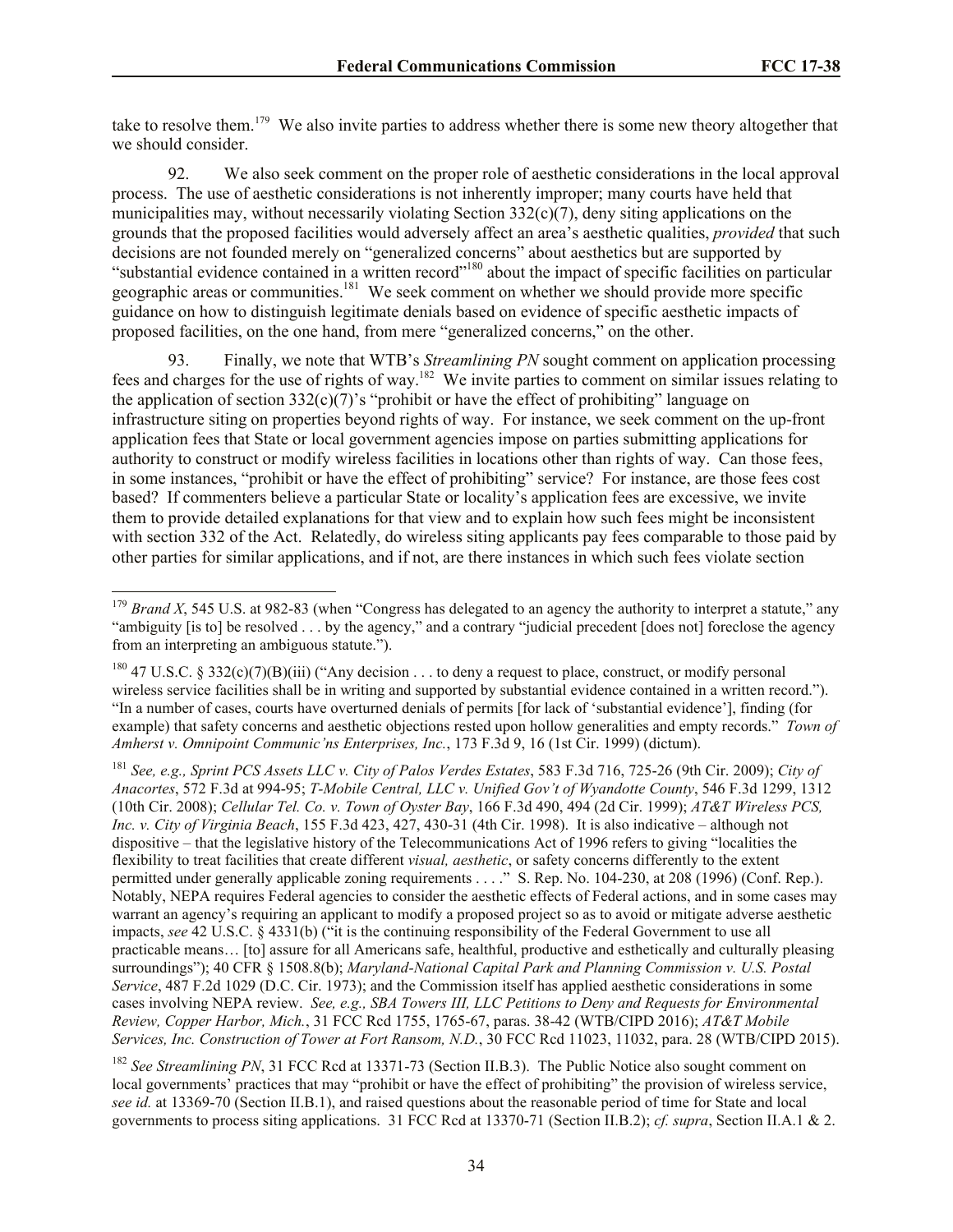332's prohibition of regulations that "unreasonably discriminate among providers of functionally equivalent services"?

94. We also seek similar information about the recurring charges – as well as the other terms, conditions, or restrictions – that State or local government agencies impose for the siting of wireless facilities on publicly owned or controlled lands, structures such as light poles or water towers, or other resources other than rights of way. Do such fees or practices "prohibit or have the effect of prohibiting" service, or do they "unreasonably discriminate among providers of functionally equivalent services? Are there disparities between the charges or other restrictions imposed on some parties by comparison with those imposed on others? Do any agencies impose charges or other requirements that commenting parties believe to be particularly burdensome, such as franchise fees based on a percentage of revenues? Are other aspects of the process for obtaining approval particularly burdensome? Commenters should explain their concerns in sufficient detail to allow State and local governments to respond and to allow the Commission to determine whether it should provide guidance on these issues.<sup>183</sup>

### **C. "Regulations" and "Other Legal Requirements"**

95. The terms of Section 253(a) specify that a "statute," "regulation," or "other legal requirement" may be preempted,<sup>184</sup> while the terms of Section  $332(c)(7)$  refer to "decisions" concerning wireless facility siting and the "regulation" of siting.<sup>185</sup> We seek comment on how those terms should be interpreted. For instance, do the terms "statute," "regulation," and "legal requirement" in Section 253(a) have essentially the same meaning as the parallel terms "regulation" and "decisions" in Section 332(c)(7)? The Commission has held in the past that the terminology in Section 253(a) quoted above "recognizes that State and local barriers to entry could come from sources other than statutes and regulations" and "was meant to capture a broad range of state and local actions" that could pose barriers to entry—including agreements with a single party that result in depriving other parties of access to rights of way.<sup>186</sup> We believe there is a reasonable basis for concluding that the same broad interpretation should apply to the language of Section 332, and we seek comment on this analysis.

96. We also seek comment on the extent to which these statutory provisions apply to States and localities acting in a proprietary versus regulatory capacity, and on what constitutes a proprietary capacity. In the *2014 Infrastructure Order*, the Commission opined that the Spectrum Act and the rules and policies implementing it apply to localities' actions on siting applications when acting in their capacities as land-use *regulators*, but not when acting as managers of land or property that they own and operate primarily in their *proprietary* roles.<sup>187</sup> The Order cited cases indicating that "Sections 253 and  $332(c)(7)$  do not preempt non-regulatory decisions of a State or locality acting in its proprietary capacity."<sup>188</sup> We seek comment on whether we should reaffirm or modify the *2014 Infrastructure* 

<sup>&</sup>lt;sup>183</sup> *Cf. infra* Section III.C (discussing State and local government agencies' roles as "proprietors" versus "regulators" of public resources including, but not limited to, rights of way).

<sup>184</sup> *See* 47 U.S.C. § 253(a) ("No State or local *statute* or *regulation*, or *other* State or local *legal requirement*, may prohibit or have the effect of prohibiting the ability of any entity to provide any . . . telecommunications service") (emphases added).

<sup>185</sup> *See* 47 U.S.C. §§ 332(c)(7)(A) ("Except as provided in this paragraph, nothing in this chapter shall limit or affect the authority of a State or local government or instrumentality thereof over *decisions* regarding the placement, construction, and modification of personal wireless service facilities.") (emphasis added), 332(c)(7)(B)(i)(II) ("The *regulation* of the placement, construction, and modification of personal wireless service facilities . . . shall not prohibit or have the effect of prohibiting the provision of personal wireless services") (emphasis added).

<sup>186</sup> *See Petition of the State of Minnesota for a Declaratory Ruling Regarding the Effect of Section 253 on an Agreement to Install Fiber Optic Wholesale Transmission Capacity in State Freeway Rights-of-Way*, Memorandum Opinion and Order, 14 FCC Rcd 21697, 21704, para. 11 (1999) (*Minnesota Preemption Order*).

<sup>187</sup> *2014 Infrastructure Order*, 29 FCC Rcd at 12964-65, paras. 239-40.

<sup>188</sup> *Id.* at 12965, para. 239 & n.646 (citations omitted).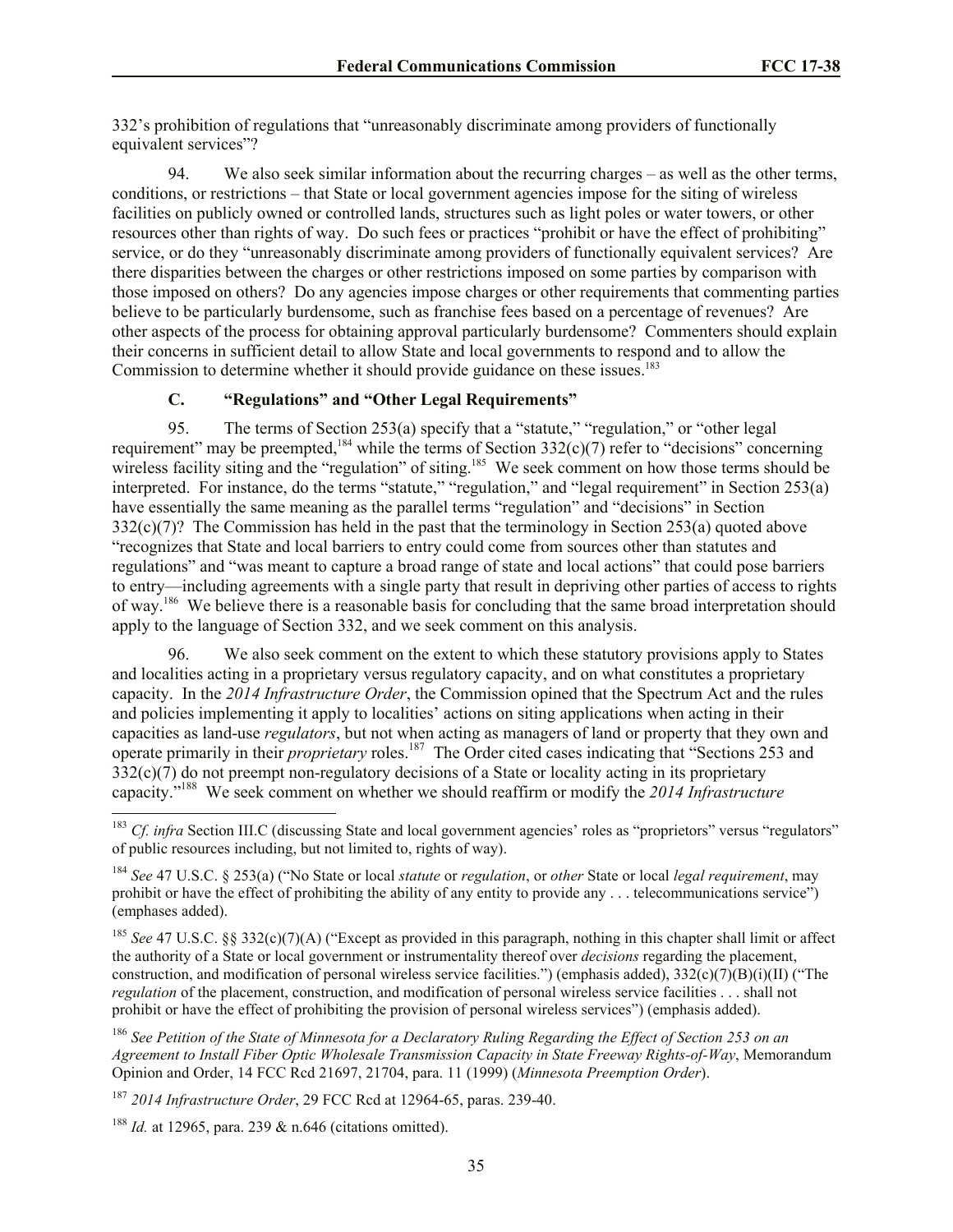*Order*'s characterization of the distinction between State and local governments' regulatory roles versus their proprietary roles as "owners" of public resources. How should the line be drawn in the context of properties such as public rights of way (*e.g.*, highways and city streets), municipally-owned lampposts or water towers, or utility conduits? Should a distinction between regulatory and proprietary be drawn on the basis of whether State or local actions advance those government entities' interests as participants in a particular sphere of economic activity (proprietary),<sup>189</sup> by contrast with their interests in overseeing the use of public resources (regulatory)?<sup>190</sup> What about requests for proposals (RFPs) or contracts involving state or local entities? We invite commenters to identify any States or local governments that have imposed restrictions on the installation of new facilities or the upgrading of existing facilities in public rights of way, and describe those restrictions and their impacts. Do such restrictions have characteristics or effects that are comparable to moratoria on processing applications?<sup>191</sup>.

#### **D. Unreasonable Discrimination**

97. We seek comment on whether certain types of facially neutral criteria that some localities may be applying when reviewing and evaluating wireless siting applications could run afoul of Section 253, Section 332(c)(7), or another provision of the Act.<sup>192</sup> For instance, we ask commenters to identify any State or local regulations that single out telecom-related deployment for more burdensome treatment than non-telecom deployments that have the same or similar impacts on land use, to explain how, and to address whether this type of asymmetric treatment violates Federal law.

98. We also seek comment on the extent to which localities may be seeking to restrict the deployment of utility or communications facilities above ground and attempt to relocate electric, wireline telephone, and other utility lines in that area to underground conduits. Obviously, it is impossible to operate wireless network facilities underground.<sup>193</sup> Undergrounding of utility lines seems to place a premium on access to those facilities that remain above ground, such as municipally-owned street lights. Is there a particular way that Section 253 or  $332(c)(7)$  should apply in that circumstance? More generally, we seek comment on parties' experience with undergrounding requirements, including how wireless facilities have been treated in communities that require undergrounding of utilities. We also seek comment on whether and how the Communications Act applies in such instances. For instance, may localities deny applications to construct new above-ground wireless structures in such areas, or deny applications to install collocated equipment on structures that may eventually be dismantled? Could

l

<sup>189</sup> *See Building & Construction Trades Council v. Associated Builders & Contractors of Massachusetts/Rhode Island, Inc.*, 507 U.S. 218 (1993) (finding State agency acted in proprietary capacity, and not as a regulator, when establishing requirements for prospective subcontractors in context of procuring services for construction of a wastewater treatment project, because the actions under review were "analogous [to] private conduct" of nongovernmental parties overseeing large construction projects).

<sup>&</sup>lt;sup>190</sup> *Minnesota Preemption Order*, 14 FCC Rcd at 21707-08, para. 18 (finding preemption appropriate because, "[i]n] this case, Minnesota is not merely acquiring fiber optic capacity for its own use; it is providing a private party with exclusive physical access to the freeway rights-of-way[,] . . . [which] has the potential to adversely affect competitors that do not have similar access. *This situation is very different from a traditional government procurement of telecommunications facilities or services*.") (emphasis added).

<sup>191</sup> *Cf. supra* Section II.A.3.

<sup>192</sup> *See, e.g.*, 47 U.S.C. § 253(a), (c); 47 U.S.C. § 332(c)(7)(B)(i)(I).

<sup>193</sup> *Cf. Sprint Telephony PCS, L.P. v. County of San Diego*, 543 F.3d at 580 ("If an ordinance required, for instance, that all facilities be underground and the plaintiff introduced evidence that, to operate, wireless facilities must be above ground, the ordinance would effectively prohibit it from providing services."); *Cox Communic'ns PCS, L.P. v. City of San Marcos*, 204 F. Supp. 2d 1260, 1269 (S.D. Cal. 2002) (holding that alleged discrimination caused by city ordinance that treated gas utility more favorably than wireless carrier was not *unreasonable*, because "the gas company installs most of its facilities underground, which impacts the City's zoning and visual concerns differently than above-ground facilities").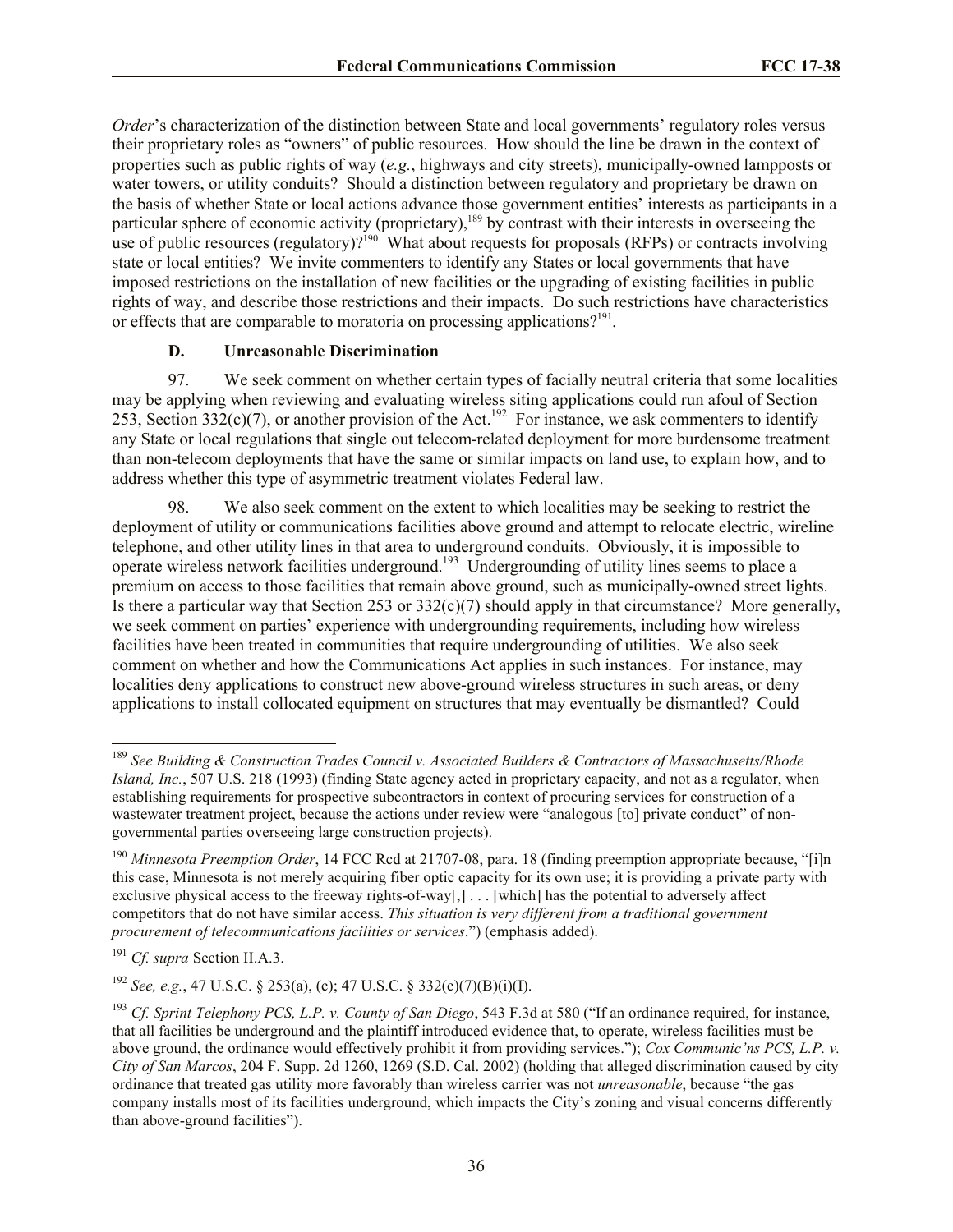"undergrounding" plans "prohibit or have the effect of prohibiting" service by causing suitable sites for wireless antennas to become scarce? We seek comment on parties' experiences with undergrounding generally.

99. Section  $332(c)(7)(B)(i)(I)$  prohibits States and localities from unreasonably discriminating among providers of "functionally equivalent services."<sup>194</sup> We seek comment on whether parties have encountered such discrimination, and ask that they provide specific examples. We also seek comment on what constitutes "functionally equivalent services" for this purpose. For instance, should entities that are considered to be utilities be viewed as an appropriate comparison? For the limited purpose of applying Section  $332(c)(7)(B)(i)(I)$ , can wireless and wireline services be considered "functionally equivalent" in some circumstances? Which types of discrimination are reasonable and which are unreasonable?

# **IV. PROCEDURAL MATTERS**

## **A. Initial Regulatory Flexibility Analysis**

100. Pursuant to the Regulatory Flexibility Act  $(RFA)$ ,<sup>195</sup> the Commission has prepared an Initial Regulatory Flexibility Analysis (IRFA) of the possible significant economic impact on small entities of the policies and actions considered in this NPRM. The IRFA is set forth in the Appendix. Written public comments are requested on this IRFA. Comments must be identified as responses to the IRFA and must be filed by the deadlines for comments on the NPRM. The Commission's Consumer and Governmental Affairs Bureau, Reference Information Center, will send a copy of the NPRM, including the IRFA, to the Chief Counsel for Advocacy of the Small Business Administration (SBA).<sup>196</sup>

# **B. Initial Paperwork Reduction Act Analysis**

101. This document contains proposed modified information collection requirements. The Commission, as part of its continuing effort to reduce paperwork burdens, invites the general public and the Office of Management and Budget (OMB) to comment on the information collection requirements contained in this document, as required by the Paperwork Reduction Act of 1995.<sup>197</sup> In addition, pursuant to the Small Business Paperwork Relief Act of 2002, we seek specific comment on how we might further reduce the information collection burden for small business concerns with fewer than 25 employees.<sup>198</sup>

# **C. Other Procedural Matters**

# **1. Ex Parte Rules – Permit-but-Disclose**

102. Except to the limited extent described in the next paragraph, this proceeding shall be treated as a "permit-but-disclose" proceeding in accordance with the Commission's *ex parte* rules.<sup>199</sup> Persons making *ex parte* presentations must file a copy of any written presentation or a memorandum summarizing any oral presentation within two business days after the presentation (unless a different deadline applicable to the Sunshine period applies). Persons making oral *ex parte* presentations are reminded that memoranda summarizing the presentation must (1) list all persons attending or otherwise participating in the meeting at which the *ex parte* presentation was made, and (2) summarize all data presented and arguments made during the presentation. If the presentation consisted in whole or in part of the presentation of data or arguments already reflected in the presenter's written comments, memoranda

 $194$  47 U.S.C. § 332(c)(7)(B)(i)(I).

<sup>195</sup> *See* 5 U.S.C. § 603.

<sup>196</sup> *See* 5 U.S.C. § 603(a).

<sup>197</sup> *See* Paperwork Reduction Act of 1995, Public Law 104-13.

<sup>198</sup> *See* 44 U.S.C. § 3506(c)(4).

<sup>199</sup> 47 CFR § 1.1200 *et seq.*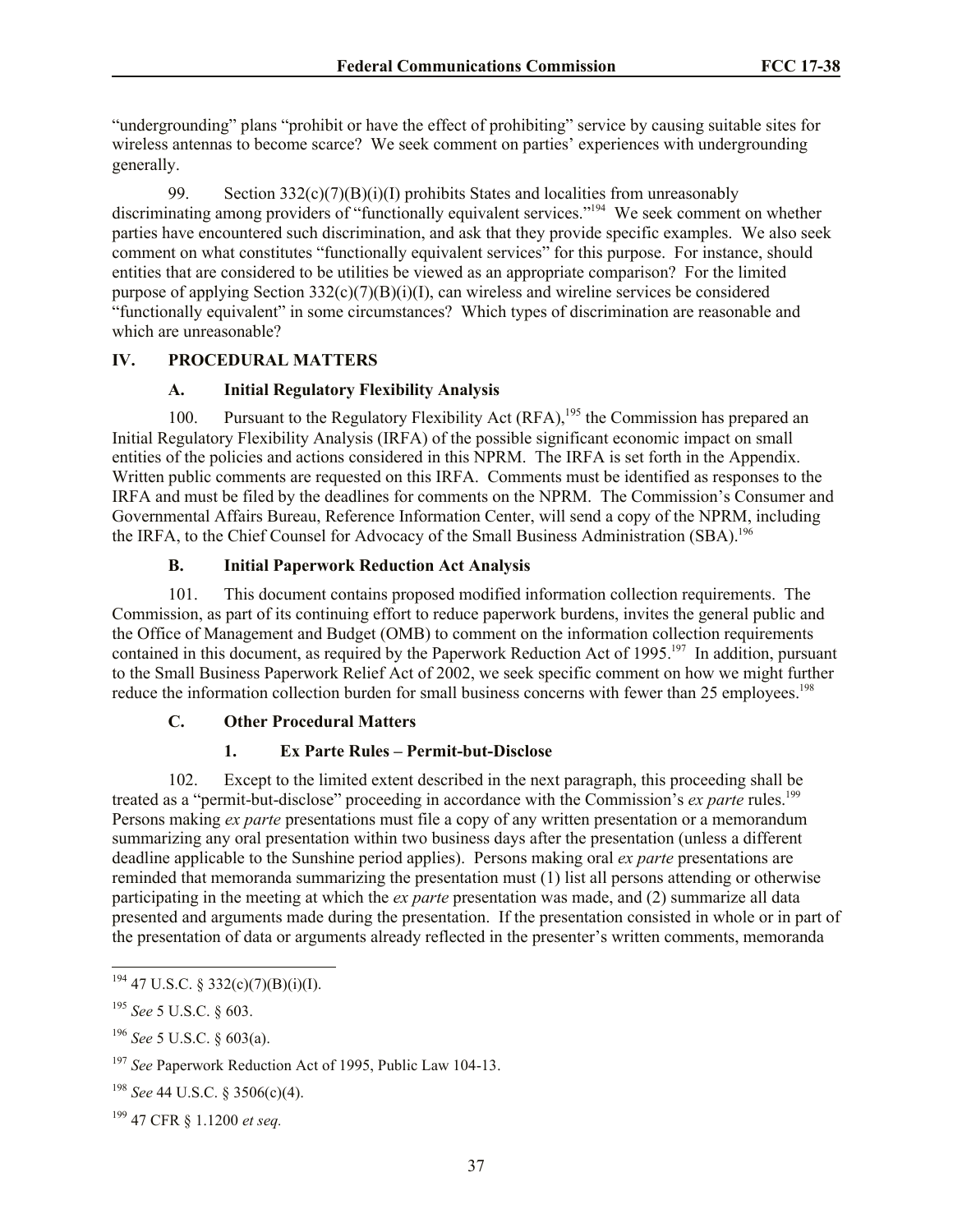or other filings in the proceeding, the presenter may provide citations to such data or arguments in his or her prior comments, memoranda, or other filings (specifying the relevant page and/or paragraph numbers where such data or arguments can be found) in lieu of summarizing them in the memorandum. Documents shown or given to Commission staff during *ex parte* meetings are deemed to be written *ex parte* presentations and must be filed consistent with Rule 1.1206(b). In proceedings governed by Rule 1.49(f) or for which the Commission has made available a method of electronic filing, written *ex parte*  presentations and memoranda summarizing oral *ex parte* presentations, and all attachments thereto, must be filed through the electronic comment filing system available for that proceeding, and must be filed in their native format (*e.g.*, .doc, .xml, .ppt, searchable .pdf). Participants in this proceeding should familiarize themselves with the Commission's *ex parte* rules.

103. In light of the Commission's trust relationship with Tribal Nations and Native Hawaiian Organizations (NHOs), and our obligation to engage in government-to-government consultation with them, we find that the public interest requires a limited modification of the *ex parte* rules in this proceeding.<sup>200</sup> Tribal Nations and NHOs, like other interested parties, should file comments, reply comments, and *ex parte* presentations in the record in order to put facts and arguments before the Commission in a manner such that they may be relied upon in the decision-making process. But we will exempt *ex parte* presentations involving elected and appointed leaders and duly appointed representatives of federally-recognized Tribal Nations and NHOs from the disclosure requirements in permit-but-disclose proceedings<sup>201</sup> and the prohibitions during the Sunshine Agenda period.<sup>202</sup> Specifically, presentations from elected and appointed leaders or duly appointed representatives of federally-recognized Tribal Nations or NHOs to Commission decision makers shall be exempt from disclosure. To be clear, while the Commission recognizes that consultation is critically important, we emphasize that the Commission will rely in its decision-making only on those presentations that are placed in the public record for this proceeding.

# **2. Comment Filing Procedures**

104. Pursuant to Sections 1.415 and 1.419 of the Commission's rules, 47 CFR §§ 1.415, 1.419, interested parties may file comments and reply comments on or before the dates indicated on the first page of this document. Comments may be filed using the Commission's Electronic Comment Filing System (ECFS). *See Electronic Filing of Documents in Rulemaking Proceedings*, 63 FR 24121 (1998). **All filings related to this NPRM and NOI shall refer to WT Docket No. 17-79.**

- **Electronic Filers:** Comments may be filed electronically using the Internet by accessing the ECFS: http://apps.fcc.gov/ecfs/.
- **Paper Filers:** Parties who choose to file by paper must file an original and one copy of each filing.

105. Filings can be sent by hand or messenger delivery, by commercial overnight courier, or by first-class or overnight U.S. Postal Service mail. All filings must be addressed to the Commission's Secretary, Office of the Secretary, Federal Communications Commission.

> All hand-delivered or messenger-delivered paper filings for the Commission's Secretary must be delivered to FCC Headquarters at  $\frac{445}{12}$ th St., SW, Room TW-A325,

<sup>200</sup> *See, e.g., Statement of Policy on Establishing a Government-to-Government Relationship with Indian Tribes, Policy Statement*, Policy Statement, 16 FCC Rcd 4078 (2000) ("The Commission will endeavor to identify innovative mechanisms to facilitate Tribal consultation in agency regulatory processes that uniquely affect telecommunications compliance activities, radio spectrum policies, and other telecommunications service-related issues on Tribal lands.").

<sup>201</sup> 47 CFR 1.1206.

<sup>202</sup> 47 CFR 1.1203.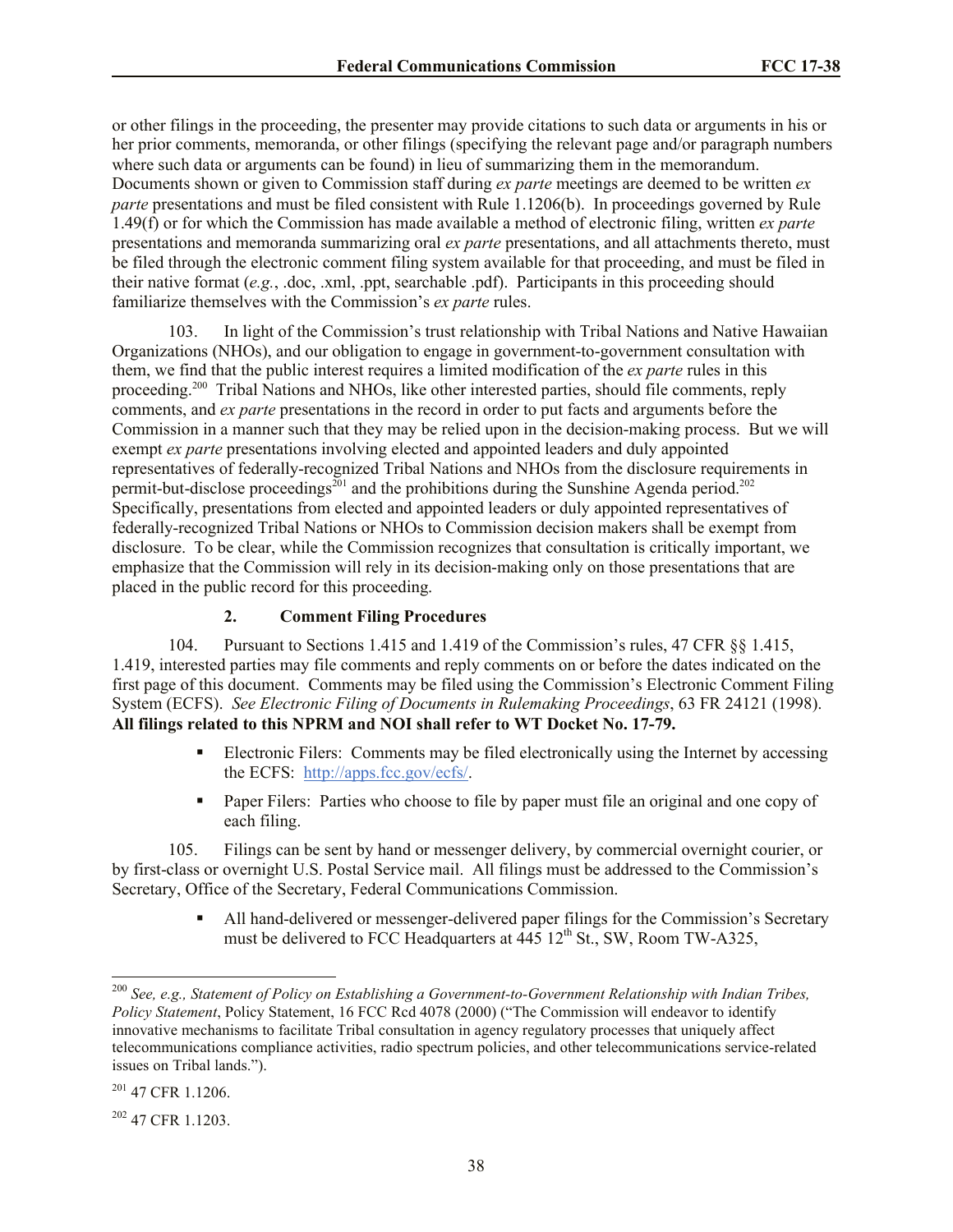Washington, DC 20554. The filing hours are 8:00 a.m. to 7:00 p.m. All hand deliveries must be held together with rubber bands or fasteners. Any envelopes and boxes must be disposed of before entering the building.

- Commercial overnight mail (other than U.S. Postal Service Express Mail and Priority Mail) must be sent to 9300 East Hampton Drive, Capitol Heights, MD 20743.
- U.S. Postal Service first-class, Express, and Priority mail must be addressed to  $445 \times 12^{th}$ Street, SW, Washington DC 20554.

106. *People with Disabilities*. To request materials in accessible formats for people with disabilities (braille, large print, electronic files, audio format), send an e-mail to fcc504@fcc.gov or call the Consumer & Governmental Affairs Bureau at 202-418-0530 (voice), 202-418-0432 (tty).

107. *Additional Information*. For additional information on this proceeding, contact Aaron Goldschmidt, Aaron.Goldschmidt@fcc.gov, of the Wireless Telecommunications Bureau, Competition & Infrastructure Policy Division, (202) 418-7146, or David Sieradzki, David.Sieradzki@fcc.gov, of the Wireless Telecommunications Bureau, Competition & Infrastructure Policy Division, (202) 418-1368.

### **V. ORDERING CLAUSES**

108. Accordingly, IT IS ORDERED, pursuant to Sections 1, 2, 4(i), 7, 201, 253, 301, 303, 309, and 332 of the Communications Act of 1934, as amended 47 U.S.C. §§ 151, 152, 154(i), 157, 201, 253, 301, 303, 309, and 332, Section 102(C) of the National Environmental Policy Act of 1969, as amended, 42 U.S.C. § 4332(C), and Section 106 of the National Historic Preservation Act of 1966, as amended, 54 U.S.C. § 306108, that this Notice of Proposed Rulemaking and Notice of Inquiry IS hereby ADOPTED.

109. IT IS FURTHER ORDERED that the Commission's Consumer & Governmental Affairs Bureau, Reference Information Center, SHALL SEND a copy of this Notice of Proposed Rulemaking, including the Initial Regulatory Flexibility Analysis, to the Chief Counsel for Advocacy of the Small Business Administration.

FEDERAL COMMUNICATIONS COMMISSION

Marlene H. Dortch Secretary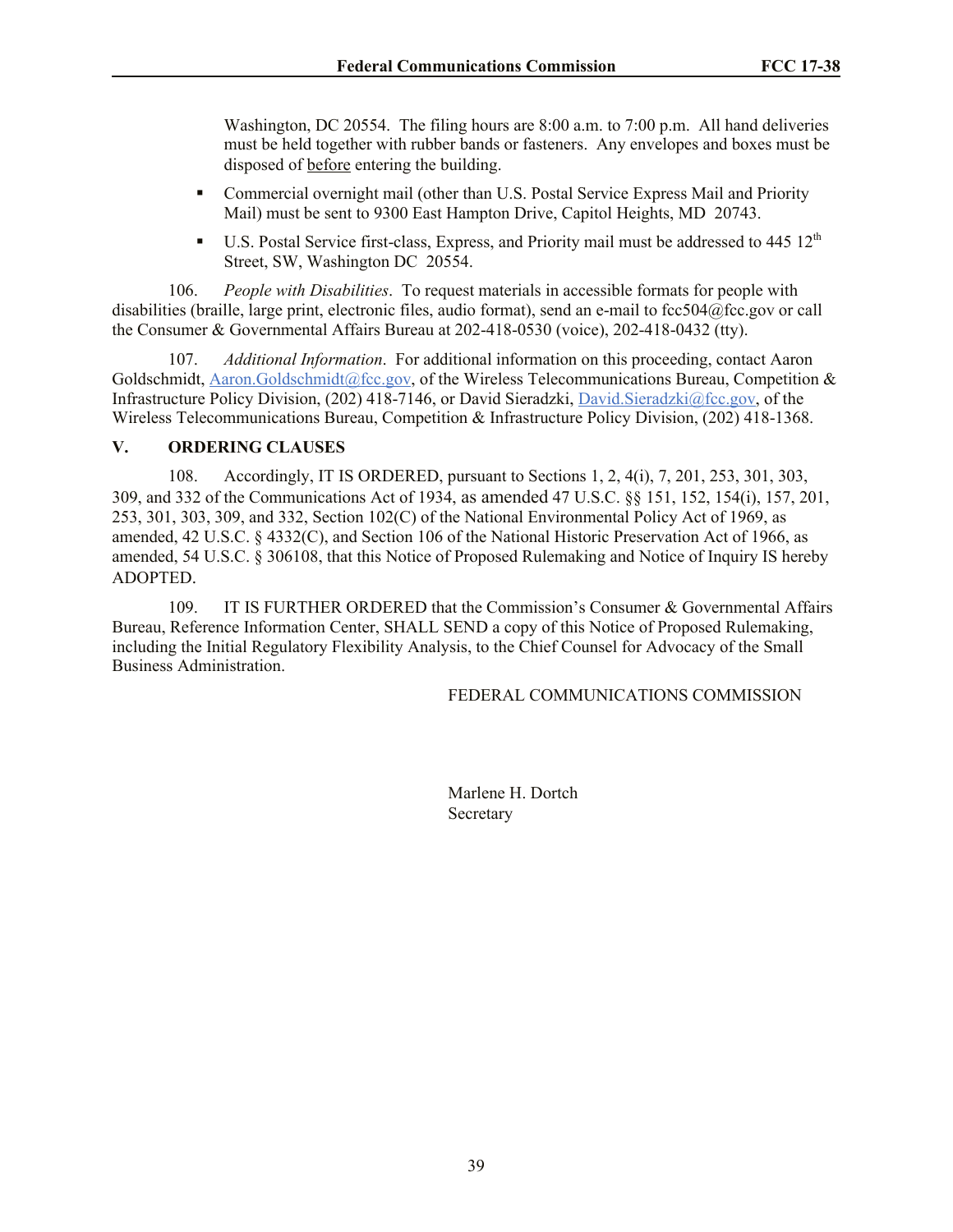### **APPENDIX**

### **Initial Regulatory Flexibility Analysis**

1. As required by the Regulatory Flexibility Act of 1980, as amended ("RFA"),<sup>203</sup> the Commission has prepared an Initial Regulatory Flexibility Analysis ("IRFA") concerning the possible significant economic impact on small entities of the policies and rules proposed in this Notice of Proposed Rulemaking ("Notice"). Written public comments are requested on this IRFA. Comments must be identified as responses to the IRFA and must be filed by the deadlines for comments provided on the first page of the Notice. The Commission will send a copy of the Notice, including this IRFA, to the Chief Counsel for Advocacy of the Small Business Administration ("SBA").<sup>204</sup> In addition, the Notice and IRFA (or summaries thereof) will be published in the *Federal Register*. 205

### **A. Need for, and Objectives of, the Proposed Rules**

2. In this Notice, we examine how we may further remove or reduce regulatory impediments to wireless infrastructure investment and deployment in order to promote the rapid deployment of advanced mobile broadband service to all Americans. First, the Notice seeks comment on certain measures or clarifications to expedite State and local processing of wireless facility siting applications pursuant to our authority under 332 of the Communications Act, including a "deemed granted" remedy in cases of unreasonable delay. Next, we undertake a comprehensive fresh look at our rules and procedures implementing the National Environmental Policy Act ("NEPA") and Section 106 of the National Historic Preservation Act ("Section 106"). As part of this review, we seek comment on potential measures to improve or clarify the Commission's Section 106 process, including in the area of fees paid to Tribal Nations in connection with their participation in the process, cases involving lack of response by relevant parties including affected Tribal Nations, and batched processing. We also seek comment on possible additional exclusions from Section 106 review, and we reexamine the scope of our responsibility to review the effects of wireless facility construction under the NHPA and NEPA. Finally, the Notice seeks comment on so-called "Twilight Towers," wireless towers that were constructed during a time when the process for Section 106 review was unclear, that may not have completed Section 106 review as a result, and that are therefore not currently available for collocation without first undergoing review. We seek comment on various options addressing Twilight Towers, including whether to exclude collocations on such towers from Section 106 historic preservation review, subject to certain exceptions, or alternatively subjecting collocations on Twilight Towers to a streamlined, time-limited review. We expect the measures on which we seek comment in this Notice to be only a part of our efforts to expedite wireless infrastructure deployment and we invite commenters to propose other innovative approaches to expediting deployment.

### **B. Legal Basis**

3. The authority for the actions taken in this Notice is contained in Sections 1, 2, 4(i), 7, 201, 253, 301, 303, 309, and 332 of the Communications Act of 1934, as amended 47 U.S.C. §§ 151, 152, 154(i), 157, 201, 253, 301, 303, 309, and 332, Section 102(C) of the National Environmental Policy Act of 1969, as amended, 42 U.S.C. § 4332(C), and Section 106 of the National Historic Preservation Act of 1966, as amended, 54 U.S.C. § 306108.

 $\overline{\phantom{a}}$ 

<sup>203</sup> *See* 5 U.S.C. § 603. The RFA, *see* 5 U.S.C. §§ 601 – 612, has been amended by the Small Business Regulatory Enforcement Fairness Act of 1996 ("SBREFA"), Pub. L. No. 104-121, Title II, 110 Stat. 857 (1996).

<sup>204</sup> *See* 5 U.S.C. § 603(a).

<sup>205</sup> *See id.*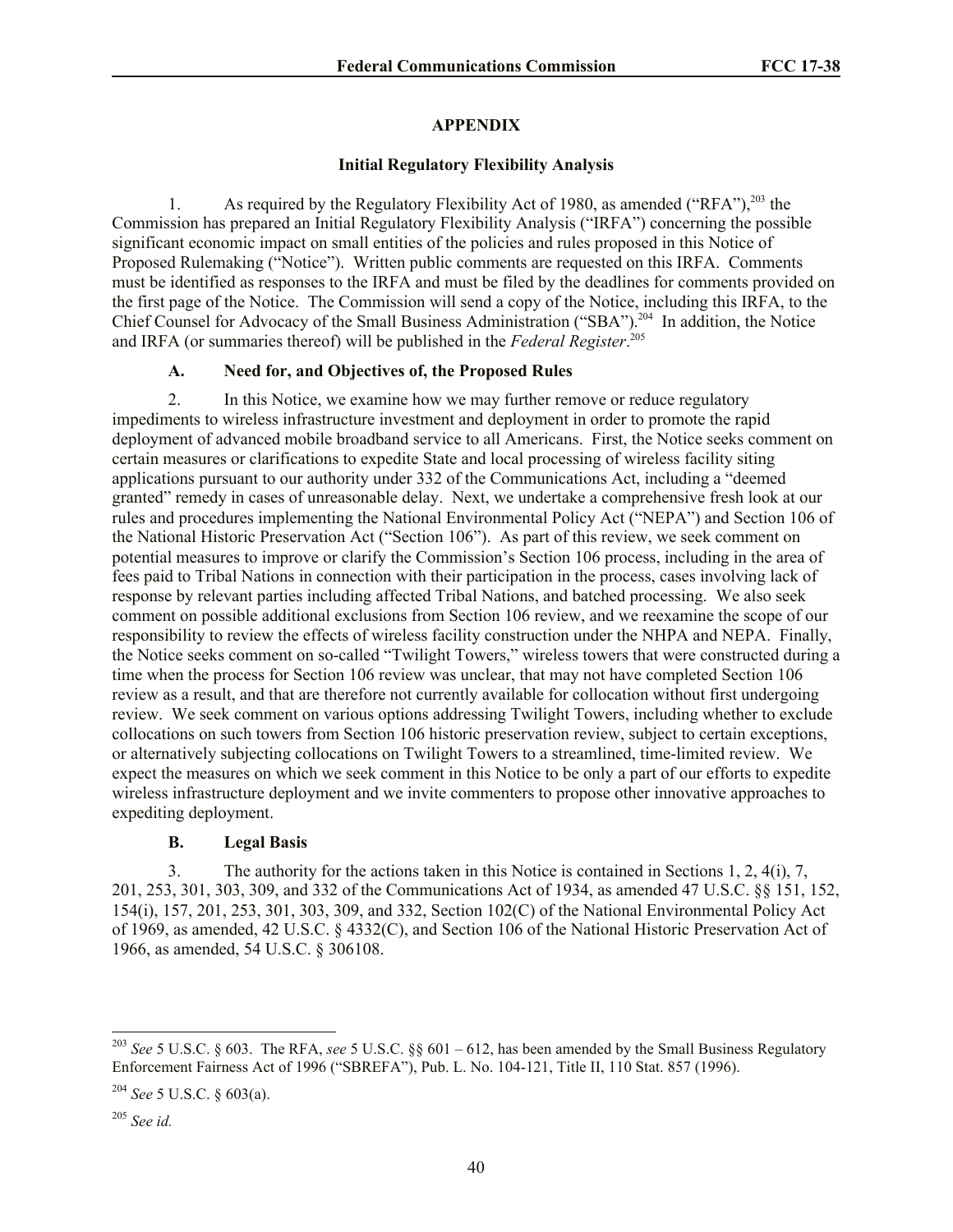# **C. Description and Estimate of the Number of Small Entities to Which the Proposed Rules Will Apply**

4. The RFA directs agencies to provide a description of, and where feasible, an estimate of the number of small entities that may be affected by the proposed rules and policies, if adopted.<sup>206</sup> The RFA generally defines the term "small entity" as having the same meaning as the terms "small business," "small organization," and "small governmental jurisdiction."<sup>207</sup> In addition, the term "small business" has the same meaning as the term "small business concern" under the Small Business Act.<sup>208</sup> A "small business concern" is one which: (1) is independently owned and operated; (2) is not dominant in its field of operation; and (3) satisfies any additional criteria established by the SBA.<sup>209</sup> Below, we provide a description of such small entities, as well as an estimate of the number of such small entities, where feasible.

5. The Notice seeks comment on potential rule changes regarding State, local, and Federal regulation of the siting and deployment of communications towers and other wireless facilities. Due to the number and diversity of owners of such infrastructure and other responsible parties, particularly small entities that are Commission licensees as well as non-licensees, we classify and quantify them in the remainder of this section. The Notice seeks comment on our description and estimate of the number of small entities that may be affected by our actions in this proceeding.

6. *Small Businesses, Small Organizations, Small Governmental Jurisdictions*. Our actions, over time, may affect small entities that are not easily categorized at present. We therefore describe here, at the outset, three comprehensive small entity size standards that could be directly affected herein.<sup>210</sup> First, while there are industry specific size standards for small businesses that are used in the regulatory flexibility analysis, according to data from the SBA's Office of Advocacy, in general a small business is an independent business having fewer than 500 employees.<sup>211</sup> These types of small businesses represent 99.9% of all businesses in the United States which translates to 28.8 million businesses.<sup>212</sup> Next, the type of small entity described as a "small organization" is generally "any not-for-profit enterprise which is independently owned and operated and is not dominant in its field."<sup>213</sup> Nationwide, as of 2007, there were approximately  $1,621,215$  small organizations.<sup>214</sup> Finally, the small entity described as a "small governmental jurisdiction" is defined generally as "governments of cities, towns, townships, villages, school districts, or special districts, with a population of less than fifty thousand."<sup>215</sup> U.S. Census Bureau

 $209$  15 U.S.C. § 632. Application of the statutory criteria of dominance in its field of operation and independence are sometimes difficult to apply in the context of broadcast television. Accordingly, the Commission's statistical account of television stations may be over-inclusive.

<sup>210</sup> *See* 5 U.S.C. § 601(3)-(6).

<sup>211</sup> See SBA, Office of Advocacy, "Frequently Asked Questions, Question 1 – What is a small business?" https://www.sba.gov/sites/default/files/advocacy/SB-FAQ-2016\_WEB.pdf (June 2016).

<sup>212</sup> *See* SBA, Office of Advocacy, "Frequently Asked Questions, Question 2- How many small business are there in the U.S.?" https://www.sba.gov/sites/default/files/advocacy/SB-FAQ-2016\_WEB.pdf (June 2016).

 $213$  5 U.S.C. § 601(4).

 $^{215}$  5 U.S.C.  $\delta$  601(5).

 $\overline{a}$  $206$  5 U.S.C. § 603(b)(3).

 $207$  5 U.S.C. § 601(6).

<sup>&</sup>lt;sup>208</sup> 5 U.S.C. § 601(3) (incorporating by reference the definition of "small-business concern" in the Small Business Act, 15 U.S.C. § 632). Pursuant to 5 U.S.C. § 601(3), the statutory definition of a small business applies "unless an agency, after consultation with the Office of Advocacy of the Small Business Administration and after opportunity for public comment, establishes one or more definitions of such term which are appropriate to the activities of the agency and publishes such definition(s) in the Federal Register."

<sup>&</sup>lt;sup>214</sup> Independent Sector, The New Nonprofit Almanac & Desk Reference (2010).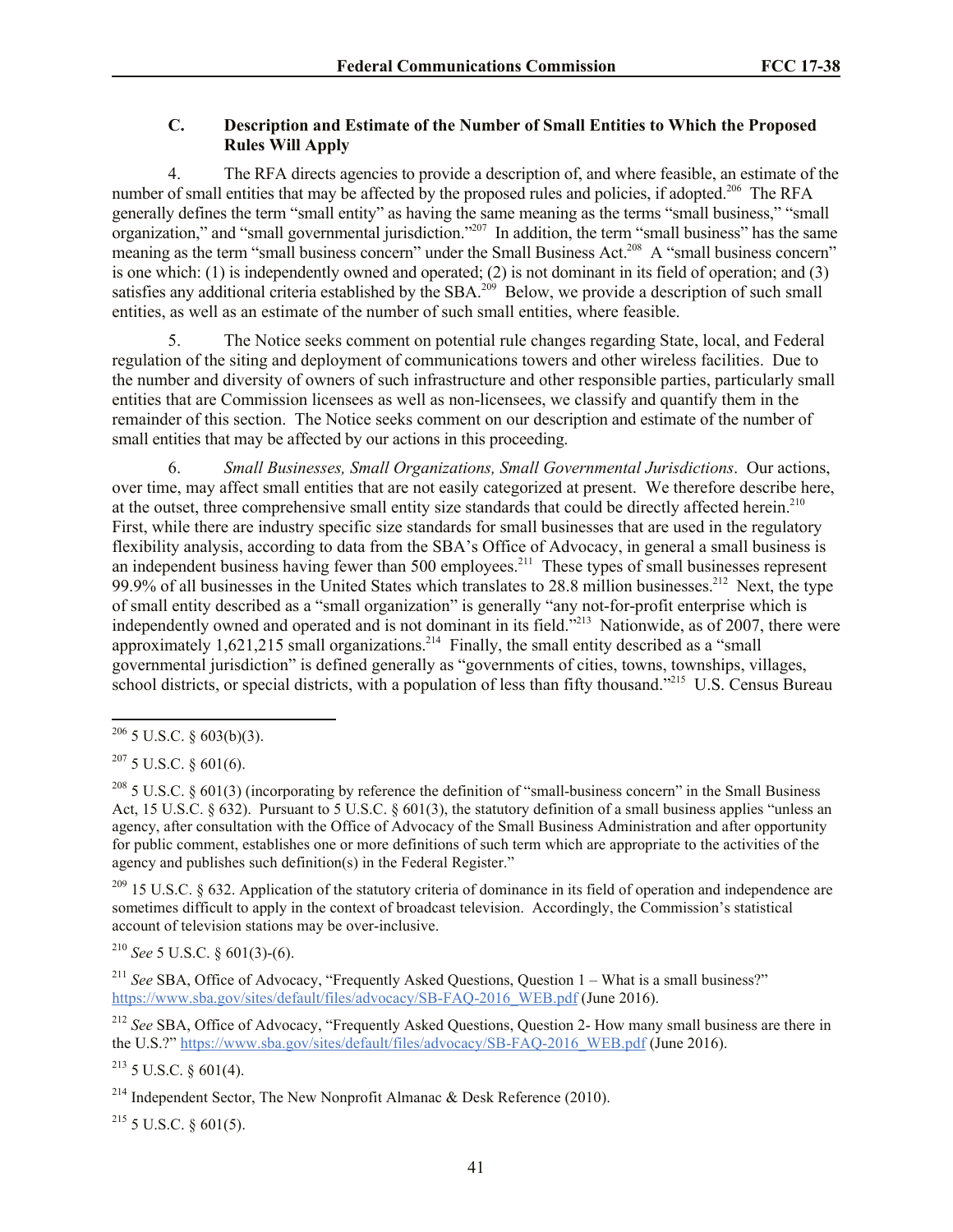data published in 2012 indicate that there were 89,476 local governmental jurisdictions in the United States.<sup>216</sup> We estimate that, of this total, as many as 88,761 entities may qualify as "small governmental" jurisdictions."<sup>217</sup> Thus, we estimate that most governmental jurisdictions are small.

7. *Wireless Telecommunications Carriers (except Satellite).* This industry comprises establishments engaged in operating and maintaining switching and transmission facilities to provide communications via the airwaves. Establishments in this industry have spectrum licenses and provide services using that spectrum, such as cellular services, paging services, wireless internet access, and wireless video services.<sup>218</sup> The appropriate size standard under SBA rules is that such a business is small if it has 1,500 or fewer employees.<sup>219</sup> For this industry, U.S. Census data for 2012 show that there were 967 firms that operated for the entire year.<sup>220</sup> Of this total, 955 firms had employment of 999 or fewer employees and 12 had employment of 1000 employees or more.<sup>221</sup> Thus under this category and the associated size standard, the Commission estimates that the majority of wireless telecommunications carriers (except satellite) are small entities.

8. The Commission's own data—available in its Universal Licensing System—indicate that, as of October 25, 2016, there are 280 Cellular licensees that will be affected by our actions today.<sup>222</sup> The Commission does not know how many of these licensees are small, as the Commission does not collect that information for these types of entities. Similarly, according to Commission data, 413 carriers reported that they were engaged in the provision of wireless telephony, including cellular service, Personal Communications Service (PCS), and Specialized Mobile Radio (SMR) Telephony services.<sup>223</sup> Of this total, an estimated 261 have 1,500 or fewer employees and 152 have more than 1,500 employees.<sup>224</sup> Thus, using available data, we estimate that the majority of wireless firms can be considered small.

9. *Personal Radio Services.* Personal radio services provide short-range, low-power radio for personal communications, radio signaling, and business communications not provided for in other services. Personal radio services include services operating in spectrum licensed under Part 95 of our

<sup>218</sup> NAICS Code 517210. *See* https://factfinder.census.gov/faces/affhelp/jsf/pages/metadata.xhtml?lang=en&type= ib&id=ib.en./ECN.NAICS2012.517210.

<sup>219</sup> 13 CFR § 121.201, NAICS Code 517210.

<sup>220</sup> U.S. Census Bureau, Subject Series: Information, tbl. 5, "Establishment and Firm Size: Employment Size of Firms for the U.S.: 2012 NAICS Code 517210."

<sup>221</sup> *Id.* Available census data do not provide a more precise estimate of the number of firms that have employment of 1,500 or fewer employees; the largest category provided is for firms with "100 employees or more."

 $\overline{\phantom{a}}$ 

<sup>&</sup>lt;sup>216</sup> U.S. Census Bureau, Statistical Abstract of the United States: 2012 at 267, Table 429 (2011), http://www2.census.gov/library/publications/2011/compendia/statab/131ed/2012-statab.pdf (citing data from 2007).

<sup>&</sup>lt;sup>217</sup> The 2012 U.S. Census data for small governmental organizations are not presented based on the size of the population in each organization. There were 89,476 local governmental organizations in the Census Bureau data for 2012, which is based on 2007 data. As a basis of estimating how many of these 89,476 local government organizations were small, we note that there were a total of 715 cities and towns (incorporated places and minor civil divisions) with populations over 50,000 in 2011. *See* U.S. Census Bureau, City and Town Totals Vintage: 2011, http://www.census.gov/popest/data/cities/totals/2011/index.html. If we subtract the 715 cities and towns that meet or exceed the 50,000 population threshold, we conclude that approximately 88,761 are small.

<sup>222</sup> *See* http://wireless.fcc.gov/uls. For the purposes of this IRFA, consistent with Commission practice for wireless services, the Commission estimates the number of licensees based on the number of unique FCC Registration Numbers.

<sup>223</sup> *See Trends in Telephone Service* at tbl. 5.3.

<sup>224</sup> *See id*.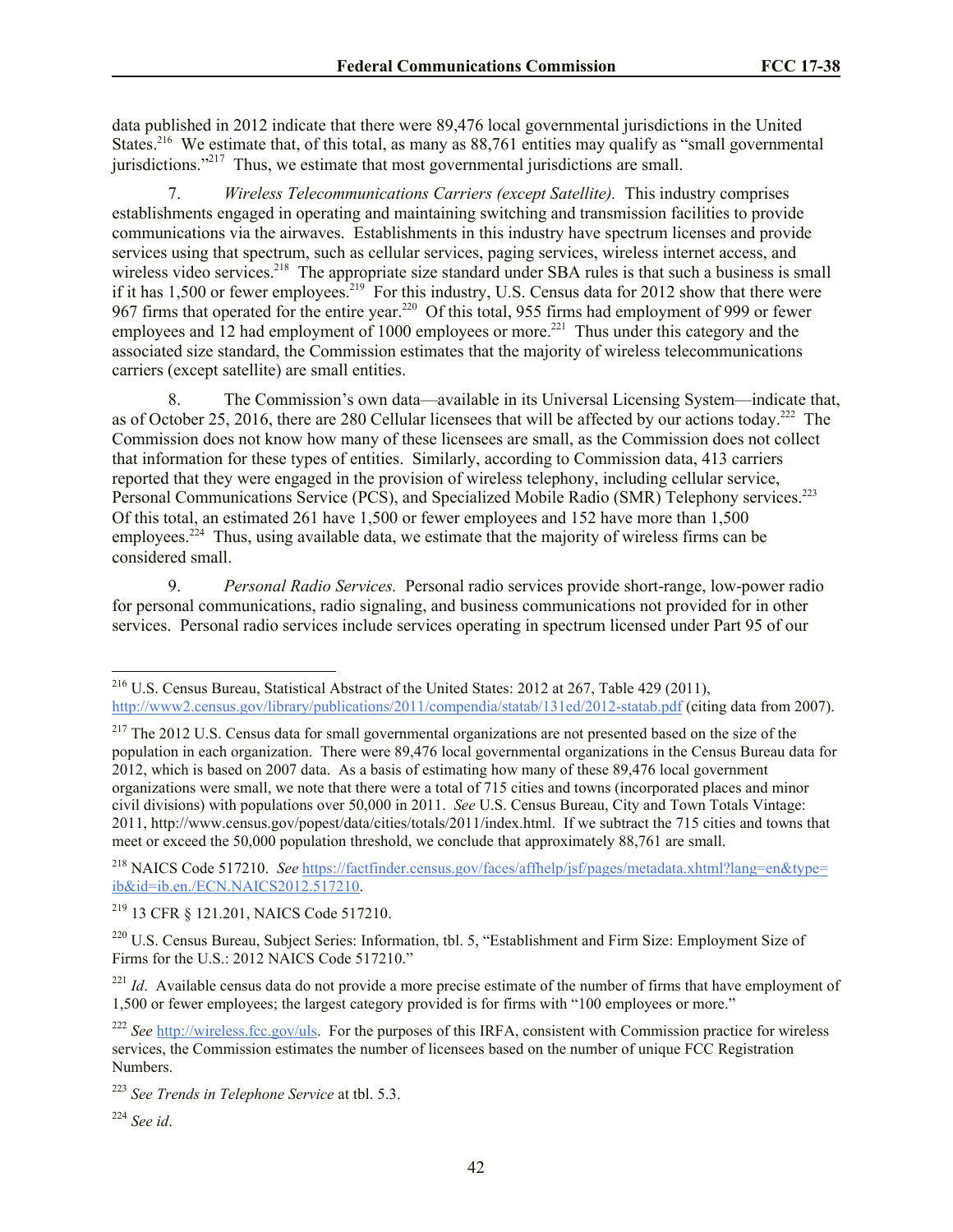rules.<sup>225</sup> These services include Citizen Band Radio Service, General Mobile Radio Service, Radio Control Radio Service, Family Radio Service, Wireless Medical Telemetry Service, Medical Implant Communications Service, Low Power Radio Service, and Multi-Use Radio Service.<sup>226</sup> There are a variety of methods used to license the spectrum in these rule parts, from licensing by rule, to conditioning operation on successful completion of a required test, to site-based licensing, to geographic area licensing. All such entities in this category are wireless, therefore we apply the definition of Wireless Telecommunications Carriers (except Satellite), pursuant to which the SBA's small entity size standard is defined as those entities employing 1,500 or fewer persons.<sup>227</sup> For this industry, U.S. Census data for 2012 show that there were 967 firms that operated for the entire year.<sup>228</sup> Of this total, 955 firms had employment of 999 or fewer employees and 12 had employment of 1000 employees or more.<sup>229</sup> Thus under this category and the associated size standard, the Commission estimates that the majority of wireless telecommunications carriers (except satellite) are small entities. We note that many of the licensees in this category are individuals and not small entities. In addition, due to the mostly unlicensed and shared nature of the spectrum utilized in many of these services, the Commission lacks direct information upon which to base an estimation of the number of small entities that may be affected by our actions in this proceeding.

10. *Public Safety Radio Licensees.* Public Safety Radio Pool licensees as a general matter, include police, fire, local government, forestry conservation, highway maintenance, and emergency medical services.<sup>230</sup> Because of the vast array of public safety licensees, the Commission has not developed a small business size standard specifically applicable to public safety licensees. For this category we apply the SBA's definition for Wireless Telecommunications Carriers (except Satellite) which encompasses business entities engaged in radiotelephone communications and for which the small entity size standard is defined as those entities employing  $1,500$  or fewer persons.<sup>231</sup> For this industry,

<sup>227</sup> 13 CFR § 121.201, NAICS Code 517210.

<sup>228</sup> U.S. Census Bureau, Subject Series: Information, Table 5, "Establishment and Firm Size: Employment Size of Firms for the U.S.: 2012 NAICS Code 517210,"

http://factfinder.census.gov/faces/tableservices/jsf/pages/productview.xhtml?pid=ECN\_2012\_US\_51SSSZ2&prodT ype=table.

<sup>229</sup> *Id.* Available census data do not provide a more precise estimate of the number of firms that have employment of 1,500 or fewer employees; the largest category provided is for firms with "1000 employees or more."

<sup>230</sup> *See* subparts A and B of Part 90 of the Commission's Rules, 47 CFR §§ 90.1-90.22. Police licensees serve state, county, and municipal enforcement through telephony (voice), telegraphy (code), and teletype and facsimile (printed material). Fire licensees are comprised of private volunteer or professional fire companies, as well as units under governmental control. Public Safety Radio Pool licensees also include state, county, or municipal entities that use radio for official purposes. State departments of conservation and private forest organizations comprise forestry service licensees that set up communications networks among fire lookout towers and ground crews. State and local governments are highway maintenance licensees that provide emergency and routine communications to aid other public safety services to keep main roads safe for vehicular traffic. Emergency medical licensees use these channels for emergency medical service communications related to the delivery of emergency medical treatment. Additional licensees include medical services, rescue organizations, veterinarians, persons with disabilities, disaster relief organizations, school buses, beach patrols, establishments in isolated areas, communications standby facilities, and emergency repair of public communications facilities.

<sup>231</sup> *See* 13 CFR § 121.201, NAICS Code 517210.

 $\overline{a}$ <sup>225</sup> 47 CFR Part 90.

<sup>&</sup>lt;sup>226</sup> The Citizens Band Radio Service, General Mobile Radio Service, Radio Control Radio Service, Family Radio Service, Wireless Medical Telemetry Service, Medical Implant Communications Service, Low Power Radio Service, and Multi-Use Radio Service are governed by subpart D, subpart A, subpart C, subpart B, subpart H, subpart I, subpart G, and subpart J, respectively, of Part 95 of the Commission's rules. See generally 47 CFR Part 95.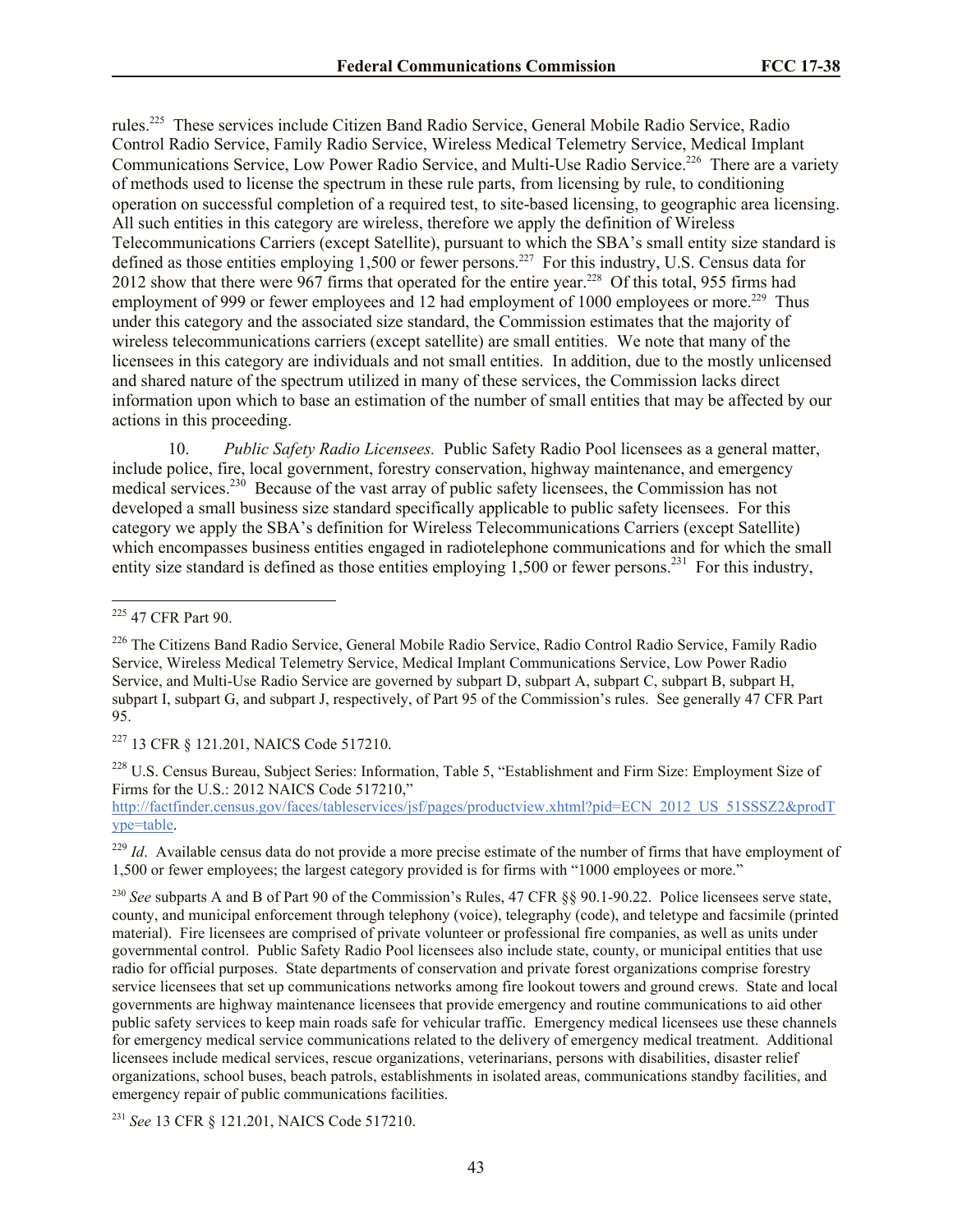U.S. Census data for 2012 show that there were 967 firms that operated for the entire year.<sup>232</sup> Of this total, 955 firms had employment of 999 or fewer employees and 12 had employment of 1000 employees or more.<sup>233</sup> Thus under this category and the associated size standard, the Commission estimates that the majority of wireless telecommunications carriers (except satellite) are small entities. With respect to local governments, in particular, since many governmental entities comprise the licensees for these services, we include under public safety services the number of government entities affected. According to Commission records, there are a total of approximately 133,870 licenses within these services.<sup>234</sup> There are 3,121 licenses in the 4.9 GHz band, based on an FCC Universal Licensing System search of March 29, 2017.235 We estimate that fewer than 2,442 public safety radio licensees hold these licenses because certain entities may have multiple licenses.

11. *Private Land Mobile Radio Licensees*. Private land mobile radio (PLMR) systems serve an essential role in a vast range of industrial, business, land transportation, and public safety activities. These radios are used by companies of all sizes operating in all U.S. business categories. Because of the vast array of PLMR users, the Commission has not developed a small business size standard specifically applicable to PLMR users. The SBA's definition for Wireless Telecommunications Carriers (except Satellite) which encompasses business entities engaged in radiotelephone communications and for which the small entity size standard is defined as those entities employing 1,500 or fewer persons.<sup>236</sup> For this industry, U.S. Census data for 2012 show that there were 967 firms that operated for the entire year.<sup>237</sup> Of this total, 955 firms had employment of 999 or fewer employees and 12 had employment of 1000 employees or more.<sup>238</sup> Thus under this category and the associated size standard, the Commission estimates that the majority of wireless telecommunications carriers (except satellite) are small entities. According to the Commission's records, there are a total of 3,374 licenses in the frequencies range 173.225 MHz to 173.375 MHz, which is the range affected by this Notice. 239 The Commission does not require PLMR licensees to disclose information about number of employees, and does not have information that could be used to determine how many PLMR licensees constitute small entities under

<sup>234</sup> This figure was derived from Commission licensing records as of June 27, 2008. Licensing numbers change on a daily basis. We do not expect this number to be significantly smaller today. This does not indicate the number of licensees, as licensees may hold multiple licenses. There is no information currently available about the number of public safety licensees that have less than 1,500 employees.

<sup>236</sup> *See* 13 CFR § 121.201, NAICS Code 517210.

 $\overline{a}$ 

http://factfinder.census.gov/faces/tableservices/jsf/pages/productview.xhtml?pid=ECN\_2012\_US\_51SSSZ2&prodT ype=table.

<sup>&</sup>lt;sup>232</sup> U.S. Census Bureau, Subject Series: Information, Table 5, "Establishment and Firm Size: Employment Size of Firms for the U.S.: 2012 NAICS Code 517210,"

http://factfinder.census.gov/faces/tableservices/jsf/pages/productview.xhtml?pid=ECN\_2012\_US\_51SSSZ2&prodT ype=table.

<sup>&</sup>lt;sup>233</sup> *Id.* Available census data do not provide a more precise estimate of the number of firms that have employment of 1,500 or fewer employees; the largest category provided is for firms with "1000 employees or more."

<sup>&</sup>lt;sup>235</sup> Based on an FCC Universal Licensing System search of March 29, 2017. Search parameters: Radio Service = PA – Public Safety 4940-4990 MHz Band; Authorization Type = Regular; Status = Active.

<sup>&</sup>lt;sup>237</sup> U.S. Census Bureau, Subject Series: Information, Table 5, "Establishment and Firm Size: Employment Size of Firms for the U.S.: 2012 NAICS Code 517210,"

<sup>&</sup>lt;sup>238</sup> *Id.* Available census data do not provide a more precise estimate of the number of firms that have employment of 1,500 or fewer employees; the largest category provided is for firms with "1000 employees or more."

<sup>&</sup>lt;sup>239</sup> This figure was derived from Commission licensing records as of August 16, 2013. Licensing numbers change on a daily basis. We do not expect this number to be significantly smaller today. This does not indicate the number of licensees, as licensees may hold multiple licenses. There is no information currently available about the number of licensees that have fewer than 1,500 employees.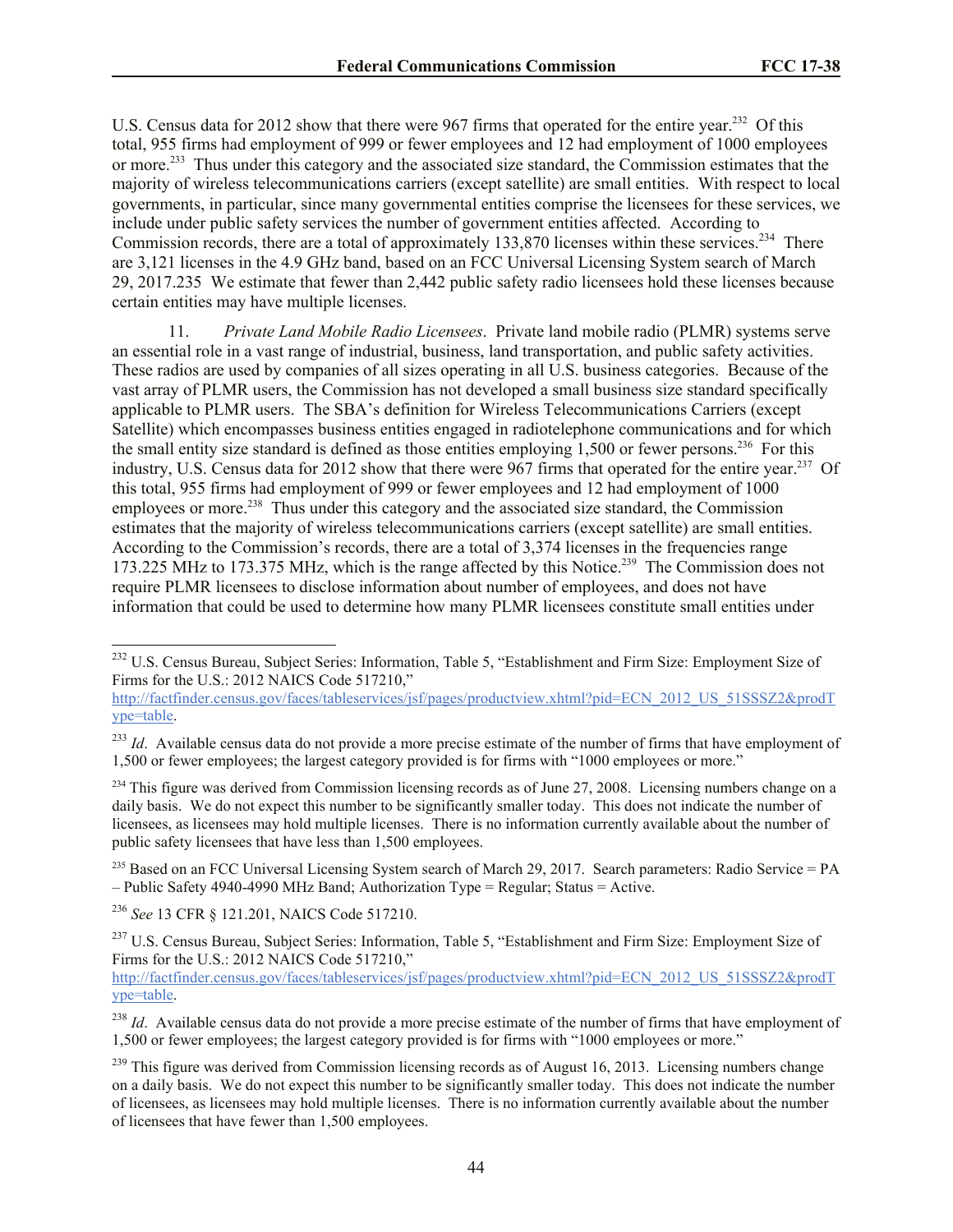this definition. The Commission however believes that a substantial number of PLMR licensees may be small entities despite the lack of specific information.

12. *Multiple Address Systems***.** Entities using Multiple Address Systems (MAS) spectrum, in general, fall into two categories: (1) those using the spectrum for profit-based uses, and (2) those using the spectrum for private internal uses.

13. With respect to the first category, Profit-based Spectrum use, the size standards established by the Commission define "small entity" for MAS licensees as an entity that has average annual gross revenues of less than \$15 million over the three previous calendar years.<sup>240</sup> A "Very small business" is defined as an entity that, together with its affiliates, has average annual gross revenues of not more than \$3 million over the preceding three calendar years.<sup>241</sup> The SBA has approved these definitions.<sup>242</sup> The majority of MAS operators are licensed in bands where the Commission has implemented a geographic area licensing approach that requires the use of competitive bidding procedures to resolve mutually exclusive applications. The Commission's licensing database indicates that, as of April 16, 2010, there were a total of 11,653 site-based MAS station authorizations. Of these, 58 authorizations were associated with common carrier service. In addition, the Commission's licensing database indicates that, as of April 16, 2010, there were a total of 3,330 Economic Area market area MAS authorizations. The Commission's licensing database also indicates that, as of April 16, 2010, of the 11,653 total MAS station authorizations, 10,773 authorizations were for private radio service. In 2001, an auction for  $5,104$  MAS licenses in 176 EAs was conducted.<sup>243</sup> Seven winning bidders claimed status as small or very small businesses and won 611 licenses. In 2005, the Commission completed an auction (Auction 59) of 4,226 MAS licenses in the Fixed Microwave Services from the 928/959 and 932/941 MHz bands. Twenty-six winning bidders won a total of 2,323 licenses. Of the 26 winning bidders in this auction, five claimed small business status and won 1,891 licenses.

14. With respect to the second category, Internal Private Spectrum use consists of entities that use, or seek to use, MAS spectrum to accommodate their own internal communications needs, MAS serves an essential role in a range of industrial, safety, business, and land transportation activities. MAS radios are used by companies of all sizes, operating in virtually all U.S. business categories, and by all types of public safety entities. For the majority of private internal users, the definition developed by the SBA would be more appropriate than the Commission's definition. The applicable definition of small entity is the "Wireless Telecommunications Carriers (except satellite)" definition under the SBA rules.<sup>244</sup> Under that SBA category, a business is small if it has  $1,500$  or fewer employees.<sup>245</sup> For this category, U.S. Census data for 2012 show that there were 967 firms that operated for the entire year.<sup>246</sup> Of this total, 955 firms had employment of 999 or fewer employees and 12 had employment of 1000 employees

<sup>240</sup> *See* Amendment of the Commission's Rules Regarding Multiple Address Systems, *Report and Order*, 15 FCC Rcd 11956, 12008 para. 123 (2000).

<sup>241</sup> *Id*.

<sup>&</sup>lt;sup>242</sup> See Letter from Aida Alvarez, Administrator, Small Business Administration, to Thomas Sugrue, Chief, Wireless Telecommunications Bureau, FCC (June 4, 1999).

<sup>&</sup>lt;sup>243</sup> See "Multiple Address Systems Spectrum Auction Closes," Public Notice, 16 FCC Rcd 21011 (2001).

<sup>244</sup> 13 CFR § 121.201, NAICS Code 517210.

<sup>245</sup> *Id*.

<sup>&</sup>lt;sup>246</sup> U.S. Census Bureau, Subject Series: Information, Table 5, "Establishment and Firm Size: Employment Size of Firms for the United States: 2007 NAICS Code 517210,"

https://factfinder.census.gov/faces/tableservices/jsf/pages/productview.xhtml?pid=ECN\_2012\_US\_51SSSZ5&prod Type=table.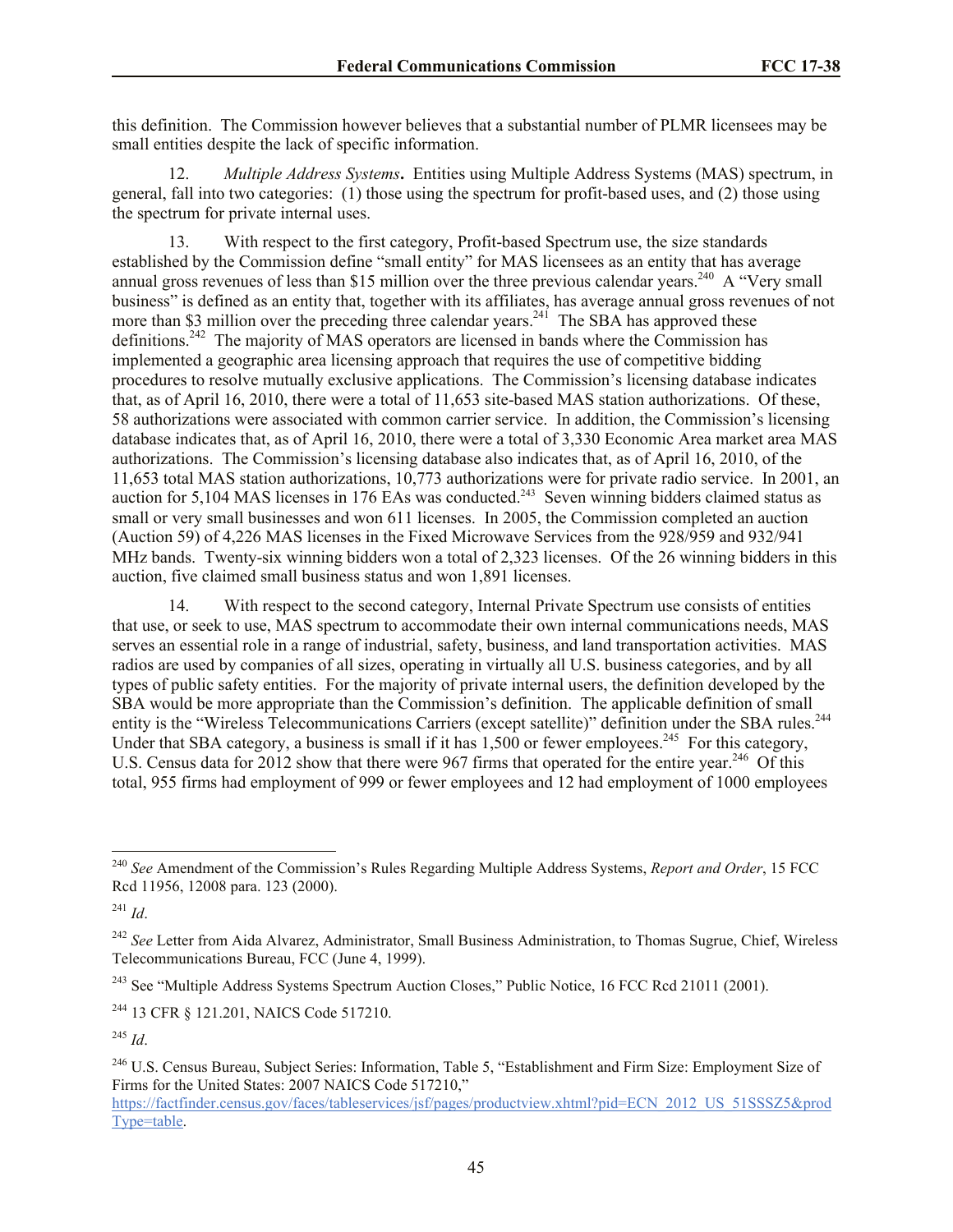or more.<sup>247</sup> Thus under this category and the associated small business size standard, the Commission estimates that the majority of wireless telecommunications carriers (except satellite) are small entities that may be affected by our action.<sup>248</sup>

15. *Broadband Radio Service and Educational Broadband Service.* Broadband Radio Service systems, previously referred to as Multipoint Distribution Service (MDS) and Multichannel Multipoint Distribution Service (MMDS) systems, and "wireless cable," transmit video programming to subscribers and provide two-way high speed data operations using the microwave frequencies of the Broadband Radio Service (BRS) and Educational Broadband Service (EBS) (previously referred to as the Instructional Television Fixed Service (ITFS)).<sup>249</sup>

16. *BRS* - In connection with the 1996 BRS auction, the Commission established a small business size standard as an entity that had annual average gross revenues of no more than \$40 million in the previous three calendar years.<sup>250</sup> The BRS auctions resulted in 67 successful bidders obtaining licensing opportunities for 493 Basic Trading Areas (BTAs). Of the 67 auction winners, 61 met the definition of a small business. BRS also includes licensees of stations authorized prior to the auction. At this time, we estimate that of the 61 small business BRS auction winners, 48 remain small business licensees. In addition to the 48 small businesses that hold BTA authorizations, there are approximately 392 incumbent BRS licensees that are considered small entities.<sup>251</sup> After adding the number of small business auction licensees to the number of incumbent licensees not already counted, we find that there are currently approximately 440 BRS licensees that are defined as small businesses under either the SBA or the Commission's rules.

17. In 2009, the Commission conducted Auction 86, the sale of 78 licenses in the BRS areas.<sup>252</sup> The Commission offered three levels of bidding credits: (i) a bidder with attributed average annual gross revenues that exceed \$15 million and do not exceed \$40 million for the preceding three years (small business) received a 15 percent discount on its winning bid; (ii) a bidder with attributed average annual gross revenues that exceed \$3 million and do not exceed \$15 million for the preceding three years (very small business) received a 25 percent discount on its winning bid; and (iii) a bidder with attributed average annual gross revenues that do not exceed \$3 million for the preceding three years (entrepreneur) received a 35 percent discount on its winning bid.<sup>253</sup> Auction 86 concluded in 2009 with the sale of 61 licenses.<sup>254</sup> Of the ten winning bidders, two bidders that claimed small business status won

 $247$  Available census data do not provide a more precise estimate of the number of firms that have employment of 1,500 or fewer employees; the largest category provided is for firms with "1000 employees or more."

<sup>248</sup> *See id.*

<sup>249</sup> *Amendment of Parts 21 and 74 of the Commission's Rules with Regard to Filing Procedures in the Multipoint Distribution Service and in the Instructional Television Fixed Service and Implementation of Section 309(j) of the Communications Act—Competitive Bidding*, Report and Order, 10 FCC Rcd 9589, 9593, para. 7 (1995).

 $250$  47 CFR § 21.961(b)(1).

<sup>&</sup>lt;sup>251</sup> 47 U.S.C. § 309(j). Hundreds of stations were licensed to incumbent MDS licensees prior to implementation of Section 309(j) of the Communications Act of 1934, 47 U.S.C. § 309(j). For these pre-auction licenses, the applicable standard is SBA's small business size standard of 1500 or fewer employees.

<sup>252</sup> *Auction of Broadband Radio Service (BRS) Licenses, Scheduled for October 27, 2009, Notice and Filing Requirements, Minimum Opening Bids, Upfront Payments, and Other Procedures for Auction 86*, Public Notice, 24 FCC Rcd 8277 (2009).

<sup>253</sup> *Id.* at 8296 para. 73.

<sup>254</sup> *Auction of Broadband Radio Service Licenses Closes, Winning Bidders Announced for Auction 86, Down Payments Due November 23, 2009, Final Payments Due December 8, 2009, Ten-Day Petition to Deny Period*, Public Notice, 24 FCC Rcd 13572 (2009).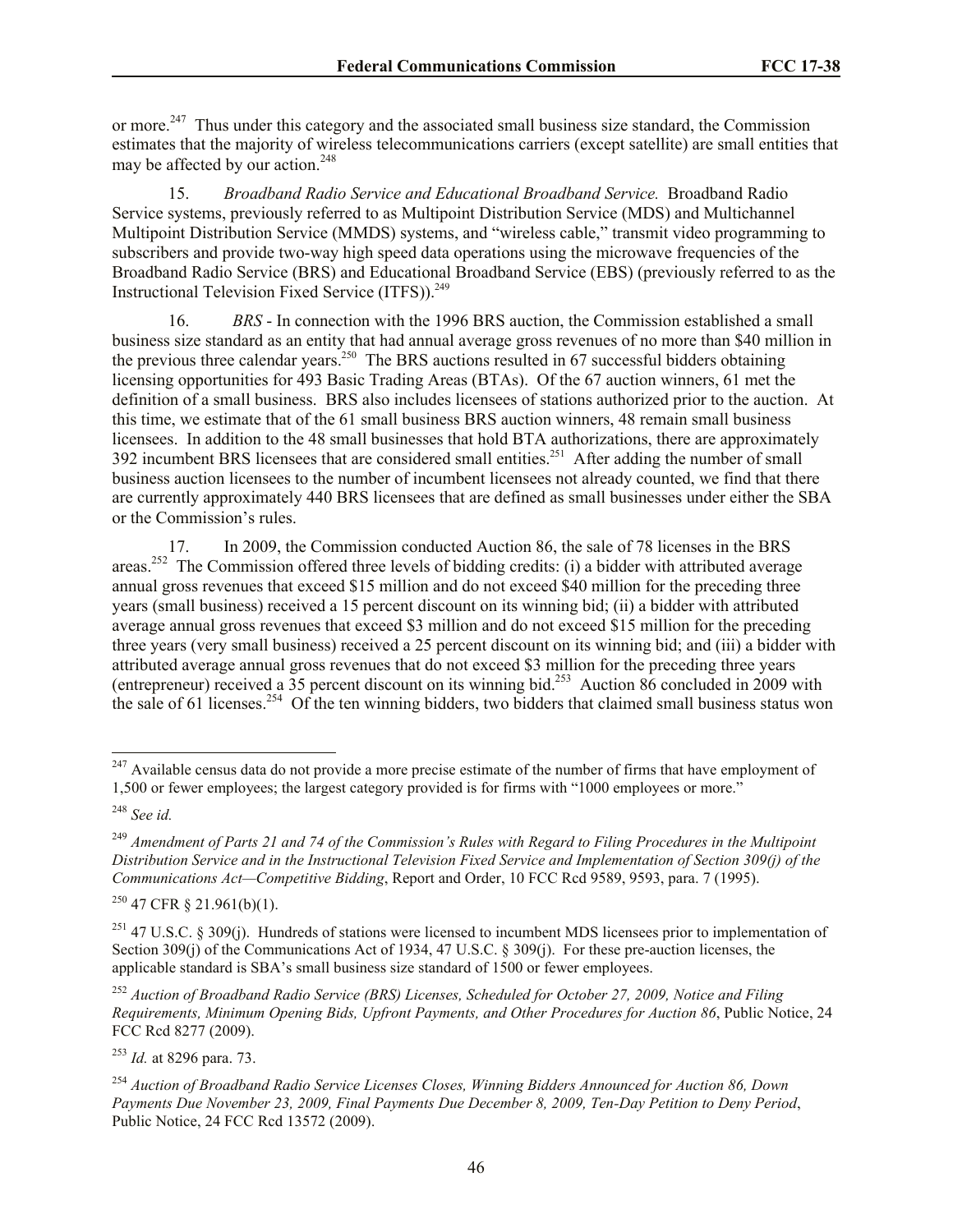4 licenses; one bidder that claimed very small business status won three licenses; and two bidders that claimed entrepreneur status won six licenses.

18. *EBS* - The SBA's Cable Television Distribution Services small business size standard is applicable to EBS. There are presently 2,436 EBS licensees. All but 100 of these licenses are held by educational institutions. Educational institutions are included in this analysis as small entities.<sup>255</sup> Thus, we estimate that at least 2,336 licensees are small businesses. Since 2007, Cable Television Distribution Services have been defined within the broad economic census category of Wired Telecommunications Carriers. Wired Telecommunications Carriers are comprised of establishments primarily engaged in operating and/or providing access to transmission facilities and infrastructure that they own and/or lease for the transmission of voice, data, text, sound, and video using wired telecommunications networks. Transmission facilities may be based on a single technology or a combination of technologies. 256 The SBA's small business size standard for this category is all such firms having 1,500 or fewer employees. U.S. Census data for 2012 shows that there were 3,117 firms that operated that year. Of this total, 3,083 operated with fewer than 1,000 employees. Thus, under this size standard, the majority of firms in this industry can be considered small. To gauge small business prevalence for these cable services we must, however, use the most current census data for the previous category of Cable and Other Program Distribution and its associated size standard which was all such firms having \$13.5 million or less in annual receipts.<sup>257</sup> According to U.S. Census Bureau data for 2007, there were a total of 996 firms in this category that operated for the entire year.<sup>258</sup> Of this total, 948 firms had annual receipts of under \$10 million, and 48 firms had receipts of \$10 million or more but less than \$25 million.<sup>259</sup> Thus, the majority of these firms can be considered small.

19. *Location and Monitoring Service (LMS).* LMS systems use non-voice radio techniques to determine the location and status of mobile radio units. For purposes of auctioning LMS licenses, the Commission has defined a "small business" as an entity that, together with controlling interests and affiliates, has average annual gross revenues for the preceding three years not to exceed \$15 million.<sup>260</sup> A "very small business" is defined as an entity that, together with controlling interests and affiliates, has average annual gross revenues for the preceding three years not to exceed \$3 million.<sup>261</sup> These definitions have been approved by the SBA.<sup>262</sup> An auction for LMS licenses commenced on February 23, 1999 and closed on March 5, 1999. Of the 528 licenses auctioned, 289 licenses were sold to four small businesses.

<sup>259</sup> *Id*.

 $\overline{\phantom{a}}$ 

<sup>261</sup> *Id*.

<sup>&</sup>lt;sup>255</sup> The term "small entity" within SBREFA applies to small organizations (nonprofits) and to small governmental jurisdictions (cities, counties, towns, townships, villages, school districts, and special districts with populations of less than 50,000). 5 U.S.C. §§ 601(4)-(6). We do not collect annual revenue data on EBS licensees.

<sup>256</sup> U.S. Census Bureau, 2012 NAICS Definitions, "517110 Wired Telecommunications Carriers," (partial definition), https://www.census.gov/cgi-bin/sssd/naics/naicsrch?code=517110&search=2012.

<sup>257</sup> 13 CFR § 121.201, NAICS Code 517110.

<sup>&</sup>lt;sup>258</sup> U.S. Census Bureau, 2007 Economic Census, Subject Series: Information, Receipts by Enterprise Employment Size for the United States: 2007, NAICS Code 517510 (rel. Nov. 19, 2010).

<sup>&</sup>lt;sup>260</sup> Amendment of Part 90 of the Commission's Rules to Adopt Regulations for Automatic Vehicle Monitoring Systems, PR Docket No. 93-61, *Second Report and Order*, 13 FCC Rcd 15182, 15192 para. 20 (1998); *see also* 47 CFR § 90.1103.

<sup>262</sup> *See* Letter from Aida Alvarez, Administrator, Small Business Administration to Thomas J. Sugrue, Chief, Wireless Telecommunications Bureau, FCC (Feb. 22, 1999).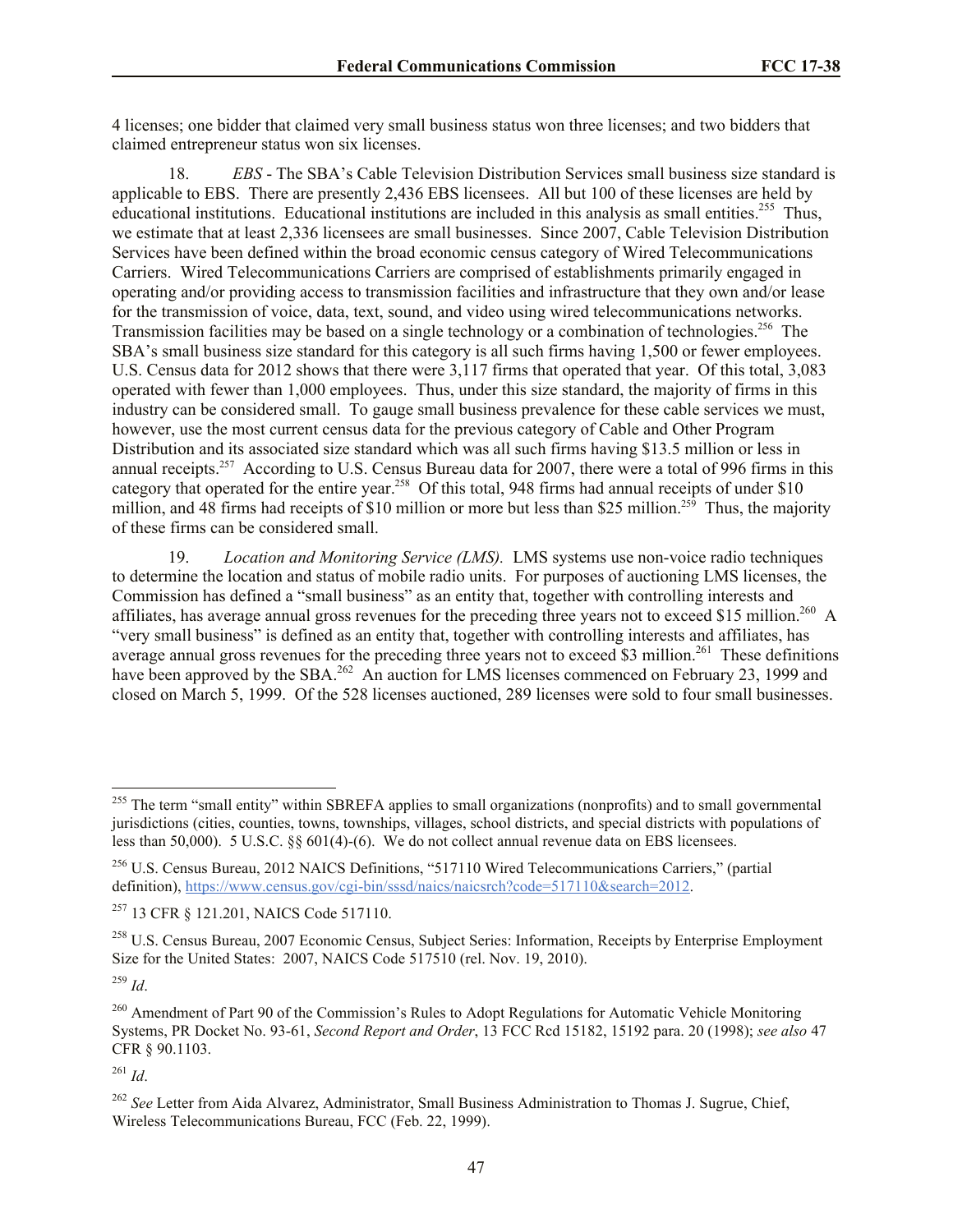20. *Television Broadcasting*. This Economic Census category "comprises establishments primarily engaged in broadcasting images together with sound.<sup>2263</sup> These establishments operate television broadcast studios and facilities for the programming and transmission of programs to the public.<sup>264</sup> These establishments also produce or transmit visual programming to affiliated broadcast television stations, which in turn broadcast the programs to the public on a predetermined schedule. Programming may originate in their own studio, from an affiliated network, or from external sources. The SBA has created the following small business size standard for such businesses: those having \$38.5 million or less in annual receipts.<sup>265</sup> The 2012 Economic Census reports that 751 firms in this category operated in that year. Of that number, 656 had annual receipts of \$25,000,000 or less, 25 had annual receipts between \$25,000,000 and \$49,999,999 and 70 had annual receipts of \$50,000,000 or more.<sup>266</sup> Based on this data we therefore estimate that the majority of commercial television broadcasters are small entities under the applicable SBA size standard.

21. The Commission has estimated the number of licensed commercial television stations to be 1,384.<sup>267</sup> Of this total, 1,264 stations (or about 91 percent) had revenues of \$38.5 million or less, according to Commission staff review of the BIA Kelsey Inc. Media Access Pro Television Database (BIA) on February 24, 2017, and therefore these licensees qualify as small entities under the SBA definition. In addition, the Commission has estimated the number of licensed noncommercial educational (NCE) television stations to be 394.<sup>268</sup> Notwithstanding, the Commission does not compile and otherwise does not have access to information on the revenue of NCE stations that would permit it to determine how many such stations would qualify as small entities.

22. We note, however, that in assessing whether a business concern qualifies as "small" under the above definition, business (control) affiliations<sup>269</sup> must be included. Our estimate, therefore likely overstates the number of small entities that might be affected by our action, because the revenue figure on which it is based does not include or aggregate revenues from affiliated companies. In addition, another element of the definition of "small business" requires that an entity not be dominant in its field of operation. We are unable at this time to define or quantify the criteria that would establish whether a specific television broadcast station is dominant in its field of operation. Accordingly, the estimate of small businesses to which rules may apply does not exclude any television station from the definition of a small business on this basis and is therefore possibly over-inclusive.<sup>270</sup>

 $\overline{a}$ 

<sup>266</sup> U.S. Census Bureau, Table No. EC1251SSSZ4, "Information: Subject Series - Establishment and Firm Size: Receipts Size of Firms for the United States: 2012 (515120 Television Broadcasting)," https://factfinder.census.gov/faces/tableservices/jsf/pages/productview.xhtml?pid=ECN\_2012\_US\_51SSSZ4&prod Type=table.

<sup>268</sup> *January 5, 2017 Broadcast Station Totals Press Release*.

<sup>&</sup>lt;sup>263</sup> U.S. Census Bureau, 2012 NAICS Definitions, "515120 Television Broadcasting," https://www.census.gov/cgibin/sssd/naics/naicsrch?input=515120&search=2017+NAICS+Search&search=2017.

<sup>&</sup>lt;sup>264</sup> U.S. Census Bureau, 2012 NAICS Definitions, "515120 Television Broadcasting," https://www.census.gov/cgibin/sssd/naics/naicsrch?input=515120&search=2017+NAICS+Search&search=2017.

<sup>265</sup> 13 CFR § 121.201; 2012 NAICS Code 515120.

<sup>267</sup> *Broadcast Station Totals as of December 31, 2016*, Press Release (MB, rel. January 5, 2017) (*January 5, 2017 Broadcast Station Totals Press Release*), https://www.fcc.gov/document/broadcast-station-totals-december-31-2016.

<sup>&</sup>lt;sup>269</sup> "[Business concerns] are affiliates of each other when one concern controls or has the power to control the other or a third party or parties controls or has the power to control both." 13 CFR  $\S$  21.103(a)(1).

<sup>&</sup>lt;sup>270</sup> There are also 2,344 LPTV stations, including Class A stations, and 3689 TV translator stations. Given the nature of these services, we will presume that all of these entities qualify as small entities under the above SBA small business size standard.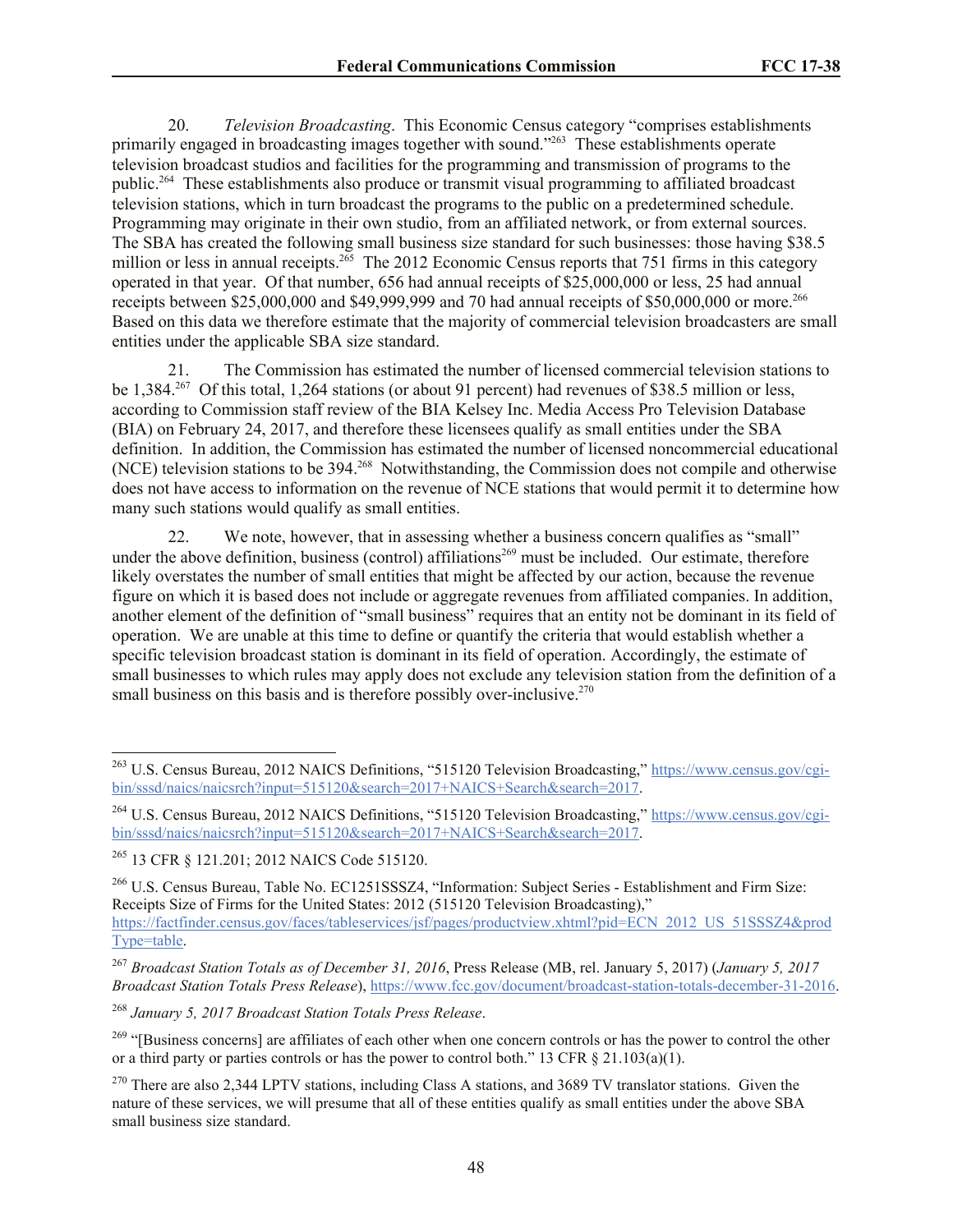23. *Radio Stations.* This Economic Census category "comprises establishments primarily engaged in broadcasting aural programs by radio to the public. Programming may originate in their own studio, from an affiliated network, or from external sources."<sup>271</sup> The SBA has established a small business size standard for this category as firms having \$38.5 million or less in annual receipts.<sup>272</sup> Economic Census data for 2012 shows that 2,849 radio station firms operated during that year.<sup>273</sup> Of that number, 2,806 operated with annual receipts of less than \$25 million per year, 17 with annual receipts between \$25 million and \$49,999,999 million and 26 with annual receipts of \$50 million or more.<sup>274</sup> Therefore, based on the SBA's size standard the majority of such entities are small entities.

24. According to Commission staff review of the BIA Publications, Inc. Master Access Radio Analyzer Database as of June 2, 2016, about 11,386 (or about 99.9 percent) of 11,395 commercial radio stations had revenues of \$38.5 million or less and thus qualify as small entities under the SBA definition. The Commission has estimated the number of licensed commercial radio stations to be 11,415.<sup>275</sup> We note, that the Commission has also estimated the number of licensed NCE radio stations to be 4,101.<sup>276</sup> Nevertheless, the Commission does not compile and otherwise does not have access to information on the revenue of NCE stations that would permit it to determine how many such stations would qualify as small entities.

25. We also note, that in assessing whether a business entity qualifies as small under the above definition, business control affiliations must be included.<sup>277</sup> The Commission's estimate therefore likely overstates the number of small entities that might be affected by its action, because the revenue figure on which it is based does not include or aggregate revenues from affiliated companies. In addition, to be determined a "small business," an entity may not be dominant in its field of operation.<sup>278</sup> We further note, that it is difficult at times to assess these criteria in the context of media entities, and the estimate of small businesses to which these rules may apply does not exclude any radio station from the definition of a small business on these basis, thus our estimate of small businesses may therefore be over-inclusive.

26. *FM Translator Stations and Low Power FM Stations.* FM translators and Low Power FM Stations are classified in the category of Radio Stations and are assigned the same NAICS Code as licensees of radio stations.<sup>279</sup> This U.S. industry, Radio Stations, comprises establishments primarily engaged in broadcasting aural programs by radio to the public. Programming may originate in their own studio, from an affiliated network, or from external sources.<sup>280</sup> The SBA has established a small business size standard which consists of all radio stations whose annual receipts are \$38.5 million dollars or less.<sup>281</sup>

 $\overline{\phantom{a}}$ <sup>271</sup> https://www.census.gov/cgi-bin/sssd/naics/naicsrch?input=515112&search=2017+NAICS+Search&search=2017.

<sup>273</sup> U.S. Census Bureau, Table No. EC1251SSSZ4, "Information: Subject Series - Establishment and Firm Size: Receipts Size of Firms for the United States: 2012 (515112 Radio Stations),"

https://factfinder.census.gov/faces/tableservices/jsf/pages/productview.xhtml?pid=ECN\_2012\_US\_51SSSZ4&prod Type=table.

<sup>274</sup> *Id.*

 $278$  13 CFR  $\frac{121.102(b)}{b}$ .

<sup>281</sup> 13 CFR 121.201.

<sup>272</sup> 13 CFR § 121.201, NAICS Code 515112 Radio Stations.

<sup>275</sup> *January 5, 2017 Broadcast Station Totals Press Release*.

<sup>276</sup> *January 5, 2017 Broadcast Station Totals Press Release*.

 $277$  "[Business concerns] are affiliates of each other when one concern controls or has the power to control the other, or a third party or parties controls or has power to control both." 13 CFR  $\S$  121.103(a)(1).

<sup>279</sup> NAICS Code 515112.

<sup>280</sup> http://www.census.gov/cgi-bin/sssd/naics/naicsrch?code=515112&search=2007 NAICS Search.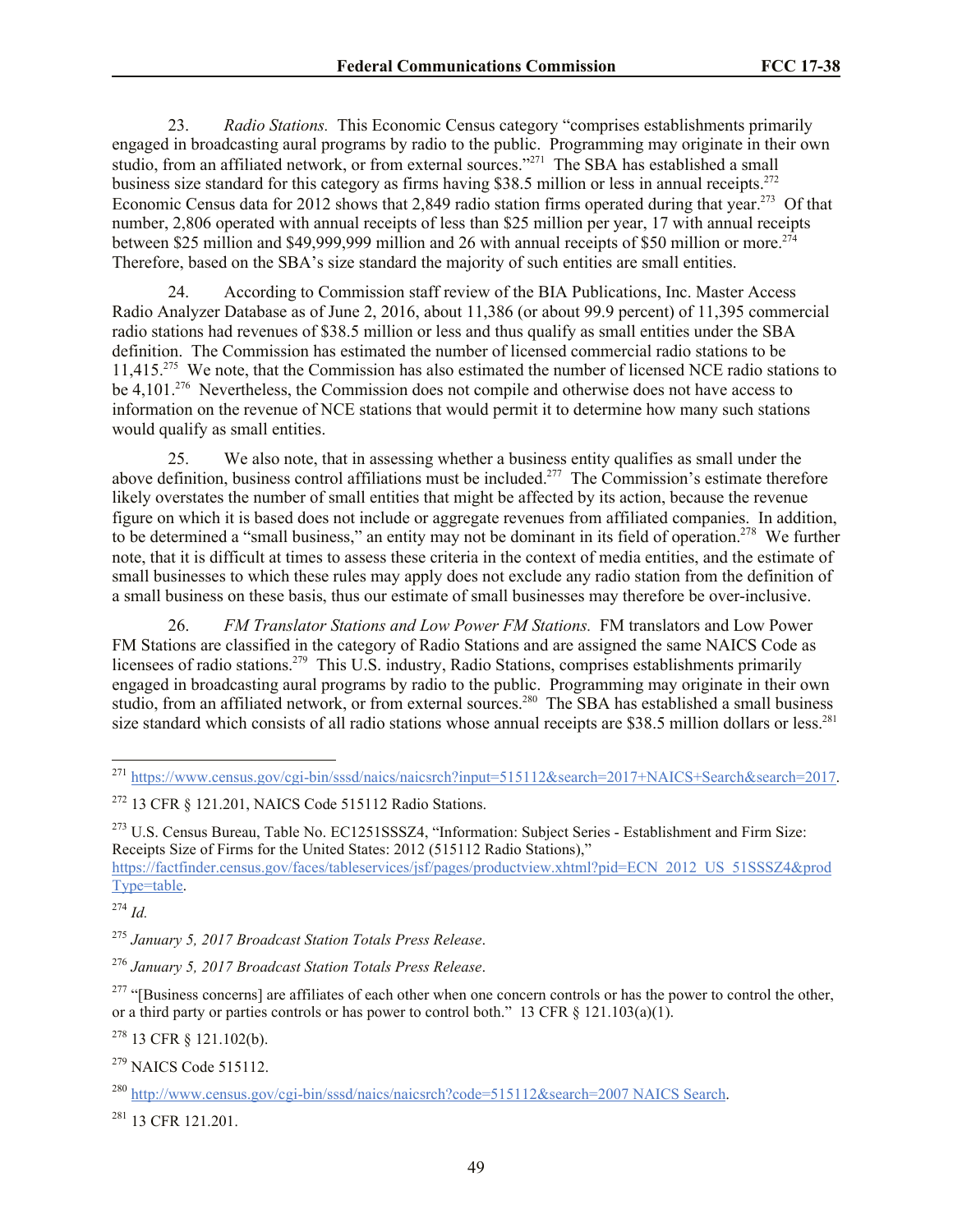U.S. Census data for 2012 indicate that 2,849 radio station firms operated during that year.<sup>282</sup> Of that number, 2,806 operated with annual receipts of less than \$25 million per year, 17 with annual receipts between \$25 million and \$49,999,999 million and 26 with annual receipts of \$50 million or more.<sup>28</sup> Based on U.S. Census data, we conclude that the majority of FM Translator Stations and Low Power FM Stations are small.

27. *Multichannel Video Distribution and Data Service (MVDDS)*. MVDDS is a terrestrial fixed microwave service operating in the 12.2-12.7 GHz band. The Commission adopted criteria for defining three groups of small businesses for purposes of determining their eligibility for special provisions such as bidding credits. It defined a very small business as an entity with average annual gross revenues not exceeding \$3 million for the preceding three years; a small business as an entity with average annual gross revenues not exceeding \$15 million for the preceding three years; and an entrepreneur as an entity with average annual gross revenues not exceeding \$40 million for the preceding three years.<sup>284</sup> These definitions were approved by the SBA.<sup>285</sup> On January 27, 2004, the Commission completed an auction of 214 MVDDS licenses (Auction No. 53). In this auction, ten winning bidders won a total of 192 MVDDS licenses.<sup>286</sup> Eight of the ten winning bidders claimed small business status and won 144 of the licenses. The Commission also held an auction of MVDDS licenses on December 7, 2005 (Auction 63). Of the three winning bidders who won 22 licenses, two winning bidders, winning 21 of the licenses, claimed small business status.<sup>287</sup>

28. *Satellite Telecommunications.* This category comprises firms "primarily engaged in providing telecommunications services to other establishments in the telecommunications and broadcasting industries by forwarding and receiving communications signals via a system of satellites or reselling satellite telecommunications."<sup>288</sup> The category has a small business size standard of \$32.5 million or less in average annual receipts, under SBA rules.<sup>289</sup> For this category, U.S. Census Bureau data for 2012 show that there were a total of 333 firms that operated for the entire year.<sup>290</sup> Of this total, 299

<sup>283</sup> *Id.*

 $\overline{a}$ 

<sup>284</sup> Amendment of Parts 2 and 25 of the Commission's Rules to Permit Operation of NGSO FSS Systems Co-Frequency with GSO and Terrestrial Systems in the Ku-Band Frequency Range; Amendment of the Commission's Rules to Authorize Subsidiary Terrestrial Use of the 12.2–12.7 GHz Band by Direct Broadcast Satellite Licensees and their Affiliates; and Applications of Broadwave USA, PDC Broadband Corporation, and Satellite Receivers, Ltd. to Provide A Fixed Service in the 12.2–12.7 GHz Band, *Memorandum Opinion and Order and Second Report and Order*, 17 FCC Rcd 9614, 9711, para. 252 (2002).

<sup>285</sup> *See* Letter from Hector V. Barreto, Administrator, U.S. Small Business Administration, to Margaret W. Wiener, Chief, Auctions and Industry Analysis Division, Wireless Telecommunications Bureau, FCC (Feb. 13, 2002).

<sup>286</sup> *See* "Multichannel Video Distribution and Data Service Spectrum Auction Closes," *Public Notice*, 19 FCC Rcd 1834 (2004).

<sup>287</sup> *See* "Auction of Multichannel Video Distribution and Data Service Licenses Closes; Winning Bidders Announced for Auction No. 63," *Public Notice*, 20 FCC Rcd 19807 (2005).

<sup>288</sup> U.S. Census Bureau, 2012 NAICS Definitions, "517410 Satellite Telecommunications," http://www.census.gov/naics/2012/def/ND517410.HTM.

<sup>289</sup> 13 CFR § 121.201, NAICS Code 517410.

<sup>&</sup>lt;sup>282</sup> U.S. Census Bureau, Table No. EC1251SSSZ4, "Information: Subject Series - Establishment and Firm Size: Receipts Size of Firms for the United States: 2012 (515112 Radio Stations),"

https://factfinder.census.gov/faces/tableservices/jsf/pages/productview.xhtml?pid=ECN\_2012\_US\_51SSSZ4&prod Type=table.

<sup>290</sup> U.S. Census Bureau, *2012 Economic Census of the United States*, Table EC1251SSSZ4, "Information: Subject Series - Estab and Firm Size: Receipts Size of Firms for the United States: 2012, NAICS Code 517410," https://factfinder.census.gov/faces/tableservices/jsf/pages/productview.xhtml?pid=ECN\_2012\_US\_51SSSZ4&prod Type=table.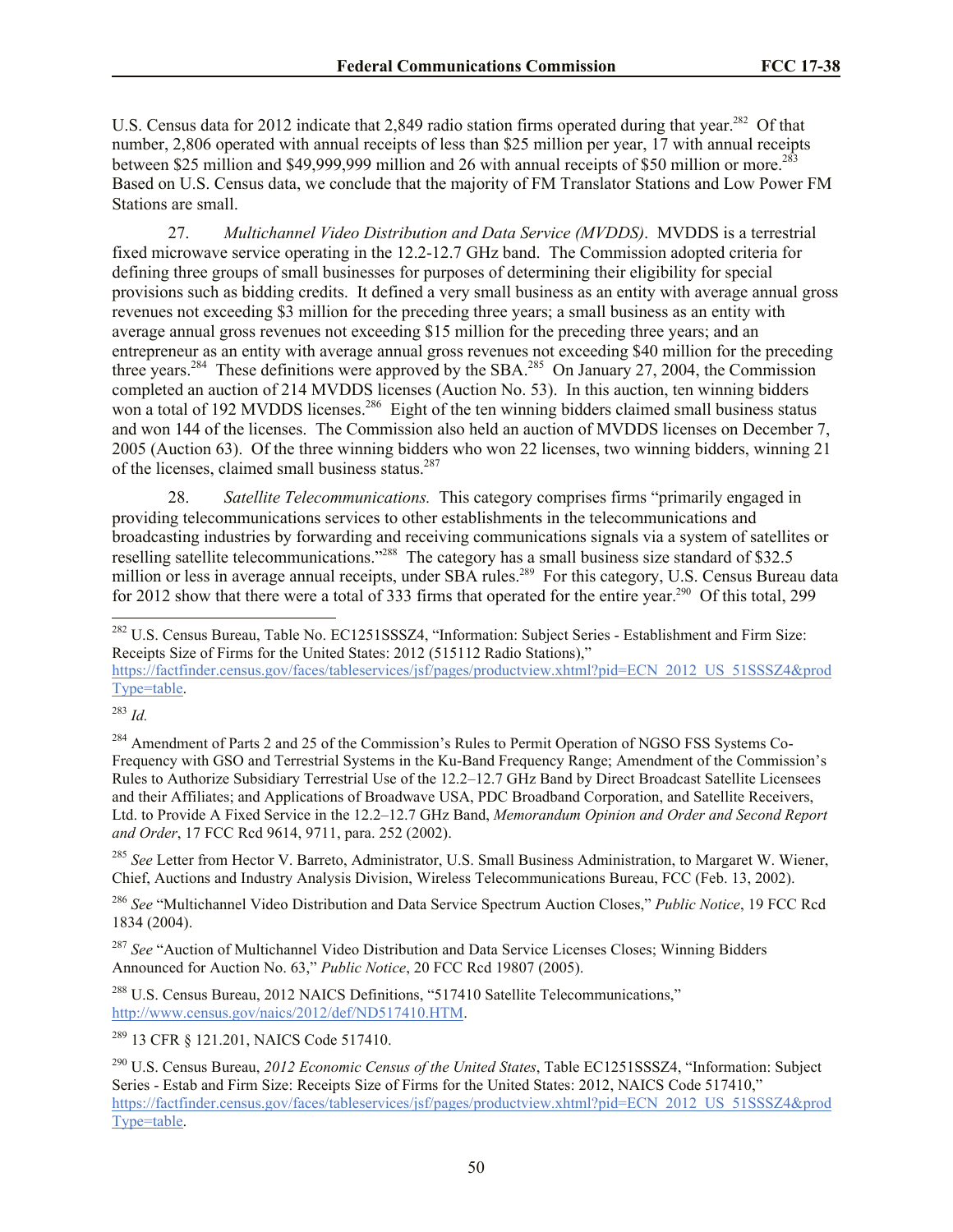firms had annual receipts of less than \$25 million.<sup>291</sup> Consequently, we estimate that the majority of satellite telecommunications providers are small entities.

29. *All Other Telecommunications.* The **"**All Other Telecommunications" category is comprised of establishments that are primarily engaged in providing specialized telecommunications services, such as satellite tracking, communications telemetry, and radar station operation. This industry also includes establishments primarily engaged in providing satellite terminal stations and associated facilities connected with one or more terrestrial systems and capable of transmitting telecommunications to, and receiving telecommunications from, satellite systems. Establishments providing Internet services or voice over Internet protocol (VoIP) services via client-supplied telecommunications connections are also included in this industry.<sup>292</sup> The SBA has developed a small business size standard for "All Other Telecommunications," which consists of all such firms with gross annual receipts of \$32.5 million or less.<sup>293</sup> For this category, U.S. Census data for 2012 show that there were 1,442 firms that operated for the entire year. Of these firms, a total of 1,400 had gross annual receipts of less than \$25 million.<sup>294</sup> Thus, a majority of "All Other Telecommunications" firms potentially affected by our action can be considered small.

30. *Fixed Microwave Services*. Microwave services include common carrier,<sup>295</sup> privateoperational fixed,<sup>296</sup> and broadcast auxiliary radio services.<sup>297</sup> They also include the Local Multipoint Distribution Service (LMDS),<sup>298</sup> the Digital Electronic Message Service (DEMS),<sup>299</sup> the 39 GHz Service  $(39 \text{ GHz})$ ,<sup>300</sup> the 24 GHz Service,<sup>301</sup> and the Millimeter Wave Service<sup>302</sup> where licensees can choose between common carrier and non-common carrier status.<sup>303</sup> The SBA nor the Commission has defined a small business size standard for microwave services. For purposes of this IRFA, the Commission will use the SBA's definition applicable to Wireless Telecommunications Carriers (except satellite)—i.e., an

 $\overline{a}$ <sup>291</sup> *Id.*

<sup>293</sup> 13 CFR § 121.201, NAICS Code 517919.

<sup>295</sup> *See* 47 CFR Part 10, Subpart I.

<sup>296</sup> Persons eligible under Parts 80 and 90 of the Commission's rules can use Private-Operational Fixed Microwave services. *See* 47 CFR Parts 80 and 90. Stations in this service are called operational-fixed to distinguish them from common carrier and public fixed stations. Only the licensee may use the operational-fixed station, and only for communications related to the licensee's commercial, industrial, or safety operations.

 $297$  Auxiliary Microwave Service is governed by Part 74 and Part 78 of Title 47 of the Commission's rules. Available to licensees of broadcast stations, cable operators, and to broadcast and cable network entities. Auxiliary microwave stations are used for relaying broadcast television signals from the studio to the transmitter, or between two points such as a main studio and an auxiliary studio. The service also includes TV pickup and CARS pickup, which relay signals from a remote location back to the studio.

<sup>292</sup> https://factfinder.census.gov/faces/affhelp/jsf/pages/metadata.xhtml?lang=en&type=ib&id=ib.en./ECN.NAICS 2012.517919.

<sup>294</sup>

https://factfinder.census.gov/faces/tableservices/jsf/pages/productview.xhtml?pid=ECN\_2012\_US\_51SSSZ4&prod Type=table.

<sup>298</sup> *See* 47 CFR Part 101, Subpart L.

<sup>299</sup> *See* 47 CFR Part 101, Subpart G.

<sup>300</sup> *See* 47 CFR Part 101, Subpart N.

<sup>301</sup> *See id.*

<sup>302</sup> *See* 47 CFR Part 101, Subpart Q.

<sup>303</sup> *See* 47 CFR §§ 101.533, 101.1017.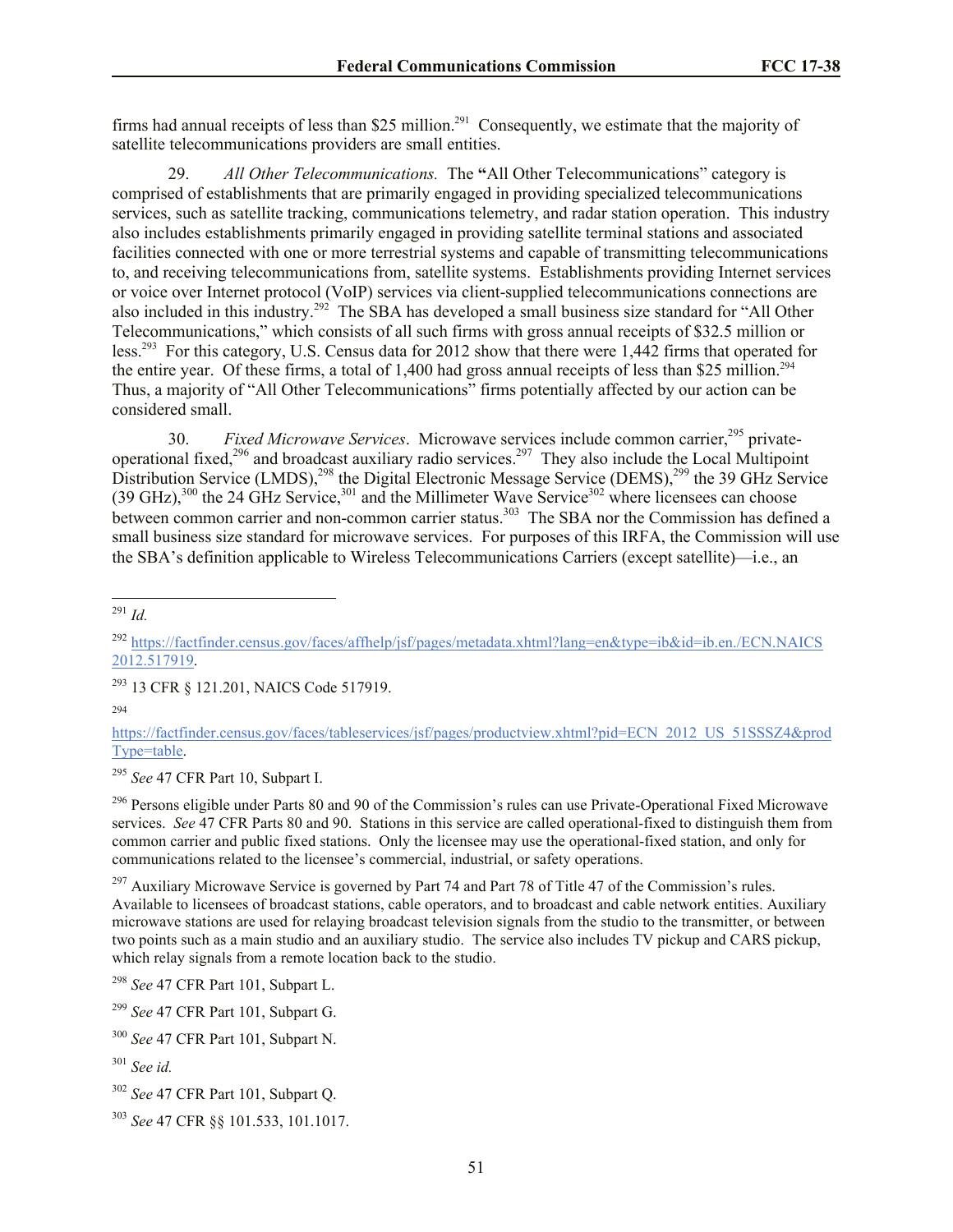entity with no more than 1,500 persons is considered small.<sup>304</sup> Under that size standard, such a business is small if it has 1,500 or fewer employees.<sup>305</sup> U. S. Census Bureau data for 2012, show that there were 967 firms in this category that operated for the entire year. Of this total, 955 had employment of 999 or fewer, and 12 firms had employment of 1,000 employees or more. Thus under this category and the associated small business size standard, the Commission estimates that the majority of wireless telecommunications carriers (except satellite) are small entities that may be affected by our proposed action.<sup>306</sup>

31. According to Commission data in the Universal Licensing System (ULS) as of September 22, 2015 there were approximately 61,970 common carrier fixed licensees, 62,909 private and public safety operational-fixed licensees, 20,349 broadcast auxiliary radio licensees, 412 LMDS licenses, 35 DEMS licenses, 870 39 GHz licenses, and five 24 GHz licenses, and 408 Millimeter Wave licenses in the microwave services. The Commission notes that the number of firms does not necessarily track the number of licensees. The Commission estimates that virtually all of the Fixed Microwave licensees (excluding broadcast auxiliary licensees) would qualify as small entities under the SBA definition.

32. *Non-Licensee Owners of Towers and Other Infrastructure*. Although at one time most communications towers were owned by the licensee using the tower to provide communications service, many towers are now owned by third-party businesses that do not provide communications services themselves but lease space on their towers to other companies that provide communications services. The Commission's rules require that any entity, including a non-licensee, proposing to construct a tower over 200 feet in height or within the glide slope of an airport must register the tower with the Commission's Antenna Structure Registration ("ASR") system and comply with applicable rules regarding review for impact on the environment and historic properties.

33. As of March 1, 2017, the ASR database includes approximately 122,157 registration records reflecting a "Constructed" status and 13,987 registration records reflecting a "Granted, Not Constructed" status. These figures include both towers registered to licensees and towers registered to non-licensee tower owners. The Commission does not keep information from which we can easily determine how many of these towers are registered to non-licensees or how many non-licensees have registered towers.<sup>307</sup> Regarding towers that do not require ASR registration, we do not collect information as to the number of such towers in use and therefore cannot estimate the number of tower owners that would be subject to the rules on which we seek comment. Moreover, the SBA has not developed a size standard for small businesses in the category "Tower Owners." Therefore, we are unable to determine the number of non-licensee tower owners that are small entities. We believe, however, that when all entities owning 10 or fewer towers and leasing space for collocation are included, non-licensee tower owners number in the thousands, and that nearly all of these qualify as small businesses under the SBA's definition for "All Other Telecommunications."<sup>308</sup> The SBA has developed a small business size standard for "All Other Telecommunications," which consists of all such firms with gross annual receipts of \$32.5 million or less.<sup>309</sup> For this category, U.S. Census data for 2012 show that

<sup>304</sup> 13 CFR § 121.201, NAICS Code 517210.

<sup>305</sup> 13 CFR § 121.201, NAICS Code 517210.

<sup>306</sup> *See* U.S. Census Bureau, Subject Series: Information, Table 5, "Establishment and Firm Size: Employment Size of Firms for the U.S.: 2012 NAICS Code 517210," http://factfinder.census.gov/faces/tableservices/jsf/pages/productview.xhtml?pid=ECN\_2012\_US\_51SSSZ2&prodT ype=table.

 $307$  We note, however, that approximately 13,000 towers are registered to 10 cellular carriers with 1,000 or more employees.

<sup>&</sup>lt;sup>308</sup> 13 CFR § 121.201, NAICS Code 517919. Under this category, a business is small if it has \$32.5 million or less in annual receipts.

<sup>309</sup> 13 CFR § 121.201, NAICS Code 517919.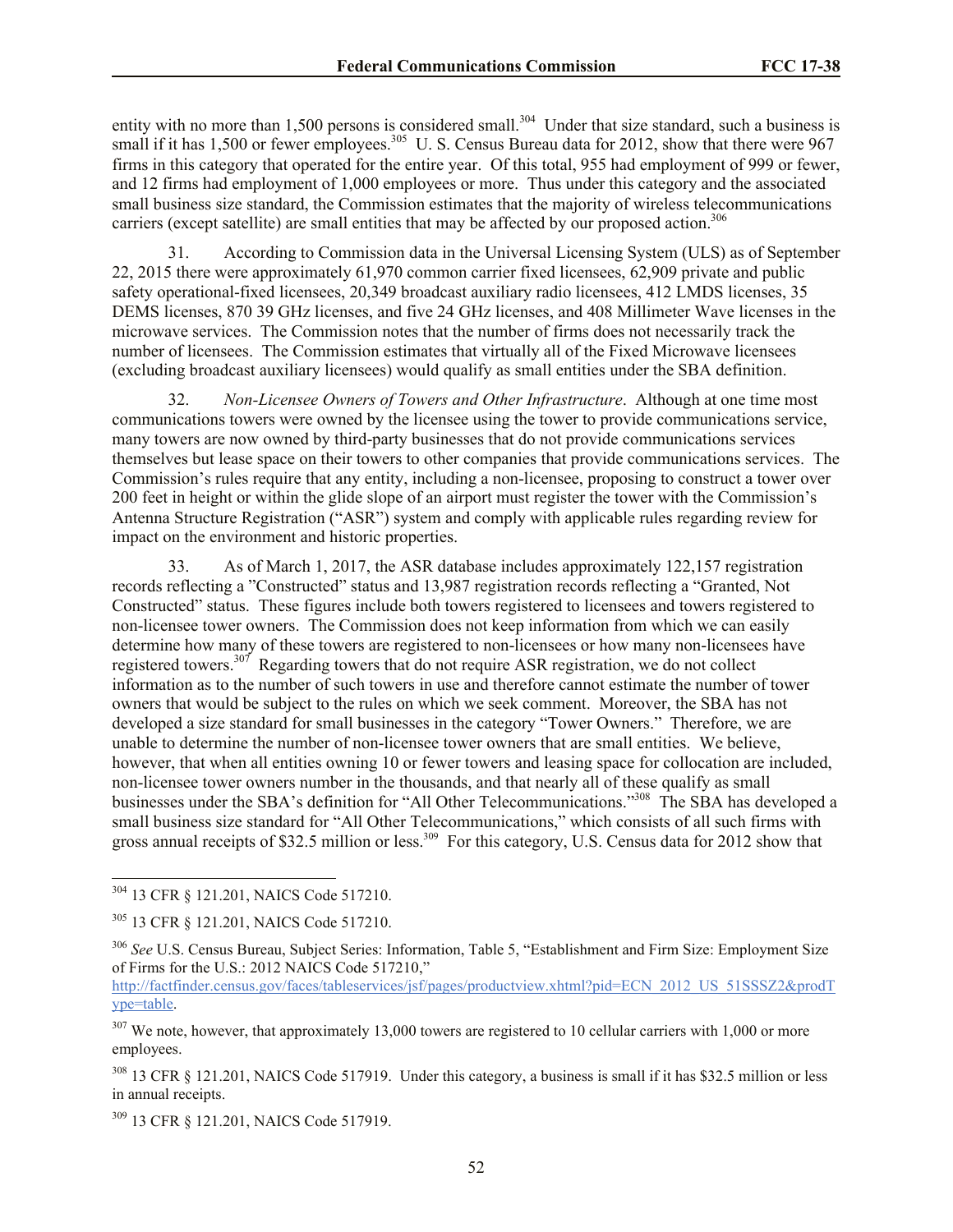there were 1,442 firms that operated for the entire year. Of these firms, a total of 1,400 had gross annual receipts of less than \$25 million.<sup>310</sup> Thus, a majority of "All Other Telecommunications" firms potentially affected by our action can be considered small. In addition, there may be other non-licensee owners of other wireless infrastructure, including Distributed Antenna Systems (DAS) and small cells, that might be affected by the measures on which we seek comment. We do not have any basis for estimating the number of such non-licensee owners that are small entities.

### **D. Description of Projected Reporting, Recordkeeping, and other Compliance Requirements for Small Entities**

34. The Notice seeks comment on potential rule changes that may affect reporting, recordkeeping and other compliance requirements. Specifically the Notice seeks comment on a specific NHPA submission process known as batching. Currently, a streamlined process for certain facilities associated with building out the Positive Train Control (PTC) railroad safety system is in effect whereby eligible facilities may be submitted to State Historic Preservation Officers (SHPOs) and through the Tower Construction Notification System (TCNS) in batches instead of individually. The Notice seeks comment on whether we should require SHPOs and Tribal Historic Preservation Officers (THPOs) to review non-PTC facilities in batched submissions as well. If adopted, this may require modifications to reporting or other compliance requirements for small entities and or jurisdictions to enable such submissions. We anticipate that batch rather than individual submissions will add no additional burden to small entities and may reduce the cost and delay associated with the deployment of wireless infrastructure. In addition, the Notice seeks comment on whether the current Section 106 process can be revised in a manner that would permit applicants to self-certify their compliance with our Section 106 process and therefore proceed once they meet our notification requirements, without requiring Commission involvement. This self-certifying process may also require additional reporting or other compliance requirements for small entities. Similarly, we anticipate that a self-certification process will reduce the cost and delay associated with the deployment of wireless infrastructure for small entities by expediting the current Section 106 process.

### **E. Steps Taken to Minimize Significant Economic Impact on Small Entities and Significant Alternatives Considered**

35. The RFA requires an agency to describe any significant alternatives that it has considered in developing its approach, which may include the following four alternatives (among others): (1) the establishment of differing compliance or reporting requirements or timetables that take into account the resources available to small entities; (2) the clarification, consolidation, or simplification of compliance or reporting requirements under the rule for small entities; (3) the use of performance, rather than design, standards; and  $(4)$  an exemption from coverage of the rule, or any part thereof, for small entities.<sup>311</sup>

36. In this proceeding, the Commission seeks to examine regulatory impediments to wireless infrastructure investment and deployment, and how we may remove or reduce such impediments consistent with the law and the public interest. We anticipate that the steps on which the Notice seeks comment will help reduce burdens on small entities that may need to deploy wireless infrastructure by reducing the cost and delay associated with the deployment of such infrastructure. As discussed below, however, certain proposals may impose regulatory compliance costs on small jurisdictions.

37. The Notice seeks comment on potential ways to expedite wireless facility deployment. First, it seeks comment on certain measures or clarifications to expedite State and local processing of wireless facility siting applications pursuant to our authority under Section 332 of the Communications

<sup>310</sup>

https://factfinder.census.gov/faces/tableservices/jsf/pages/productview.xhtml?pid=ECN\_2012\_US\_51SSSZ4&prod Type=table.

<sup>311</sup> *See* 5 U.S.C. § 603(c).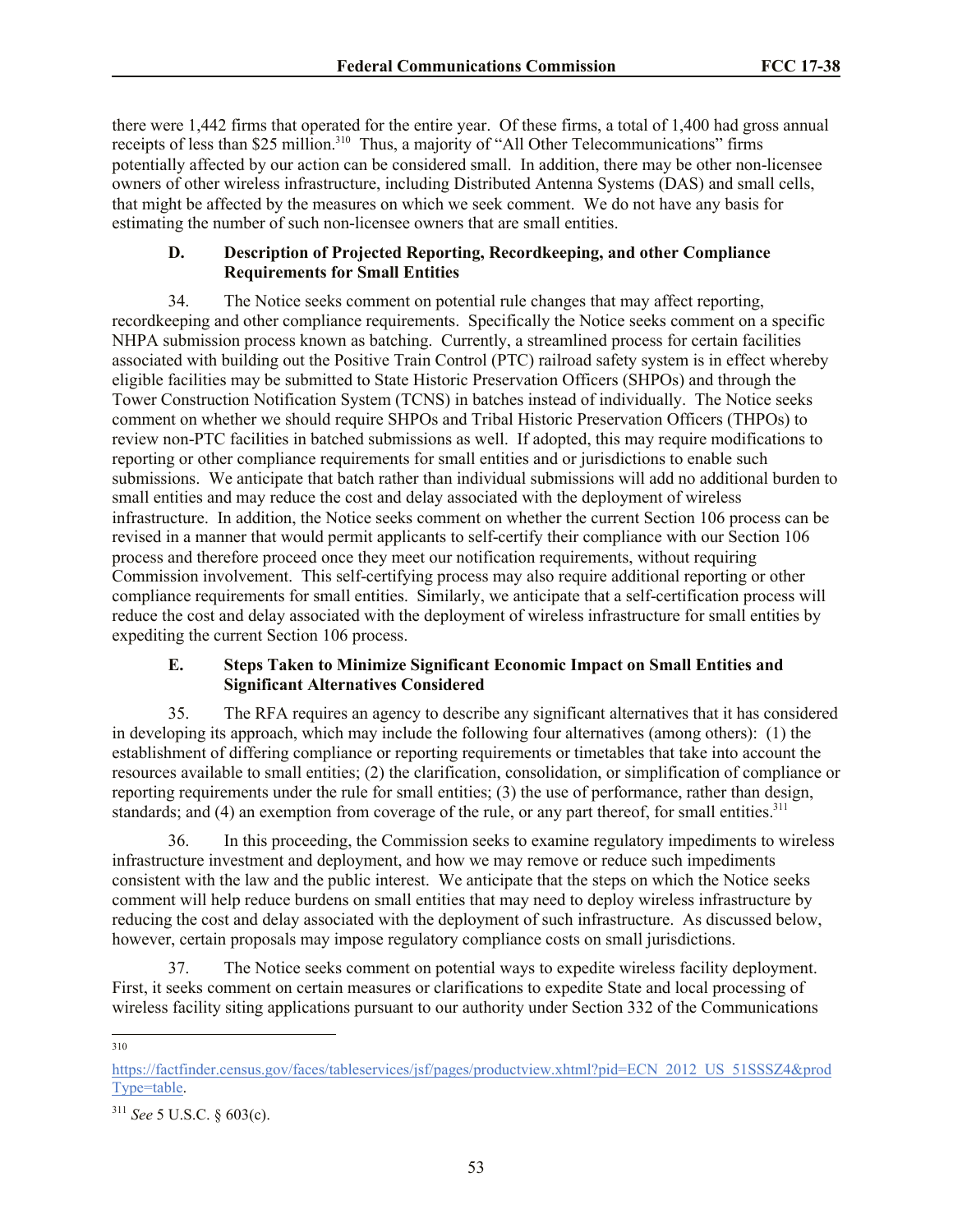Act. Specifically, the Notice proposes to adopt one or more of three mechanisms for implementing a "deemed granted" remedy for State and local agencies' failure to satisfy their obligations under Section 332(c)(7)(B)(ii) to act on applications outside the context of the Spectrum Act, including irrebuttable presumption, lapse of State and local governments' authority, and a preemption rule. The Notice also seeks comment on how to quantify a "reasonable period of time" within which to act on siting applications. Specifically, the Notice asks commenters to discuss whether the Commission should consider adopting different time frames for review of facility deployments not covered by Section 6409 of the Spectrum Act, by identifying more narrowly defined classes of deployments and distinct reasonable time frames to govern such classes. The Notice also seeks comment on what time periods would be reasonable (outside the Spectrum Act context) for any new categories of applications, and on what factors the Commission should consider in making such a decision. The Notice also seeks comment on whether the Commission should provide further guidance to address situations in which it is not clear when the shot clock should start running, or in which States and localities on one hand, and industry on the other, disagree on when the time for processing an application begins, and on whether there are additional steps that should be considered to ensure that a deemed granted remedy achieves its purpose of expediting review.

38. In addition, the Notice seeks comment on Moratoria. The Commission clarified in the *2014 Infrastructure Order* that the shot clock deadline applicable to each application "runs regardless of any moratorium."<sup>312</sup> The Notice asks commenters to submit specific information about whether some localities are continuing to impose moratoria or other restrictions on the filing or processing of wireless siting applications, including identification of the specific entities engaging in such actions and description of the effect of such restrictions on parties' ability to deploy network facilities and provide service to consumers. The Notice also proposes to take any additional actions necessary, such as issuing an order or declaratory ruling providing more specific clarifications of the moratorium ban or preempting specific State or local moratoria. The proposed measures should reduce existing regulatory costs for small entities that construct or deploy wireless infrastructure. We invite commenters to discuss the economic impact of any of these proposed measures on small entities, including small jurisdictions, and on any alternatives that would reduce the economic impact on such entities.

39. Second, the Notice undertakes a fresh look at our rules and procedures implementing NEPA and the NHPA as they relate to our implementation of Title III of the Act in the context of wireless infrastructure deployment. The Notice seeks comment on potential measures in several areas that could improve the efficiency of our review under the NHPA and NEPA, including in the areas of fees, addressing delays, and batched processing. Specifically, the Notice seeks comment on the costs, benefits, and time requirements associated with the historic preservation review process under Section 106 of the NHPA, including SHPO and Tribal Nation review, as well as on the costs and relative benefits of the Commission's NEPA rules. The Notice also seeks comment on potential process reforms regarding Tribal Fees, including fee amounts, when fees are requested, the legal framework of potential fee schedules, the delineation of Tribal Nation's geographic area of interest, and on potential remedies, dispute resolution, and possible negotiated alternatives.

40. The Notice then seeks comment on other possible reforms to our NHPA process that may make it faster, including time limits and self-certification when no response to a Section 106 submission is provided, on whether we should require SHPOs and THPOs to review non-PTC facilities in batched submissions, and if so, how such a process should work and what sort of facilities would be eligible, and finally, whether there are additional procedural changes that we should consider to improve the Section 106 review process in a manner that does not compromise its integrity.

Further, the Notice seeks comment on ways to improve and further streamline our environmental compliance regulations while ensuring we meet our NEPA obligations. Toward that end,

 $\overline{\phantom{a}}$ 

<sup>312</sup> *2014 Infrastructure Order*, 29 FCC Rcd at 12971, para. 265.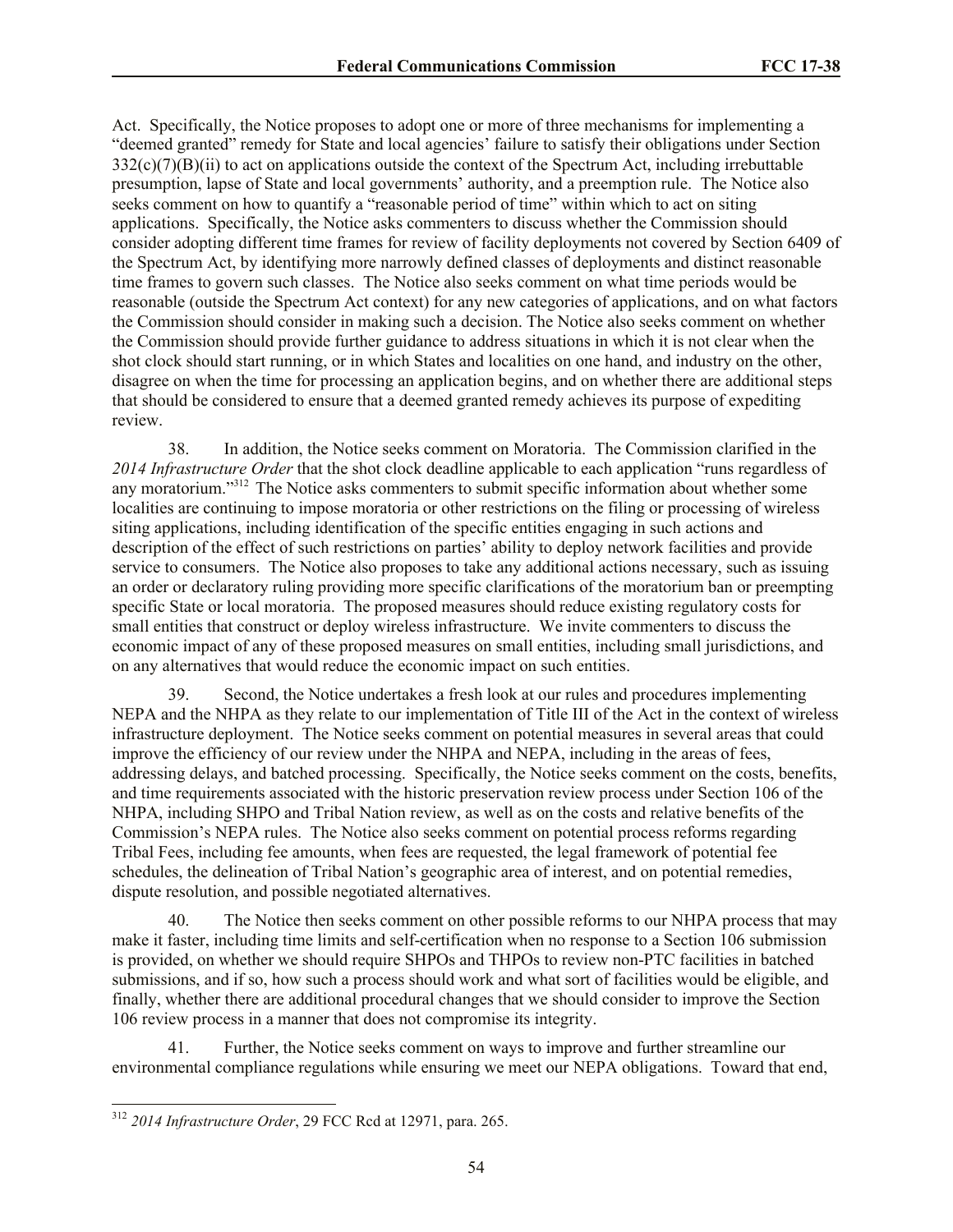the Notice seeks comment on whether to revise the Commission's rules so that an EA is not required for siting in a floodplain when appropriate engineering or mitigation requirements have been met and on whether to expand the categories of undertakings that are excluded from Section 106 review, to include pole replacements, deployments in rights-of-way, and collocations based on their minimal potential to adversely affect historic properties. The Notice also seeks comment on whether we should revisit the Commission's interpretation of the scope of our responsibility to review the effects of wireless facility construction under the NHPA and NEPA. These potential changes to our rules and procedures implementing NEPA and the NHPA would reduce environmental compliance costs on entities that construct or deploy wireless infrastructure. These potential revisions are likely to provide an even greater benefit for small entities that may not have the compliance resources and economies of scale of larger entities. We invite comment on ways in which the Commission can achieve its goals, but at the same time further reduce the burdens on small entities.

42. Third, the Notice seeks comment on steps the Commission should take to develop a definitive solution for the Twilight Towers issue that will allow Twilight Towers to be used for collocations while respecting the integrity of the Section 106 process. Facilitating collocations on these towers will serve the public interest by making additional infrastructure available for wireless broadband services and the FirstNet public safety broadband network $3^{113}$ , as well as reduce the need for new towers, lessening the impact of new construction on the environment and on locations with historical and cultural significance, thereby reducing the associated regulatory burden, particularly the burden on small entities.

43. In particular, the Notice seeks comment on whether to treat collocations on towers built between March 16, 2001 and March 7, 2005 that did not go through Section 106 historic preservation review in the same manner as collocations on towers built prior to March 16, 2001 that did not go through review. Under this approach, collocations on such towers would generally be excluded from Section 106 historic preservation review, subject to the same exceptions that currently apply for collocations on towers built on or prior to March 16, 2001. We seek comment on whether allowing collocations without individual Section 106 review in these circumstances would rapidly make available a significant amount of additional infrastructure to support wireless broadband deployment without adverse impacts. The Notice also seeks comment on any alternative approaches and on the procedural vehicle through which any solution should be implemented. Finally, the Notice invites comment on what measures, if any, should be taken to facilitate collocations on non-compliant towers constructed after March 7, 2005, including whether we should pursue an alternative review process, or any other alternative approach, for any or all of these towers. These proposals would reduce the environmental compliance costs associated with collocations, especially for small entities that have limited financial resources. We invite commenters to discuss the economic impact of any of the proposals for the solution to the Twilight Towers issue on small entities, including small jurisdictions, and on any alternatives that would reduce the economic impact on such entities.

44. For the options discussed in this Notice, we seek comment on the effect or burden of the prospective regulation on small entities, including small jurisdictions, the extent to which the regulation would relieve burdens on small entities, and whether there are any alternatives the Commission could implement that could achieve the Commission's goals while at the same time minimizing or further reducing the burdens on small entities.

### **F. Federal Rules that May Duplicate, Overlap, or Conflict with the Proposed Rules**

45. None.

 $\overline{\phantom{a}}$ 

<sup>313</sup> *See* Middle Class Tax Relief and Job Creation Act of 2012 (Spectrum Act), 47 U.S.C. § 1426 (c)(3) (providing that "the First Responder Network Authority shall enter into agreements to utilize, to the maximum extent economically desirable, existing (A) commercial or other communications infrastructure; and (B) Federal, state, tribal, or local infrastructure.").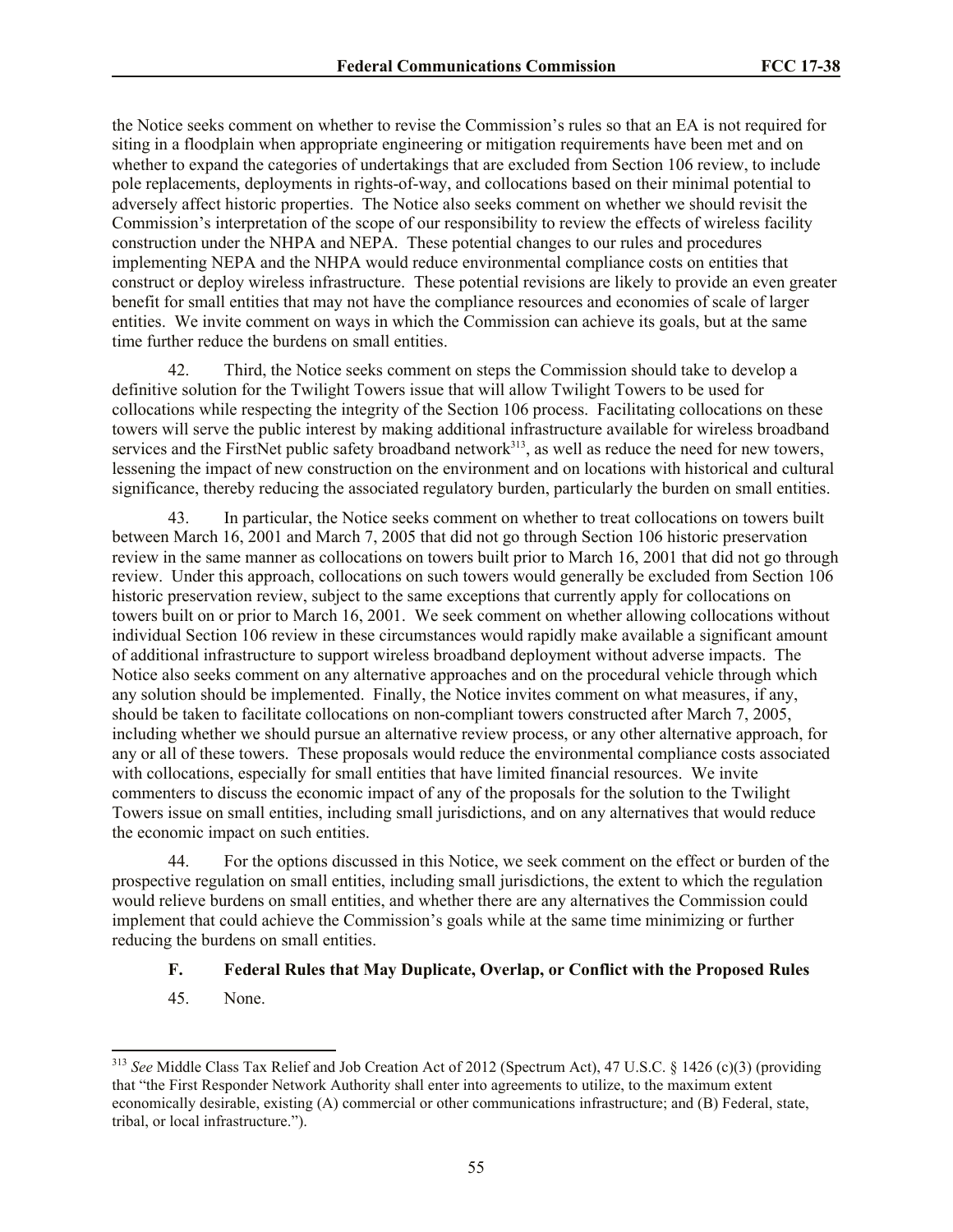### **STATEMENT OF CHAIRMAN AJIT PAI**

### Re: *Accelerating Wireless Broadband Deployment by Removing Barriers to Infrastructure Investment*, WT Docket 17-79

As a football fan, I'm still shaking my head at the Atlanta Falcons' epic collapse in the Super Bowl against the New England Patriots. As a regulator, what concerns me even more are the stories I've heard about the roadblocks to deploying wireless infrastructure that companies encountered leading up to the big game.

Tens of thousands of fans flooded Houston's NRG Stadium in February to send many terabytes of data in the form of texts, pictures, and videos. In order to handle this massive increase in network traffic, wireless carriers knew in advance they'd have to upgrade their infrastructure in order to boost network capacity in and around the stadium.

But meeting this commitment was much harder than it should've been. For instance, one company ended up paying thousands of dollars per utility pole for purposes of meeting historic preservation requirements. Now, it's hard to imagine that there is much to preserve, historically speaking, in the parking lot of NRG Stadium. After all, initial construction started in the early 2000s. Yet this company was forced to pay hundreds of thousands of dollars in total to complete this review—excessive costs that both delayed construction and were ultimately passed on to consumers.

This case isn't unique. I have heard time and time again how current rules and procedures impede the timely, cost-effective deployment of wireless infrastructure.

This will only become a bigger problem as our wireless networks evolve. A key feature of the transition from 4G to 5G is a change in network architecture. The future of wireless will evolve from large, macro-cell towers to include thousands of densely-deployed small cells, operating at lower power.

As networks evolve, our rules should too. Historic preservation and environmental review regulations designed for large macro-cell towers just don't make sense for small cells that can be the size of a pizza box. And cities shouldn't impose unreasonable demands or moratoria on wireless siting requests. This simply penalizes their own constituents who want better mobile service. To address these issues, we are seeking ideas for updating state, local, and Tribal infrastructure review to meet the realities of the modern marketplace.

If we do our job—if we can make the deployment of wireless infrastructure easier, consistent with the public interest—then we can help close the digital divide in our country. This is especially true for low-income and minority communities, which disproportionately rely on wireless service as their primary or sole on-ramp to the Internet. Working with our partners at the federal, state, local, and Tribal levels, I hope we can take another meaningful step towards bringing high-speed Internet access to all Americans and maintaining our nation's global leadership in the wireless space.

I'd like to thank the dedicated staff of the Wireless Telecommunications Bureau, including Paul D'Ari, Steve DelSordo, Angela DeMahy, Chas Eberle, Aaron Goldschmidt, Garnet Hanly, Leon Jackler, Don Johnson, Erica Rosenberg, Hilary Rosenthal, Jennifer Salhus, David Sieradzki, Michael Smith, Jill Springer, Jeff Steinberg, Joel Taubenblatt, Suzanne Tetreault, Peter Trachtenberg, and Mary Claire York. I would also like to thank David Horowitz, Andrea Kelly, Marcus Maher, Lee Martin, Linda Oliver, and Anjali Singh from the Office of General Counsel; Lyle Ishida and Dan Margolis from the Office of Native Affairs and Policy; and Michael Wagner from the Media Bureau. All of your efforts are much appreciated.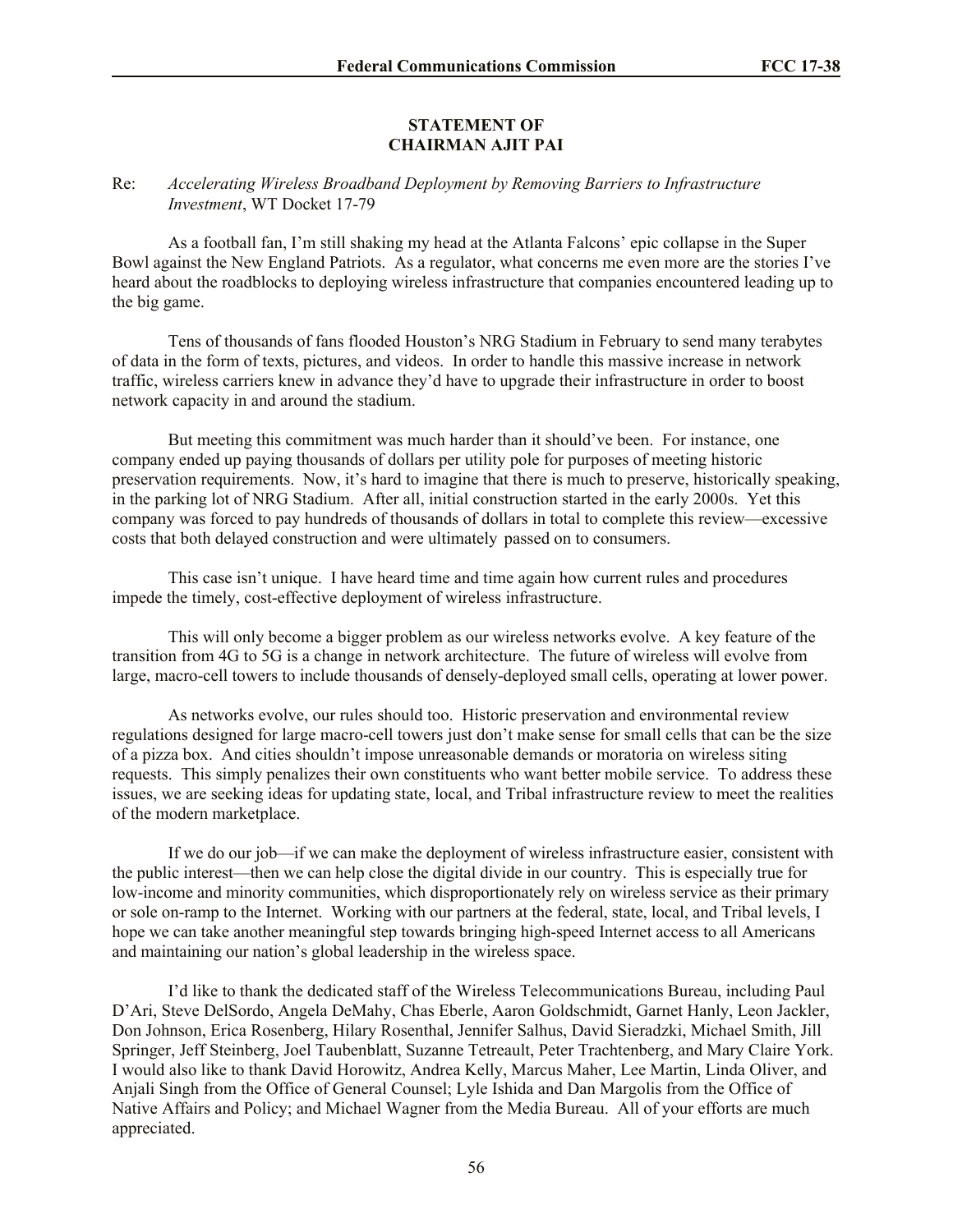### **CONCURRING STATEMENT OF COMMISSIONER MIGNON L. CLYBURN**

### Re: *Accelerating Wireless Broadband Deployment by Removing Barriers to Infrastructure Investment*, WT Docket 17-79

We have all seen the statistics and read the headlines about the predicted explosive growth when it comes to the demand for wireless services. We are also very aware that consumers expect us to take our policy role seriously, when it comes to ensuring that the nation is prepared to meet this demand. Part of that preparation is ensuring that we can readily deploy the necessary infrastructure to support current, and future wireless offerings. 5G and IoT are just around the corner, and we are all eager to see how innovative wireless technologies will improve the way we live, work and play.

I have yet to come across a single community that wants to be left behind or overlooked as we embark on this new frontier. With that in mind, it is noteworthy that we all support efforts to streamline infrastructure deployment. But we must do so in a way that allows all sides to come to the table with a willingness to negotiate and work together.

As I have said before, approving applications to site antennas and other infrastructure, are difficult policy challenges for local governments. Many are overwhelmed by the increased volume of siting and permitting applications in a 4G and 5G world. Indeed, the localities considering siting applications vary immensely from geographic and demographic differences, to financial considerations, to differences in local law. They are on the front lines addressing the challenges of cost, complexity, and time faced by siting applicants, while answering and addressing the never ending questions, concerns and needs, of their communities.

We cannot afford to deal with any of these elements in a vacuum. Local officials and industry must work together to identify challenges, engage in coordinated efforts to update outdated regulations, and brainstorm deployment plans that are minimally disruptive to communities, and they must do so in an efficient and timely way. A collaborative local process and open dialogue between the public and private sector will minimize conflict, introduce predictability, and create incentives for information sharing and transparency.

I have met with industry representatives, as well as those from local governments, and I understand each of their grievances. Some localities charge fees that applicants view as excessive for permit applications, access to rights-of-way, and public structures, while others find themselves economically underwater after the negotiations are complete. And while it is important that municipalities are properly compensated for use of their rights-of-way and public structures, a balanced and equitable system would ensure that those fees paid by the companies are both fair and reasonable.

Siting applicants have themselves been criticized for submitting incomplete applications, which some localities point to as a source of delay in processing permits. That must be appropriately addressed. Some applications lack field engineering expertise, propose locations that are clearly not viable, or are submitted by entities that lack clear legal authority to do so. That cannot be ignored. Review of incomplete or inadequate applications, adds to the costs, burdens, and time imposed on local governments, and impacts the ability of localities to timely review properly completed applications. This cannot be denied. Applicants could help speed the review process by ensuring that their submissions are complete and reflect all necessary underlying work and municipalities must recognize that infrastructure builds enable, empower and improve their communities.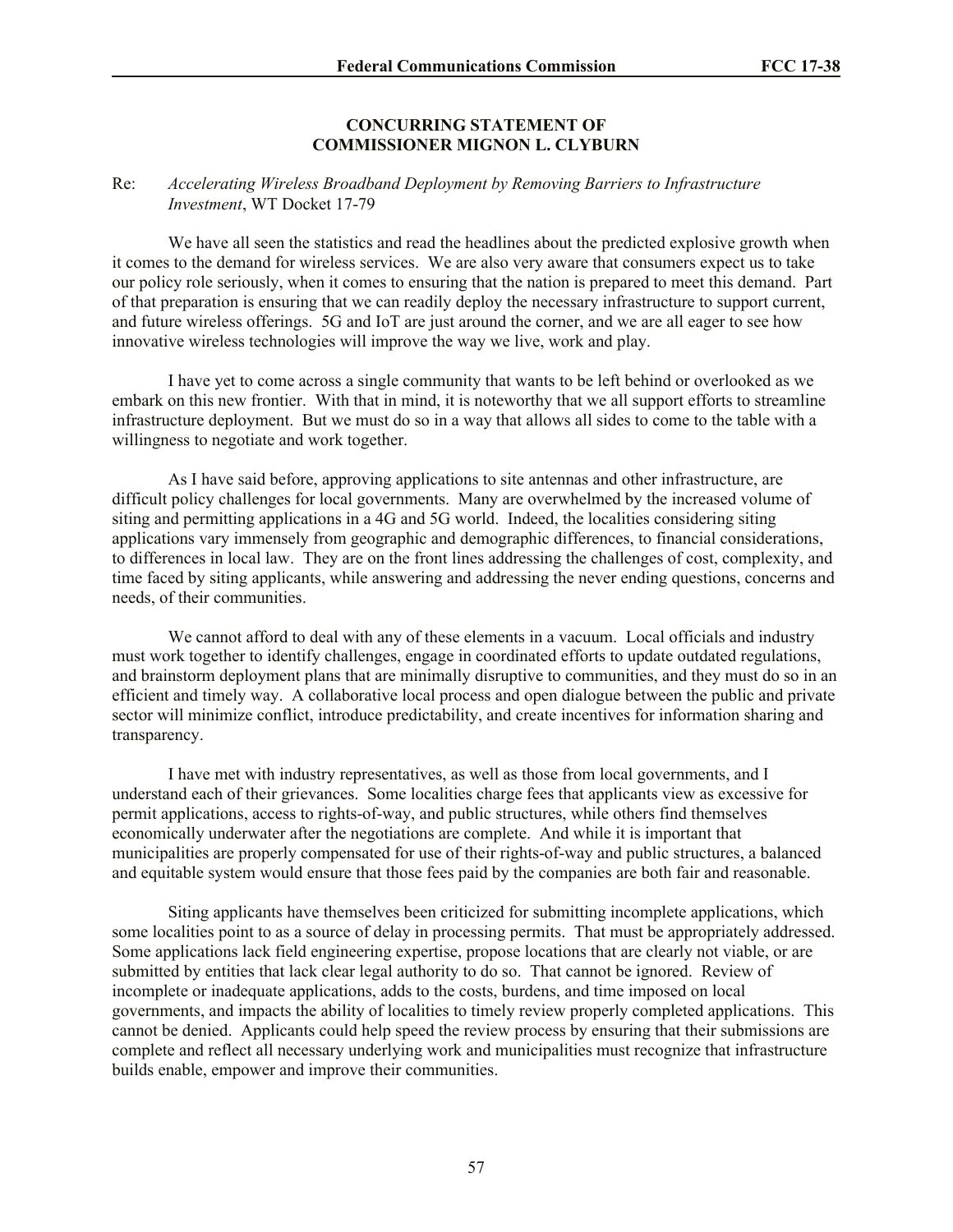I think it is important to acknowledge that there are actions that can be taken on both sides of the aisle, and I thank my colleagues for agreeing to my requests to seek comment on actions applicants can take to help streamline the process, as well as to seek comment on the "deemed granted" approach, rather than proposing it outright.

The *NPRM* also proposes to take a "fresh" look at our rules implementing the National Environmental Policy Act (NEPA), and the National Historic Preservation Act (NHPA), and while I am not opposed to reviewing our rules, we must be careful not subvert statutory intent, as we update our rules to reflect the evolving wireless landscape.

I encourage all parties to fully participate in this proceeding, and propose creative solutions that will allow us all to work together towards our common goal. In the end, it is the American consumer who will benefit from our efforts. They are ever most in mind when I make decisions, as they should be in yours.

Many thanks to the hard-working staff of the Wireless Telecommunications Bureau for your work on this item.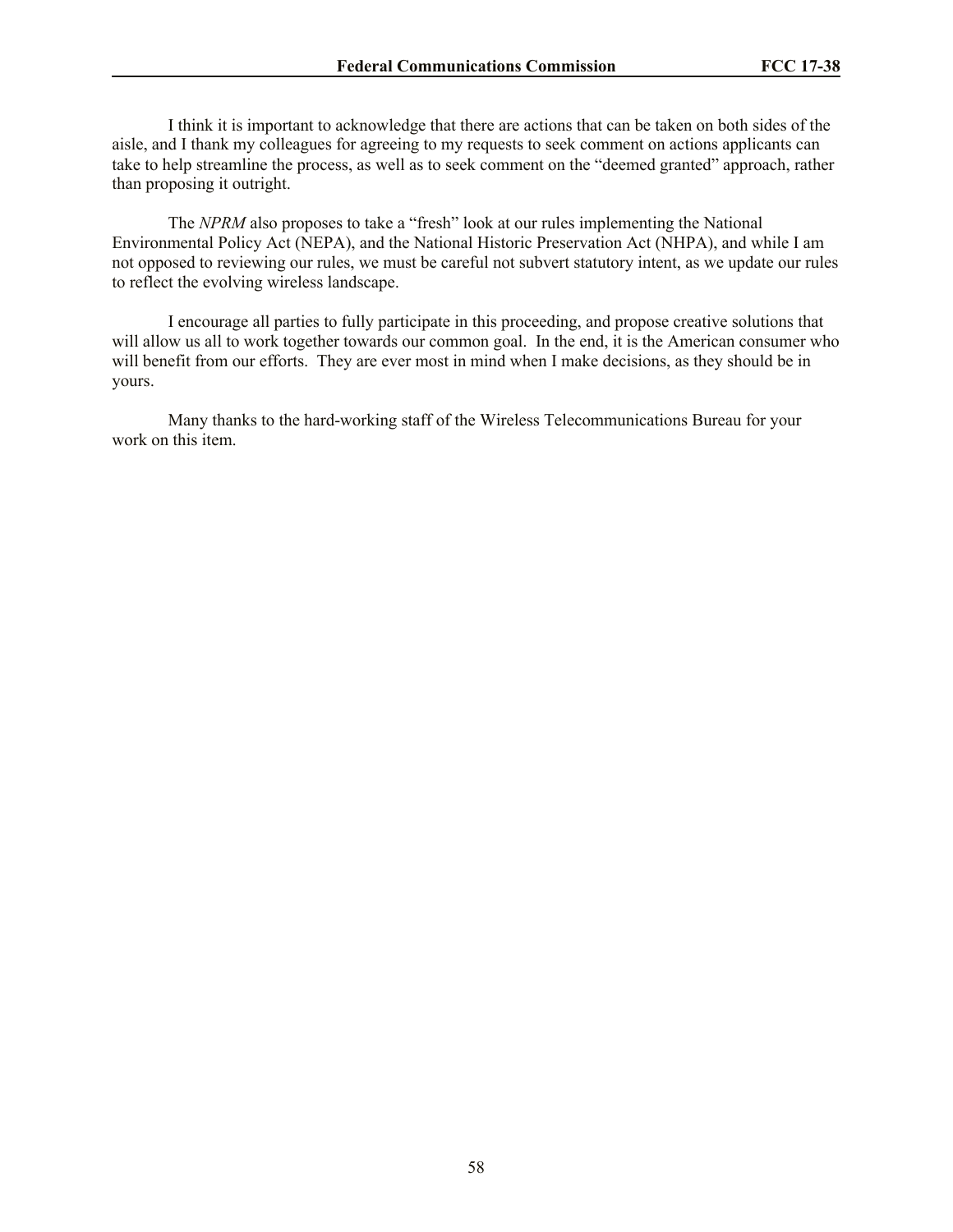#### **STATEMENT OF COMMISSIONER MICHAEL O'RIELLY**

#### Re: *Accelerating Wireless Broadband Deployment by Removing Barriers to Infrastructure Investment*, WT Docket 17-79

I am pleased to support today's notice of proposed rulemaking and notice of inquiry seeking comment on potential ways to overcome some of the barriers being put in front of wireless infrastructure siting. Since I joined the Commission, I have engaged on this topic with many interested parties and discussed the importance of facilitating network deployments in many fora. The Commission can continue to release spectrum into the marketplace, but wireless services only become a reality if the infrastructure is in place to deliver them to the American consumer. While today's notice is narrower in scope than I would have liked, I recognize that stakeholders commented on several issues in response to last December's Wireless Telecommunications Bureau public notice.<sup>1</sup> Hopefully, the Commission will also consider those ideas expeditiously.

I have heard some argue that there should be more outreach to stakeholders before taking today's step, but I must respectfully disagree. While conversations can be productive, the Commission, in an open and transparent fashion, should obtain all the facts and ask the difficult questions to holistically consider any barriers placed before wireless infrastructure siting. The Commission cannot continuously hear accounts of deployment hurdles and sit idly by. If this generates the need for preemption, I have no hesitation to use authority provided by Congress to get new wireless services deployed.

Take, for instance, the tortured history of twilight towers, the resolution of which I have been urging since I came to the Commission and which has been outstanding since 2005. Twelve years later, there has been a lot of talk, but no action. It makes no sense to have towers upon which no collocations can occur. Facilities are needed as industry participants build out newly available bands and densify their systems. This issue must be resolved once and for all, and immediately.

I have also met with many people about the delays and expense of seeking the necessary local permitting and tribal approvals. This has been especially problematic for small cell systems, which should not require the same review and fees as a macro tower. Many localities and tribes are, undoubtedly, acting in good faith, and I thank them for their cooperation in approving the deployments necessary to provide Americans with the wireless services they demand, but bad actors are ruining it for everyone. Infrastructure siting is not a means to increase revenues; and delaying application reviews, imposing de facto moratoria, preventing densification and upgrades of networks, among other tactics, is not acceptable.

As we go forward, I am interested in hearing the suggestions of all interested parties and, as always, I will consider all views before making a final decision. I will review with particular interest submissions regarding our statutory authority to impose a deemed granted remedy under section 332. While I like the idea, the wording of the statute may complicate our ability to bypass the judicial system. Further, I have concerns about one petitioner's suggestion that the Commission set a fee schedule or resolve disputes with tribes. I generally do not believe this is the Commission's role.

I appreciate that the Chairman incorporated my requested edits, such as providing additional information about alternative twilight tower solutions, adding a statement that twilight towers should not

 $\overline{\phantom{a}}$ 

<sup>1</sup> *Comment Sought on Streamlining Deployment of Small Cell Infrastructure by Improving Wireless Facilities Siting Policies; Mobilitie, LLC Petition for Declaratory Ruling*, WT Docket No. 16-421, Public Notice, 31 FCC Rcd 13360 (WTB 2016).